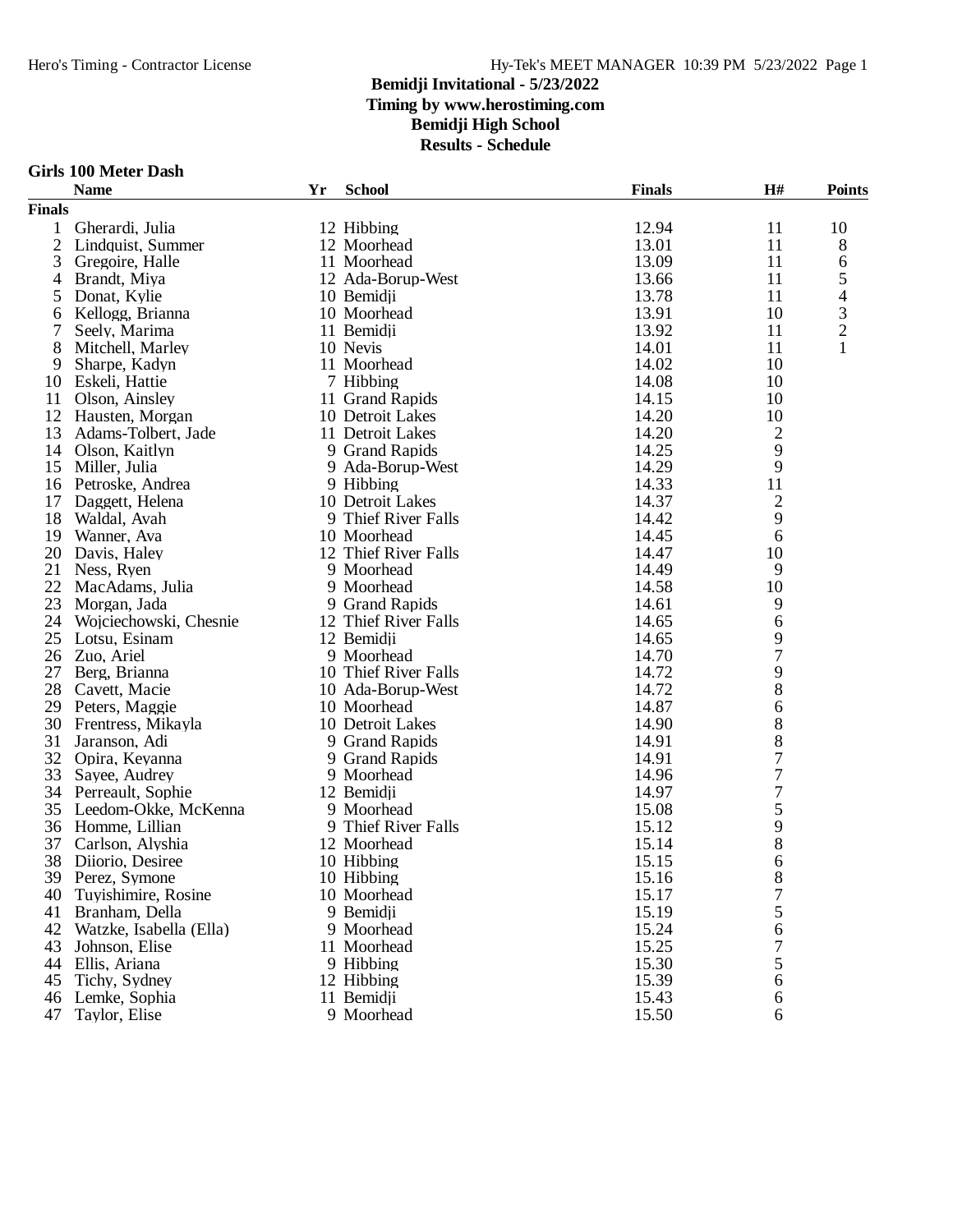|               | Finals  (Girls 100 Meter Dash) |    |                          |                |                          |                     |
|---------------|--------------------------------|----|--------------------------|----------------|--------------------------|---------------------|
|               | <b>Name</b>                    | Yr | <b>School</b>            | <b>Finals</b>  | H#                       | <b>Points</b>       |
| 48            | Steen, Hallie                  |    | 9 Moorhead               | 15.52          | 8                        |                     |
| 49            | Johnson, Elianna               |    | 10 Moorhead              | 15.62          | 8                        |                     |
| 50            | Nelson, Skylar                 |    | 12 Detroit Lakes         | 15.69          | 5                        |                     |
| 51            | Haberer, Courtney              |    | 10 Moorhead              | 15.72          | 7                        |                     |
| 52            | Do, My                         |    | 10 Detroit Lakes         | 15.91          | $\overline{\mathcal{A}}$ |                     |
| 53            | Hahn, Sienna                   |    | 9 Moorhead               | 16.12          |                          |                     |
| 54            | Preussler, Maggie              |    | 10 Moorhead              | 16.13          | $\frac{5}{5}$            |                     |
| 55            | Olson, Ceyonna                 |    | 8 TrekNorth              | 16.17          | $\overline{c}$           |                     |
| 56            | Cook, Neveah                   |    | 11 Moorhead              | 16.25          | 4                        |                     |
| 57            | Jansen-Grenz, Madison          |    | 10 Bemidji               | 16.29          | 4                        |                     |
| 58            | Moore, Billie Jo               |    | 10 Thief River Falls     | 16.30          | 4                        |                     |
| 59            | Nguse, Deborah                 |    | 11 Moorhead              | 16.33          |                          |                     |
| 60            | Ning Lafleur, Didi             |    | 8 TrekNorth              | 16.57          | 4<br>2<br>4              |                     |
| 61            | Sondrol, Jaide                 |    | 12 Grand Rapids          | 16.59          |                          |                     |
| 62            | Amara, Faima                   |    | 10 Moorhead              | 16.65          |                          |                     |
| 63            | Vella, Valentine               |    | 11 Detroit Lakes         | 16.82          | $\frac{3}{3}$            |                     |
| 64            | Salim, Sara                    |    | 9 Moorhead               | 17.05          | 3                        |                     |
| 65            | Kraft, Hailey                  |    | 10 Moorhead              | 17.07          |                          |                     |
| 66            | Karger, Ridley                 |    | 10 Bemidji               | 17.26          | $\frac{4}{3}$            |                     |
| 67            | Mainville-Mesarina, Tori       |    | 9 TrekNorth              | 17.55          | $\overline{4}$           |                     |
| 68            | Zimmer, Kelsie                 |    | 9 Grand Rapids           | 18.07          | 3                        |                     |
| 69            | Amberg, Lauren                 |    | 9 TrekNorth              | 18.07          | 3                        |                     |
| 70            | Peters, Cailtyn                |    | 11 Bemidji               | 18.17          | 3                        |                     |
|               | 71 Hovde, Libby                |    | 9 Moorhead               | 18.63          | $\overline{2}$           |                     |
|               | <b>Girls 200 Meter Dash</b>    |    |                          |                |                          |                     |
|               | <b>Name</b>                    | Yr | <b>School</b>            | <b>Finals</b>  | H#                       | <b>Points</b>       |
| <b>Finals</b> |                                |    |                          |                |                          |                     |
|               |                                |    |                          |                |                          |                     |
|               | Lindquist, Summer              |    | 12 Moorhead              | 27.27<br>27.33 | 10<br>10                 | 10                  |
| 2             | Mehrkens, Kendra               |    | 10 Thief River Falls     | 27.49          | 10                       | 8                   |
| 3             | Berg, Lauren                   |    | 12 Bemidji               |                |                          | 6                   |
| 4             | Gregoire, Halle                |    | 11 Moorhead              | 27.53<br>27.98 | 10                       | 5<br>4              |
| 5             | Walthers, Kaityn               |    | 8 Moorhead               |                | 10                       |                     |
| 6<br>7        | Sheldon, Carlie                |    | 12 Moorhead              | 28.28          | 9                        |                     |
|               | Olderbak, Alexis               |    | 11 Moorhead<br>8 Bemidii | 28.63<br>28.66 | 10                       |                     |
| 8             | Hill, Addison                  |    | 11 Thief River Falls     | 28.76          | 1                        | 3<br>$\overline{2}$ |
| 9             | Rantanen, Kendal               |    |                          |                | 10                       |                     |
| 10            | Sather, Madelyn                |    | 9 Moorhead               | 28.78          | 8<br>$\mathbf Q$         |                     |
| 11            | Olson, Jeanne                  |    | 12 Thief River Falls     | 29.01          |                          |                     |
| 12            | Sharpe, Kadyn                  |    | 11 Moorhead              | 29.27          | 9                        |                     |
| 13            | Engel, Morgan                  |    | 8 Ada-Borup-West         | 29.35          |                          |                     |
| 14            | Kallstrom, Lila                |    | 9 Detroit Lakes          | 29.36          | 6                        |                     |
| 15            | Wojciechowski, Gwen            |    | 8 Thief River Falls      | 29.39          | 9                        |                     |
| 16            | Eskeli, Hattie                 |    | 7 Hibbing                | 29.58          | 8                        |                     |
| 17            | Warner, Ava                    |    | 10 Bemidji               | 29.69          | 9                        |                     |
| 18            | Davis, Haley                   |    | 12 Thief River Falls     | 29.71          | 9                        |                     |
| 19            | Fischer, Mallory               |    | 9 Detroit Lakes          | 29.77          | 10                       |                     |
|               | 20 Maish, Addison              |    | 9 Bemidji                | 29.78          | 9                        |                     |
| 21            | Seely, Marima                  |    | 11 Bemidji               | 29.82          | 6                        |                     |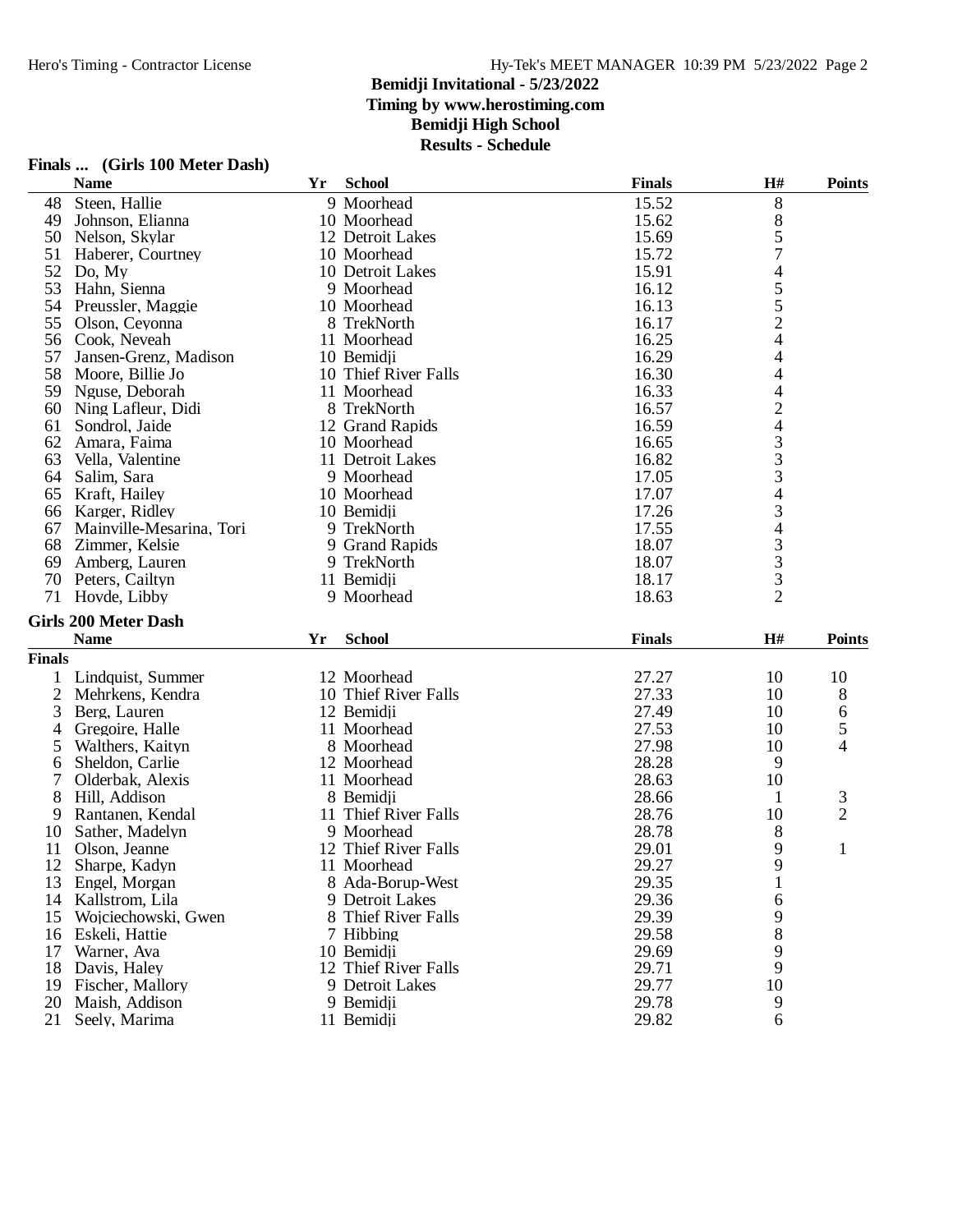**Results - Schedule**

|                | <b>Name</b>                 | Yr | <b>School</b>              | <b>Finals</b>  | H#                | <b>Points</b> |
|----------------|-----------------------------|----|----------------------------|----------------|-------------------|---------------|
| 22             | Waldal, Avah                | 9  | Thief River Falls          | 30.04          | 8                 |               |
| 23             | Jenkins, Kayla              |    | 9 Grand Rapids             | 30.15          | 7                 |               |
| 24             | DeBay, Kylie                |    | 8 Grand Rapids             | 30.18          | 8                 |               |
| 25             | Prodzinski, Sarah           |    | 10 Ada-Borup-West          | 30.26          | 8                 |               |
| 26             | Olson, Ainsley              |    | 11 Grand Rapids            | 30.29          | 8                 |               |
| 27             | Petroske, Andrea            |    | 9 Hibbing                  | 30.52          | 8                 |               |
| 28             | Triggs, Taliah              |    | 10 Moorhead                | 30.60          | 7                 |               |
| 29             | Perez, Symone               |    | 10 Hibbing                 | 30.72          | 7                 |               |
| 30             | Thompson, Jenna             |    | 7 Ada-Borup-West           | 30.76          | 6                 |               |
| 31             | Peterson, Josie             |    | 9 Thief River Falls        | 30.84          | 6                 |               |
| 32             | Knott, Chloe                |    | 10 Bemidji                 | 30.84          | 6                 |               |
| 32             | Zuo, Ariel                  |    | 9 Moorhead                 | 30.84          | 7                 |               |
| 34             | MacAdams, Julia             |    | 9 Moorhead                 | 30.85          | 7                 |               |
| 35             | Watzke, Isabella (Ella)     |    | 9 Moorhead                 | 31.44          | 5                 |               |
| 36             | Opira, Keyanna              |    | 9 Grand Rapids             | 31.80          | 4                 |               |
| 37             | Tuyishimire, Rosine         |    | 10 Moorhead                | 31.85          | 6                 |               |
| 38             | Leffelman, Emma             |    | 10 Bemidii                 | 31.88          | 5                 |               |
| 39             | Peters, Maggie              |    | 10 Moorhead                | 31.93          | 5                 |               |
| 40             | Diiorio, Desiree            |    | 10 Hibbing                 | 32.29          | $\overline{7}$    |               |
| 41             | Sayee, Audrey               |    | 9 Moorhead                 | 32.36          | 5                 |               |
| 42             | Bretto, Luci                |    | 9 Hibbing                  | 32.58          | 4                 |               |
| 43             | Leedom-Okke, McKenna        |    | 9 Moorhead                 | 33.05          | 5                 |               |
| 44             | Johnson, Elise              |    | 11 Moorhead                | 33.30          | 4                 |               |
| 45             | Vesledahl, Sophie           |    | 9 Ada-Borup-West           | 33.45          | 3                 |               |
| 46             | Olson, Ceyonna              |    | 8 TrekNorth                | 33.47          | 3                 |               |
| 47             | Nguse, Deborah              |    | 11 Moorhead                | 33.65          | $\overline{4}$    |               |
| 48             | Tichy, Sydney               |    | 12 Hibbing                 | 33.83          | 5                 |               |
| 49             | Taylor, Elise               |    | 9 Moorhead                 | 33.90          | $\overline{4}$    |               |
| 50             | Cook, Neveah                |    | 11 Moorhead                | 34.14          |                   |               |
| 51             | Vella, Valentine            |    | 11 Detroit Lakes           | 34.97          | $\frac{3}{2}$     |               |
| 52             | Mesarina, Marla             |    | 10 TrekNorth               | 34.99          |                   |               |
| 53             | Moore, Billie Jo            |    | 10 Thief River Falls       | 35.43          | 3                 |               |
| 54             |                             |    |                            | 35.74          | 3                 |               |
| 55             | Karger, Ridley              |    | 10 Bemidji                 | 35.87          |                   |               |
|                | Amara, Faima                |    | 10 Moorhead<br>8 TrekNorth |                | $\mathbf{1}$      |               |
| 56             | Ning Lafleur, Didi          |    |                            | 36.56          | $\overline{c}$    |               |
| 57             | Salim, Sara                 |    | 9 Moorhead                 | 36.86<br>36.86 | $\mathbf{1}$      |               |
| 58             | Mainville-Mesarina, Tori    |    | 9 TrekNorth                |                | $\frac{2}{2}$     |               |
| 59             | Kunka, Thea                 |    | 11 Moorhead                | 37.89          |                   |               |
| 60             | Hovde, Libby                |    | 9 Moorhead                 | 39.13          |                   |               |
|                | 61 Amberg, Lauren           |    | 9 TrekNorth                | 40.60          | $\overline{c}$    |               |
|                | 62 Peters, Cailtyn          |    | 11 Bemidji                 | 41.60          | $\overline{c}$    |               |
| 63             | Bessie, Katherine           |    | 11 Moorhead                | 50.67          | $\overline{2}$    |               |
|                | <b>Girls 400 Meter Dash</b> |    |                            |                |                   |               |
|                | <b>Name</b>                 | Yr | <b>School</b>              | <b>Finals</b>  | $\mathbf{H}^{\#}$ | <b>Points</b> |
| <b>Finals</b>  |                             |    |                            |                |                   |               |
| 1              | Brandt, Miya                |    | 12 Ada-Borup-West          | 1:03.26        | 4                 | 10            |
| $\overline{2}$ | Steiner, Claire             |    | 11 Moorhead                | 1:04.25        | 4                 | 8             |
|                | 3 Njounang, Alvine          |    | 12 Grand Rapids            | 1:05.92        | 4                 | 6             |

# **Finals ... (Girls 200 Meter Dash)**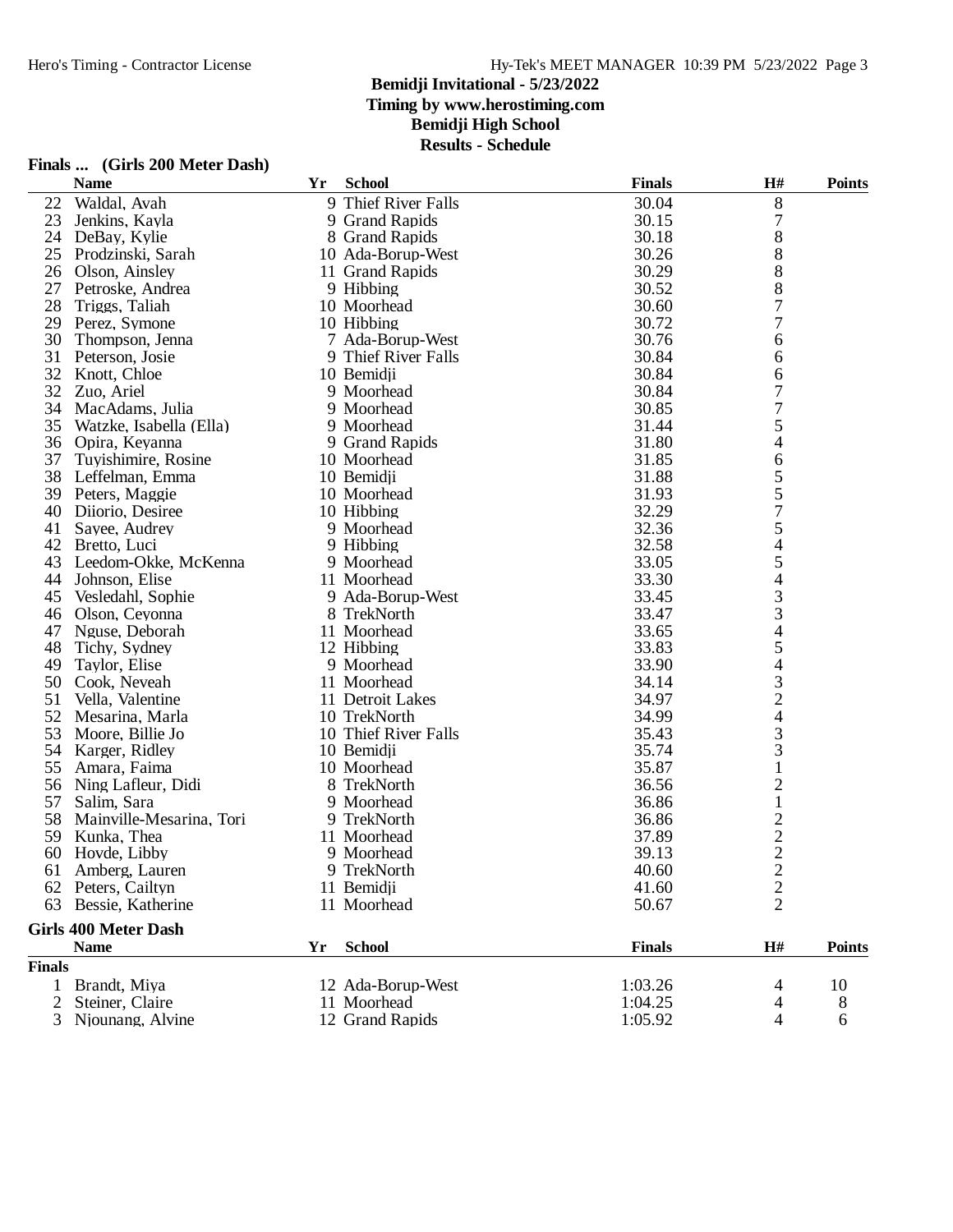**Results - Schedule**

|                | <b>Name</b>                | Yr | <b>School</b>        | <b>Finals</b> | H#                                         | <b>Points</b>  |
|----------------|----------------------------|----|----------------------|---------------|--------------------------------------------|----------------|
| 4              | Mitchell, Marley           |    | 10 Nevis             | 1:06.97       | 4                                          | 5              |
| 5              | Olson, Kaitlyn             |    | 9 Grand Rapids       | 1:07.58       | 3                                          | 4              |
| 6              | Jenkins, Kayla             |    | 9 Grand Rapids       | 1:07.84       | 4                                          | 3              |
| 7              | Thompson, Jenna            |    | 7 Ada-Borup-West     | 1:08.29       | 4                                          | $\overline{c}$ |
| 8              | Eskeli, Hattie             |    | 7 Hibbing            | 1:08.32       | 4                                          | 1              |
| 9              | Johnson, Marin             |    | 8 Detroit Lakes      | 1:08.42       |                                            |                |
| 10             | Peterson, Josie            |    | 9 Thief River Falls  | 1:08.43       | 4                                          |                |
| 11             | Harmsen, Elena             |    | 10 Bemidji           | 1:08.50       | $\mathbf{1}$                               |                |
| 12             | King, Haydon               |    | 9 Detroit Lakes      | 1:09.25       |                                            |                |
| 13             | Malterud, Matjea           |    | 9 Bemidji            | 1:09.61       | $\begin{array}{c} 3 \\ 3 \\ 3 \end{array}$ |                |
| 14             | Bretto, Ali                |    | 8 Hibbing            | 1:11.70       |                                            |                |
| 15             | Espe, Maren                |    | 11 Thief River Falls | 1:11.95       | 3                                          |                |
| 16             | Knott, Chloe               |    | 10 Bemidji           | 1:11.96       |                                            |                |
| 17             | Skarie, Karli              |    | 9 Detroit Lakes      | 1:15.21       |                                            |                |
| 18             | Olson, Kennedy             |    | 11 Moorhead          | 1:16.07       |                                            |                |
| 19             | Kaul, Terah                |    | 11 Detroit Lakes     | 1:17.70       |                                            |                |
| 20             | Mesarina, Marla            |    | 10 TrekNorth         | 1:18.37       |                                            |                |
| 21             | Wittner, Caitlynn          |    | 11 TrekNorth         | 1:18.69       | $\frac{3}{2}$                              |                |
| 22             | Kalina, Sophie             |    | 9 Detroit Lakes      | 1:19.55       |                                            |                |
| 23             | Moore, Billie Jo           |    | 10 Thief River Falls | 1:20.92       |                                            |                |
| 24             | Sondrol, Jaide             |    | 12 Grand Rapids      | 1:21.33       |                                            |                |
| 25             | Baltes, Kelsey             |    | 9 Thief River Falls  | 1:22.48       | $22322$<br>$221$                           |                |
| 26             | Kunka, Thea                |    | 11 Moorhead          | 1:22.49       |                                            |                |
| 27             | Olson, Caliyah             |    | 11 TrekNorth         | 1:23.40       |                                            |                |
| 28             | Raitanen, Lauren           |    | 10 Grand Rapids      | 1:27.47       |                                            |                |
| 29             | Maxwell, Matia             |    | 9 TrekNorth          | 1:35.69       | $\frac{2}{2}$                              |                |
| 30             | Amberg, Lauren             |    | 9 TrekNorth          | 1:36.79       | $\overline{2}$                             |                |
|                |                            |    |                      |               |                                            |                |
|                | <b>Girls 800 Meter Run</b> |    |                      |               |                                            |                |
|                | <b>Name</b>                | Yr | <b>School</b>        | <b>Finals</b> | H#                                         | <b>Points</b>  |
| <b>Finals</b>  |                            |    |                      |               |                                            |                |
| 1              | DeWitt, Regan              |    | 11 Bemidji           | 2:24.75       | 3                                          | 10             |
| $\overline{c}$ | Grafstrom, Ella            |    | 12 Moorhead          | 2:30.37       | 3                                          | 8              |
| 3              | Nelson, Anna               |    | 11 Moorhead          | 2:32.44       | 3                                          | 6              |
| 4              | Maddux, Alicia             |    | 12 Moorhead          | 2:32.65       | 3                                          | 5              |
| 5              | Stenson, Geli              |    | 11 Hibbing           | 2:33.67       | 3                                          | 4              |
| 6              | Malone, Danielle           |    | 11 Moorhead          | 2:40.06       | 3                                          |                |
| 7              | Karkela, Ella              |    | 10 Grand Rapids      | 2:40.84       | $\frac{3}{3}$                              | $\frac{3}{2}$  |
| 8              | Aune, Reese                |    | 11 Hibbing           | 2:44.13       |                                            |                |
| 9              | Brommenschenkel, Jimi      |    | 12 Ada-Borup-West    | 2:44.79       | 3                                          | 1              |
| 10             | Bischoff, Mercury          |    | 9 Grand Rapids       | 2:45.26       | $\frac{3}{3}$                              |                |
| 11             | Harbott, Livia             |    | Thief River Falls    | 2:46.04       |                                            |                |
| 12             | Giffen, Kyra               |    | 11 Grand Rapids      | 2:46.19       |                                            |                |
| 13             | Krogstad, Abigail          |    | 9 Moorhead           | 2:48.67       | $32323$<br>$333$                           |                |
| 14             | Walters, Emily             |    | 10 Grand Rapids      | 2:51.28       |                                            |                |
| 15             | Tinjum, Alex               |    | 10 Ada-Borup-West    | 2:51.43       |                                            |                |
| 16             | Njounang, Alvine           |    | 12 Grand Rapids      | 2:53.37       |                                            |                |
| 17             | Smart, Morgan              |    | 9 Ada-Borup-West     | 2:54.01       |                                            |                |
|                | 18 Larson, Ava             |    | 8 Ada-Borup-West     | 2:55.14       |                                            |                |

# **Finals ... (Girls 400 Meter Dash)**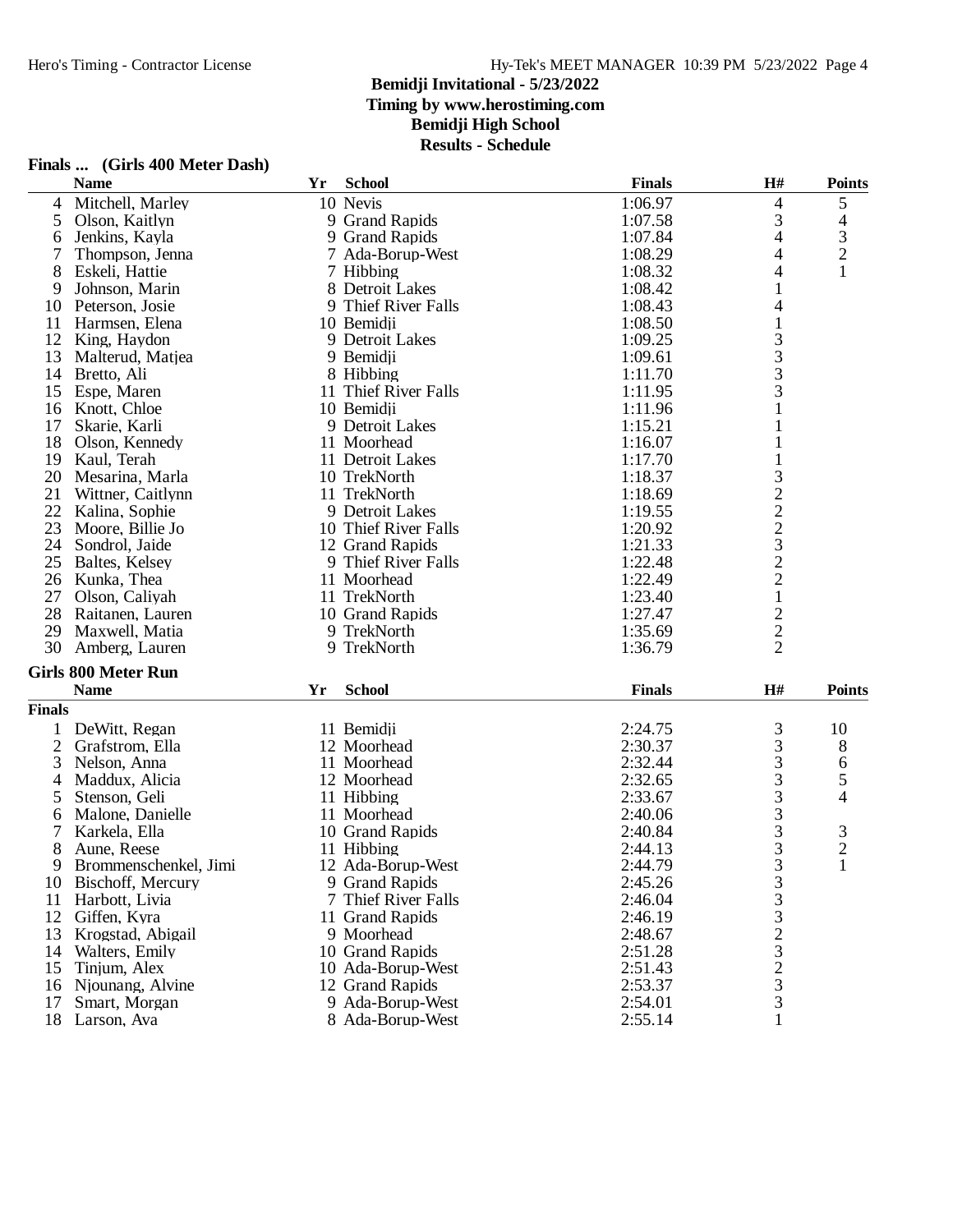**Results - Schedule**

|        | <b>Name</b>                 | Yr | <b>School</b>        | <b>Finals</b> | H#                             | <b>Points</b> |
|--------|-----------------------------|----|----------------------|---------------|--------------------------------|---------------|
| 19     | Dreessen, Elizabeth         |    | 9 Moorhead           | 2:55.21       | $\overline{2}$                 |               |
| 20     | Broers, McKenzie            |    | 12 Moorhead          | 2:57.67       |                                |               |
| 21     | Rewertz, Claire             |    | 11 Hibbing           | 2:58.43       |                                |               |
| 22     | Brandt, Bree                |    | 9 Ada-Borup-West     | 3:01.63       | $\frac{2}{2}$                  |               |
| 23     | Bigelow, Grace              |    | 9 Hibbing            | 3:02.92       | $\overline{c}$                 |               |
| 24     | Nitschke, Madi              |    | 8 Ada-Borup-West     | 3:05.03       | $\mathbf{1}$                   |               |
| 25     | Baltes, Kelsey              |    | 9 Thief River Falls  | 3:05.92       | $\overline{c}$                 |               |
| 26     | Hauser, Jacee               |    | 11 Detroit Lakes     | 3:07.52       | $\mathbf{1}$                   |               |
| 27     | Graeber, Baijla             |    | 10 Grand Rapids      | 3:07.85       |                                |               |
| 28     | Mykleseth, Olivia           |    | 10 Moorhead          | 3:08.06       |                                |               |
| 29     | St. Louis, Avery            |    | 10 Moorhead          | 3:08.86       |                                |               |
| 30     | Waldron, Anna               |    | 10 Moorhead          | 3:08.91       | $\frac{2}{2}$<br>$\frac{2}{1}$ |               |
| 31     | Zoller, Samantha            |    | 9 Thief River Falls  | 3:09.95       |                                |               |
| 32     | Hamre, Belle                |    | 11 Thief River Falls | 3:09.97       |                                |               |
| 33     | Kellogg, Hannah             |    | 9 Moorhead           | 3:11.98       | $\frac{2}{2}$                  |               |
| 34     | Schlichting, Danika         |    | 10 Moorhead          | 3:13.80       | $\mathbf{1}$                   |               |
| 35     | Nelson, Amari               |    | 10 Moorhead          | 3:16.49       | $\overline{c}$                 |               |
| 36     | Skadsem, Brenna             |    | 11 Detroit Lakes     | 3:17.15       |                                |               |
| 37     | Raitanen, Lauren            |    | 10 Grand Rapids      | 3:17.53       |                                |               |
| 38     | Nelson, Skylar              |    | 12 Detroit Lakes     | 3:20.62       |                                |               |
| 39     | Bettcher, Alex              |    | 12 Detroit Lakes     | 3:28.84       |                                |               |
| 40     | Olson, Nevaeh               |    | 10 Moorhead          | 3:32.37       |                                |               |
| 41     | Gerdes, Madison             |    | 12 Detroit Lakes     | 3:38.90       |                                |               |
| 42     | Gerdes, Alexis              |    | 12 Detroit Lakes     | 3:50.92       | 1                              |               |
| 43     | Tomlinson, Savannah         |    | 12 TrekNorth         | 4:01.70       | $\mathbf 1$                    |               |
| 44     | Maxwell, Matia              |    | 9 TrekNorth          | 4:01.97       | $\mathbf{1}$                   |               |
|        | <b>Girls 1600 Meter Run</b> |    |                      |               |                                |               |
|        | <b>Name</b>                 | Yr | <b>School</b>        | <b>Finals</b> |                                | <b>Points</b> |
| Finals |                             |    |                      |               |                                |               |
|        |                             |    |                      |               |                                |               |
|        | Hoffman, Mia                |    | 10 Bemidji           | 5:26.47       |                                | 10            |
| 2      | Sheldon, Carlie             |    | 12 Moorhead          | 5:30.43       |                                | 8             |
| 3      | Thompson, Alivia            |    | 8 Bemidji            | 5:38.16       |                                | 65432         |
| 4      | Nelson, Anna                |    | 11 Moorhead          | 5:40.11       |                                |               |
| 5      | Anderson, Jorie             |    | 10 Hibbing           | 5:40.52       |                                |               |
| 6      | Steffl, Julia               |    | 12 Detroit Lakes     | 5:47.26       |                                |               |
| 7      | Cole, Ella                  |    | 11 Moorhead          | 5:51.30       |                                |               |
| 8      | Strukel, Jocelyn            |    | 10 Hibbing           | 5:52.86       |                                | 1             |
| 9      | Harbott, Livia              |    | 7 Thief River Falls  | 5:54.85       |                                |               |
|        | 10 Karkela, Ella            |    | 10 Grand Rapids      | 6:05.06       |                                |               |
| 11     | Johnson, Jacquelyn (Jacki)  |    | 9 Moorhead           | 6:11.35       |                                |               |
| 12     | Murden, Audra               |    | 8 Hibbing            | 6:14.97       |                                |               |
| 13     | Larson, Ava                 |    | 8 Ada-Borup-West     | 6:15.45       |                                |               |
| 14     | Broers, McKenzie            |    | 12 Moorhead          | 6:22.02       |                                |               |
| 15     | Skarie, Karli               |    | 9 Detroit Lakes      | 6:24.88       |                                |               |
| 16     | Nordlund, Raya              |    | 8 Bemidii            | 6:29.56       |                                |               |
| 17     | Kukowski, Avery             |    | 7 Hibbing            | 6:29.61       |                                |               |
| 18     | Fahrendorf, Elle            |    | 11 Moorhead          | 6:32.13       |                                |               |
| 19     | Bigelow, Grace              |    | 9 Hibbing            | 6:37.87       |                                |               |

# **Finals ... (Girls 800 Meter Run)**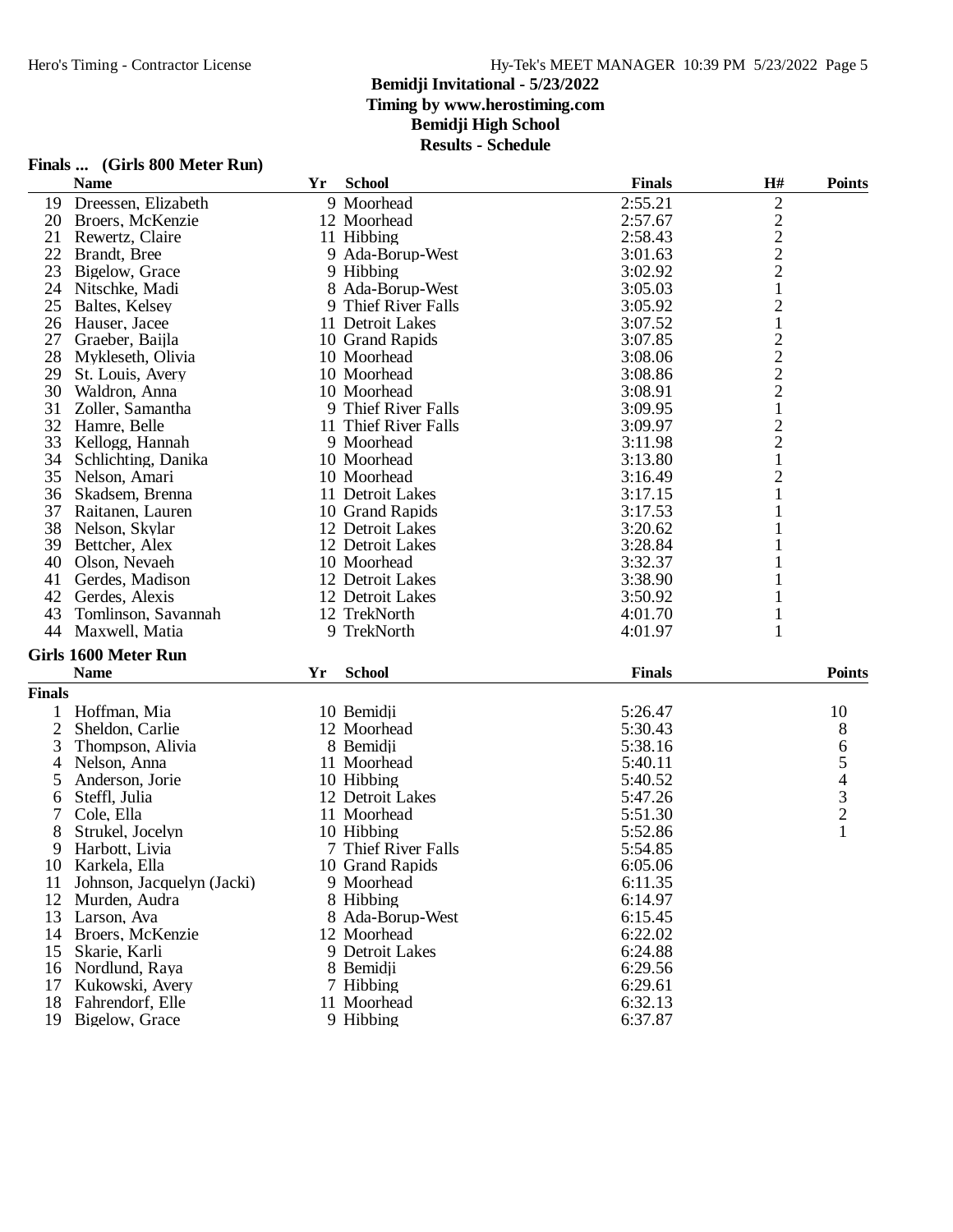|                | Finals  (Girls 1600 Meter Run) |    |                                       |                |                   |                                            |
|----------------|--------------------------------|----|---------------------------------------|----------------|-------------------|--------------------------------------------|
|                | <b>Name</b>                    | Yr | <b>School</b>                         | <b>Finals</b>  |                   | <b>Points</b>                              |
| 20             | Waldron, Anna                  |    | 10 Moorhead                           | 6:42.96        |                   |                                            |
| 21             | Wegge, Maddy                   |    | 8 Ada-Borup-West                      | 6:56.12        |                   |                                            |
| 22             | Timm, Emily                    |    | 10 Grand Rapids                       | 6:59.04        |                   |                                            |
| 23             | Foltz, Maria                   |    | 11 Detroit Lakes                      | 6:59.16        |                   |                                            |
| 24             | Zoller, Samantha               | 9  | Thief River Falls                     | 7:22.12        |                   |                                            |
| 25             | Tomlinson, Savannah            |    | 12 TrekNorth                          | 8:40.31        |                   |                                            |
|                | <b>Girls 3200 Meter Run</b>    |    |                                       |                |                   |                                            |
|                | <b>Name</b>                    | Yr | <b>School</b>                         | <b>Finals</b>  |                   | <b>Points</b>                              |
| <b>Finals</b>  |                                |    |                                       |                |                   |                                            |
| 1              | Milani, Miriam                 |    | 11 Hibbing                            | 13:06.84       |                   | 10                                         |
| $\overline{2}$ | Reini, Emma                    |    | 9 Hibbing                             | 13:10.99       |                   | 8                                          |
| 3              | Wittner, Caitlynn              |    | 11 TrekNorth                          | 15:51.02       |                   | 6                                          |
| 4              | Sondrol, Jaide                 |    | 12 Grand Rapids                       | 16:19.00       |                   | 5                                          |
|                | <b>Girls 100 Meter Hurdles</b> |    |                                       |                |                   |                                            |
|                | <b>Name</b>                    | Yr | <b>School</b>                         | <b>Finals</b>  | H#                | <b>Points</b>                              |
| <b>Finals</b>  |                                |    |                                       |                |                   |                                            |
| 1              | Schmidt, Madysen               |    | 12 Bemidji                            | 15.82          | 3                 | 10                                         |
| $\overline{2}$ | Johnson, Rylee                 |    | 10 Detroit Lakes                      | 15.85          |                   | 8                                          |
| 3              | Nelson, Ellee                  |    | 9 Grand Rapids                        | 17.65          |                   | 6                                          |
| 4              | Bakke, Brookie                 |    | 11 Thief River Falls                  | 17.70          |                   | 5                                          |
| 5              | McNamee, Grace                 |    | 9 Nevis                               | 17.77          |                   | $\overline{\mathcal{A}}$                   |
| 6              | Altepeter, Faith               |    | 11 Moorhead                           | 17.79          | 33333233222222    |                                            |
| 7              | Aberle, Sydney                 |    | 10 Moorhead                           | 17.90          |                   | $\begin{array}{c} 3 \\ 2 \\ 1 \end{array}$ |
|                | Cleem, Haleigh                 |    | 12 Moorhead                           | 17.99          |                   |                                            |
| 8              |                                |    | 11 Moorhead                           | 18.65          |                   |                                            |
| 9              | Paulsen, Hailey                |    |                                       |                |                   |                                            |
| 10             | Marcussen, Izabel              |    | 10 Ada-Borup-West                     | 18.89<br>18.91 |                   |                                            |
| 11             | Maish, Addison                 |    | 9 Bemidji                             |                |                   |                                            |
| 12             | Toivonen, Riley                |    | 10 Grand Rapids                       | 19.29          |                   |                                            |
| 13             | DeWitt, Aubrey                 |    | 9 Bemidji                             | 19.66          |                   |                                            |
| 14             | Wanner, Ava                    |    | 10 Moorhead                           | 19.68          |                   |                                            |
| 15             | Friend, Veyda                  |    | 8 Hibbing                             | 20.30          | $\mathbf{1}$      |                                            |
| 16             | Scholl, Alexa                  |    | 11 Grand Rapids                       | 20.62          |                   |                                            |
| 17<br>18       | Roux, Morgan<br>Lewis, Kyleigh |    | 9 Ada-Borup-West<br>11 Ada-Borup-West | 22.08<br>23.21 | $\mathbf{1}$<br>1 |                                            |
|                |                                |    |                                       |                |                   |                                            |
|                | <b>Girls 300 Meter Hurdles</b> |    |                                       |                |                   |                                            |
|                | <b>Name</b>                    | Yr | <b>School</b>                         | <b>Finals</b>  | H#                | <b>Points</b>                              |
| <b>Finals</b>  |                                |    |                                       |                |                   |                                            |
| 1              | Paulson, Annie                 |    | 12 Detroit Lakes                      | 48.16          | 2                 | 10                                         |
| $\overline{2}$ | Bakke, Brookie                 |    | 11 Thief River Falls                  | 50.28          | $\frac{2}{2}$     | 8                                          |
| 3              | McNamee, Grace                 |    | 9 Nevis                               | 52.24          |                   | 6                                          |
| 4              | Paulsen, Hailey                |    | 11 Moorhead                           | 52.54          | $\overline{c}$    | 5                                          |
| 5              | Fischer, Mallory               |    | 9 Detroit Lakes                       | 53.98          | $\mathbf{1}$      | 4                                          |
| 6              | Altepeter, Faith               |    | 11 Moorhead                           | 54.24          | $\frac{2}{2}$     | $\frac{3}{2}$                              |
|                | DeWitt, Aubrey                 |    | 9 Bemidji                             | 55.89          |                   |                                            |
| 8              | Aberle, Sydney                 |    | 10 Moorhead                           | 56.32          | $\frac{2}{1}$     | $\mathbf{1}$                               |
| 9              | Brula, Hannah                  |    | 9 Grand Rapids                        | 58.78          |                   |                                            |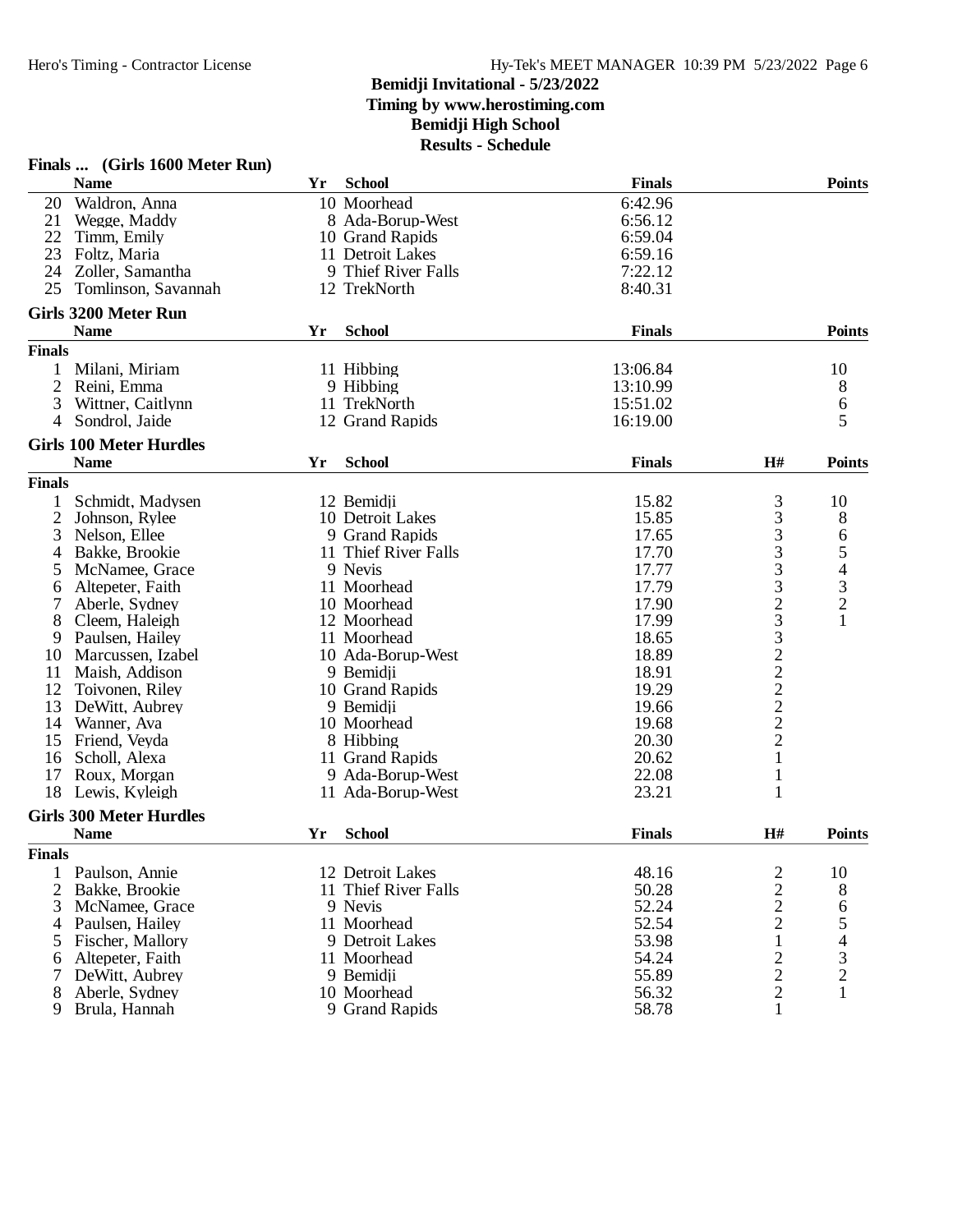|               | Finals  (Girls 300 Meter Hurdles) |    |                   |               |                |                          |
|---------------|-----------------------------------|----|-------------------|---------------|----------------|--------------------------|
|               | <b>Name</b>                       | Yr | <b>School</b>     | <b>Finals</b> | H#             | <b>Points</b>            |
|               | 10 Bretto, Luci                   |    | 9 Hibbing         | 59.39         | 2              |                          |
| 11            | Marcussen, Izabel                 |    | 10 Ada-Borup-West | 1:00.87       | 1              |                          |
| 12            | Nerhus, Carlie                    |    | 11 Ada-Borup-West | 1:02.04       | $\mathbf{1}$   |                          |
| 13            | LeCleir, Amaya                    |    | 11 Detroit Lakes  | 1:02.67       | 1              |                          |
|               | 14 Lewis, Kyleigh                 |    | 11 Ada-Borup-West | 1:03.24       | $\mathbf{1}$   |                          |
|               | <b>Girls 4x100 Meter Relay</b>    |    |                   |               |                |                          |
|               | <b>Team</b>                       |    | <b>Relay</b>      | <b>Finals</b> | H#             | <b>Points</b>            |
| <b>Finals</b> |                                   |    |                   |               |                |                          |
| 1             | Moorhead                          |    |                   | 50.62         | 3              | 10                       |
| 2             | Bemidji                           |    |                   | 52.20         | 3              | 8                        |
| 3             | <b>Detroit Lakes</b>              |    |                   | 52.65         | 3              | 6                        |
| 4             | Thief River Falls                 |    | B                 | 53.76         | 3              | 5                        |
| 5             | Hibbing                           |    |                   | 53.91         | 3              | $\overline{\mathcal{A}}$ |
| 6             | <b>Grand Rapids</b>               |    |                   | 54.16         | 3              | 3                        |
| 7             | Moorhead                          |    | $\mathbf C$       | 55.20         | $\overline{c}$ |                          |
| 8             | Moorhead                          |    | $\overline{B}$    | 55.33         | $\overline{c}$ |                          |
| 9             | Thief River Falls                 |    |                   | 55.35         | 3              |                          |
| 10            | Ada-Borup-West                    |    |                   | 55.50         | 3              | $\overline{2}$           |
| 11            | Bemidji                           |    | B                 | 55.83         | $\mathbf{1}$   |                          |
| 12            | <b>Grand Rapids</b>               |    | $\boldsymbol{B}$  | 58.62         |                |                          |
| 13            | Hibbing                           |    | $\bf{B}$          | 59.06         | $\frac{2}{2}$  |                          |
| 14            | Detroit Lakes                     |    | $\bf{B}$          | 1:01.38       | $\mathbf{1}$   |                          |
| 15            | <b>Grand Rapids</b>               |    | $\overline{C}$    | 1:01.62       | $\overline{2}$ |                          |
|               | <b>Girls 4x200 Meter Relay</b>    |    |                   |               |                |                          |
|               | <b>Team</b>                       |    | <b>Relay</b>      | <b>Finals</b> | H#             | <b>Points</b>            |
| <b>Finals</b> |                                   |    |                   |               |                |                          |
| 1             | Thief River Falls                 |    |                   | 1:51.97       | $\overline{c}$ | 10                       |
| 2             | Moorhead                          |    |                   | 1:52.84       | $\overline{c}$ | 8                        |
| 3             | <b>Grand Rapids</b>               |    |                   | 1:54.29       | $\overline{c}$ | 6                        |
| 4             | Hibbing                           |    |                   | 1:54.91       | 1              | 5                        |
| 5             | Ada-Borup-West                    |    |                   | 1:55.14       | $\overline{c}$ | 4                        |
| 6             | Moorhead                          |    | B                 | 1:58.77       | 1              |                          |
| 7             | Bemidji                           |    |                   | 1:59.24       | $\overline{c}$ | 3                        |
| 8             | <b>Grand Rapids</b>               |    | B                 | 2:02.14       | $\overline{c}$ |                          |
| 9             | <b>Detroit Lakes</b>              |    |                   | 2:07.28       | 1              | 2                        |
| 10            | Moorhead                          |    | $\mathsf{C}$      | 2:08.08       | 1              |                          |
| 11            | Bemidji                           |    | $\bf{B}$          | 2:08.15       | $\mathbf{1}$   |                          |
|               | <b>Girls 4x400 Meter Relay</b>    |    |                   |               |                |                          |
|               | <b>Team</b>                       |    | <b>Relay</b>      | <b>Finals</b> |                | <b>Points</b>            |
| <b>Finals</b> |                                   |    |                   |               |                |                          |
| 1             | Bemidji                           |    |                   | 4:11.06       |                | 10                       |
| 2             | Hibbing                           |    |                   | 4:20.08       |                | 8                        |
| 3             | Moorhead                          |    |                   | 4:28.34       |                | 6                        |
|               | Thief River Falls                 |    |                   | 4:28.36       |                | 5                        |
| 5             | <b>Grand Rapids</b>               |    |                   | 4:34.76       |                | 4                        |
| 6             | Hibbing                           |    | $\, {\bf B}$      | 4:50.59       |                |                          |
|               |                                   |    |                   |               |                |                          |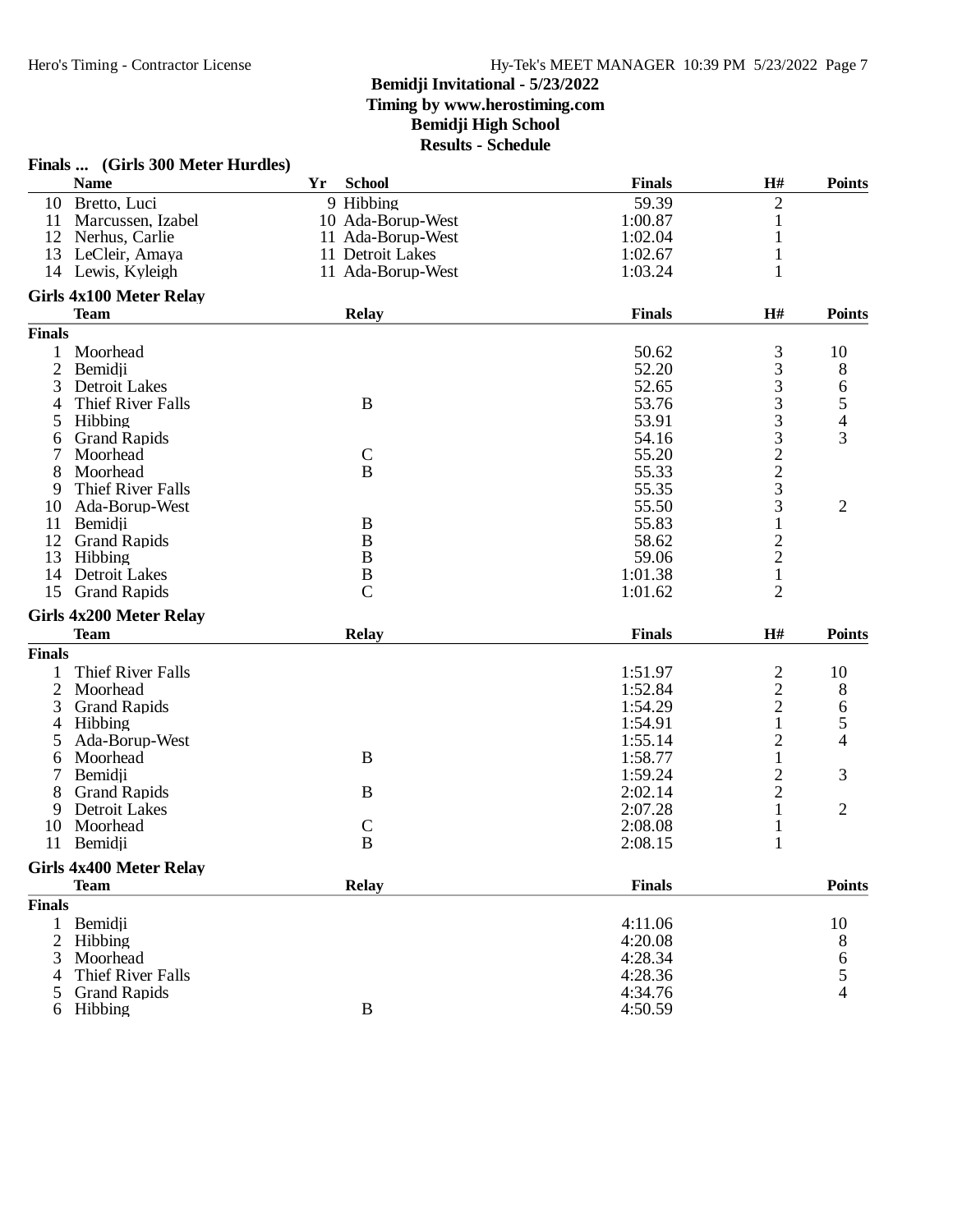### **Bemidji Invitational - 5/23/2022 Timing by www.herostiming.com**

### **Bemidji High School**

|                | Finals  (Girls 4x400 Meter Relay)      |    |                      |               |                                                 |
|----------------|----------------------------------------|----|----------------------|---------------|-------------------------------------------------|
|                | <b>Team</b>                            |    | <b>Relay</b>         | <b>Finals</b> | <b>Points</b>                                   |
|                | Detroit Lakes                          |    |                      | 4:53.38       | 3                                               |
| 8              | Moorhead                               |    | B                    | 4:55.70       |                                                 |
| 9              | Moorhead                               |    | $\mathbf C$          | 4:56.76       |                                                 |
| 10             | Moorhead                               |    | D                    | 5:31.98       |                                                 |
|                | <b>Girls 4x800 Meter Relay</b>         |    |                      |               |                                                 |
|                | <b>Team</b>                            |    | <b>Relay</b>         | <b>Finals</b> | <b>Points</b>                                   |
| <b>Finals</b>  |                                        |    |                      |               |                                                 |
| 1              | Bemidji                                |    |                      | 9:47.66       | 10                                              |
| $\overline{c}$ | Hibbing                                |    |                      | 10:20.77      | 8                                               |
| 3              | Hibbing                                |    | B                    | 11:26.67      |                                                 |
| 4              | Ada-Borup-West                         |    |                      | 11:43.34      | 6                                               |
|                | <b>Girls High Jump</b>                 |    |                      |               |                                                 |
|                | <b>Name</b>                            | Yr | <b>School</b>        | <b>Finals</b> | <b>Points</b>                                   |
| <b>Finals</b>  |                                        |    |                      |               |                                                 |
|                | Cleem, Haleigh                         |    | 12 Moorhead          | $4 - 10.00$   | 10                                              |
| 2              | Baltes, Kelsey                         |    | 9 Thief River Falls  | 4-08.00       | 7                                               |
| 2              | Johnson, Rylee                         |    | 10 Detroit Lakes     | 4-08.00       | 7                                               |
| 4              | Brommenschenkel, Jimi                  |    | 12 Ada-Borup-West    | $4 - 06.00$   | $\overline{4}$                                  |
| 4              | Kelly, Jadyn                           |    | 10 Bemidji           | $4 - 06.00$   |                                                 |
| 4              | Perez, Symone                          |    | 10 Hibbing           | $4 - 06.00$   |                                                 |
| 7              | Kalina, Sophie                         |    | 9 Detroit Lakes      | $4 - 06.00$   |                                                 |
| 8              | Fischer, Mallory                       |    | 9 Detroit Lakes      | $4 - 06.00$   | $\begin{array}{c} 4 \\ 4 \\ 2 \\ 1 \end{array}$ |
| 9              | Lowell, Addison                        |    | 10 Detroit Lakes     | $4 - 06.00$   |                                                 |
| 10             | Wojciechowski, Gwen                    |    | 8 Thief River Falls  | 4-03.00       |                                                 |
| 10             | LaVine, Allison                        |    | 9 Clearbrook-Gonvick | 4-03.00       |                                                 |
| 12             | Anderson, Lily                         |    | 10 Detroit Lakes     | 4-03.00       |                                                 |
| 13             | Voge, Hannah                           |    | 10 Bemidji           | 4-03.00       |                                                 |
| 14             | Nelson, Ellee                          |    | 9 Grand Rapids       | 4-03.00       |                                                 |
| 14             | Foltz, Maria                           |    | 11 Detroit Lakes     | 4-03.00       |                                                 |
| 14             | Bettcher, Alex                         |    | 12 Detroit Lakes     | 4-03.00       |                                                 |
| 17             | Toivonen, Riley                        |    | 10 Grand Rapids      | $4 - 00.00$   |                                                 |
| 17             | Matetich, Molly                        |    | 10 Bemidji           | $4 - 00.00$   |                                                 |
| 17             | Lemke, Sophia                          |    | 11 Bemidji           | $4 - 00.00$   |                                                 |
| 20             | Johnson, Perri                         |    | 11 Bemidji           | $4 - 00.00$   |                                                 |
| 21             | Cook, Neveah                           |    | 11 Moorhead          | $4 - 00.00$   |                                                 |
|                | Jensen, Gracie                         |    | 9 Thief River Falls  | <b>NH</b>     |                                                 |
| $---$          | Sikich, Leah                           |    | 8 Hibbing            | <b>NH</b>     |                                                 |
|                |                                        |    |                      |               |                                                 |
|                | <b>Girls Pole Vault</b><br><b>Name</b> | Yr | <b>School</b>        | <b>Finals</b> | <b>Points</b>                                   |
|                |                                        |    |                      |               |                                                 |
| <b>Finals</b>  |                                        |    |                      |               |                                                 |
| 1              | Gherardi, Julia                        |    | 12 Hibbing           | 10-06.00      | 10                                              |
| 2              | Horner, Jerzie                         |    | 11 Detroit Lakes     | 10-00.00      | 8                                               |
| 3              | Hanttula, Josie                        |    | 11 Grand Rapids      | $9 - 00.00$   | 6<br>5<br>4                                     |
| 4              | Berg, Lauren                           |    | 12 Bemidji           | $9 - 00.00$   |                                                 |
| 5              | Feeney, Ellie                          |    | 11 Moorhead          | 8-06.00       |                                                 |
| 6              | Nelson, Skylar                         |    | 12 Detroit Lakes     | 8-06.00       | $\overline{3}$                                  |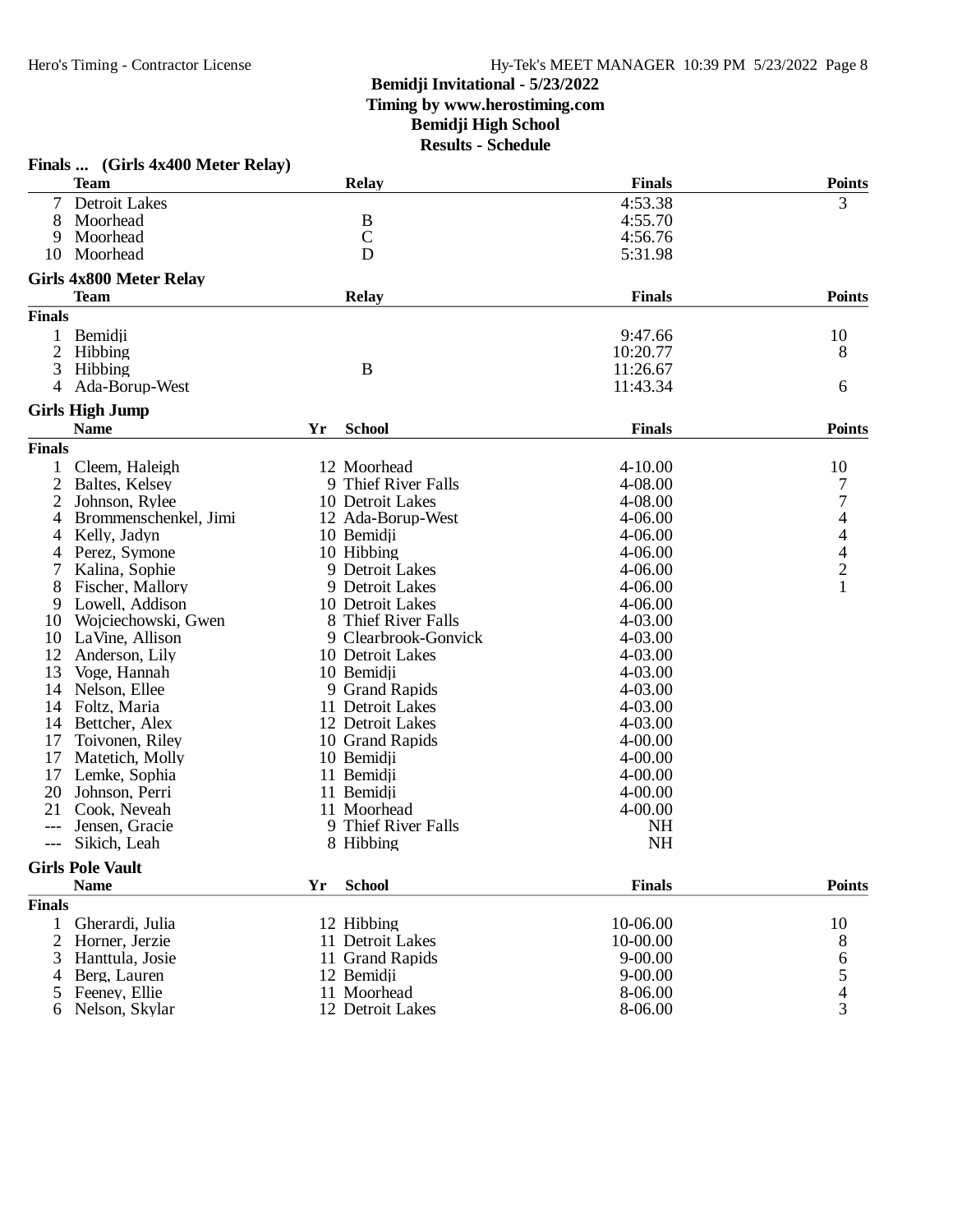|                | Finals  (Girls Pole Vault) |    |                      |               |                |
|----------------|----------------------------|----|----------------------|---------------|----------------|
|                | <b>Name</b>                | Yr | <b>School</b>        | <b>Finals</b> | <b>Points</b>  |
|                | Ness, Ryen                 |    | 9 Moorhead           | 8-06.00       | $\overline{c}$ |
| 8              | Lee, Kaya                  |    | 12 Ada-Borup-West    | 8-06.00       | 1              |
| 9              | Ehnert, Jordan             |    | 12 Detroit Lakes     | 8-00.00       |                |
| 9              | Hegg, Kira                 |    | 11 Moorhead          | 8-00.00       |                |
| 11             | MacAdams, Julia            |    | 9 Moorhead           | 7-06.00       |                |
| 11             | Haberer, Courtney          |    | 10 Moorhead          | 7-06.00       |                |
| 11             | Sladek, Mileena            |    | 10 Hibbing           | 7-06.00       |                |
| 14             | Cavett, Macie              |    | 10 Ada-Borup-West    | 7-06.00       |                |
| 15             | Hausten, Morgan            |    | 10 Detroit Lakes     | 7-06.00       |                |
| 16             | Overturf, Siri             |    | 12 Moorhead          | 7-00.00       |                |
| 17             | Harbott, Dru               |    | 11 Thief River Falls | $6 - 00.00$   |                |
| 17             | Martin, Cora               |    | 12 Detroit Lakes     | $6 - 00.00$   |                |
| 17             | Lowell, Addison            |    | 10 Detroit Lakes     | $6 - 00.00$   |                |
| 17             | Hofstad, Liv               |    | 12 Grand Rapids      | $6 - 00.00$   |                |
|                | Espe, Maren                | 11 | Thief River Falls    | <b>NH</b>     |                |
|                | Paulson, Ella              |    | 10 Detroit Lakes     | NH            |                |
|                | <b>Girls Long Jump</b>     |    |                      |               |                |
|                | <b>Name</b>                | Yr | <b>School</b>        | <b>Finals</b> | <b>Points</b>  |
| <b>Finals</b>  |                            |    |                      |               |                |
| 1              | Olderbak, Alexis           |    | 11 Moorhead          | 16-00.00      | 10             |
| $\overline{2}$ | Hansen, Katryna            |    | 11 Moorhead          | 15-11.00      | 8              |
| 3              | Schmidt, Madysen           |    | 12 Bemidii           | 15-03.00      | 6              |
| 4              | Engel, Morgan              |    | 8 Ada-Borup-West     | 14-09.00      | 5              |
| 5              | Steiner, Claire            |    | 11 Moorhead          | 14-05.50      | 4              |
| 6              | Carlson, Alyshia           |    | 12 Moorhead          | 14-04.75      |                |
| 7              | King, Haydon               |    | 9 Detroit Lakes      | 14-01.50      |                |
| 8              | Donat, Kylie               |    | 10 Bemidji           | 13-11.50      | $\frac{3}{2}$  |
| 9              | Fischer, Mallory           |    | 9 Detroit Lakes      | 13-09.50      | $\mathbf{1}$   |
| 10             | Johnson, Paige             |    | 9 Moorhead           | 13-04.00      |                |
| 11             | Tobin, Aspen               |    | 11 Bemidji           | 13-03.50      |                |
| 12             | Cleem, Haleigh             |    | 12 Moorhead          | 12-11.00      |                |
| 13             | Olson, Ainsley             |    | 11 Grand Rapids      | 12-09.50      |                |
| 14             | Sather, Madelyn            |    | 9 Moorhead           | 12-09.00      |                |
| 15             | Leffelman, Emma            |    | 10 Bemidji           | 12-08.00      |                |
| 16             | Lowell, Addison            |    | 10 Detroit Lakes     | 12-07.00      |                |
| 17             | Wanner, Ava                |    | 10 Moorhead          | 12-02.00      |                |
| 18             | Wojciechowski, Chesnie     |    | 12 Thief River Falls | 12-02.00      |                |
| 19             | Jenkins, Kayla             |    | 9 Grand Rapids       | 12-00.50      |                |
| 20             | Kaul, Terah                |    | 11 Detroit Lakes     | 11-11.00      |                |
| 21             | Mitchell, Marley           |    | 10 Nevis             | 11-11.00      |                |
| 22             | Do, My                     |    | 10 Detroit Lakes     | 11-10.00      |                |
|                | 23 Homme, Lillian          |    | 9 Thief River Falls  | 11-08.00      |                |
|                | 24 Brula, Hannah           |    | 9 Grand Rapids       | 11-07.00      |                |
|                | 25 Rewertz, Claire         |    | 11 Hibbing           | 11-06.50      |                |
|                | 26 Peterson, Josie         |    | 9 Thief River Falls  | 11-04.50      |                |
|                | 27 Branham, Della          |    | 9 Bemidji            | 11-00.50      |                |
|                | 28 Warner, Ava             |    | 10 Bemidji           | 11-00.50      |                |
|                | 29 Jansen-Grenz, Madison   |    | 10 Bemidji           | 11-00.00      |                |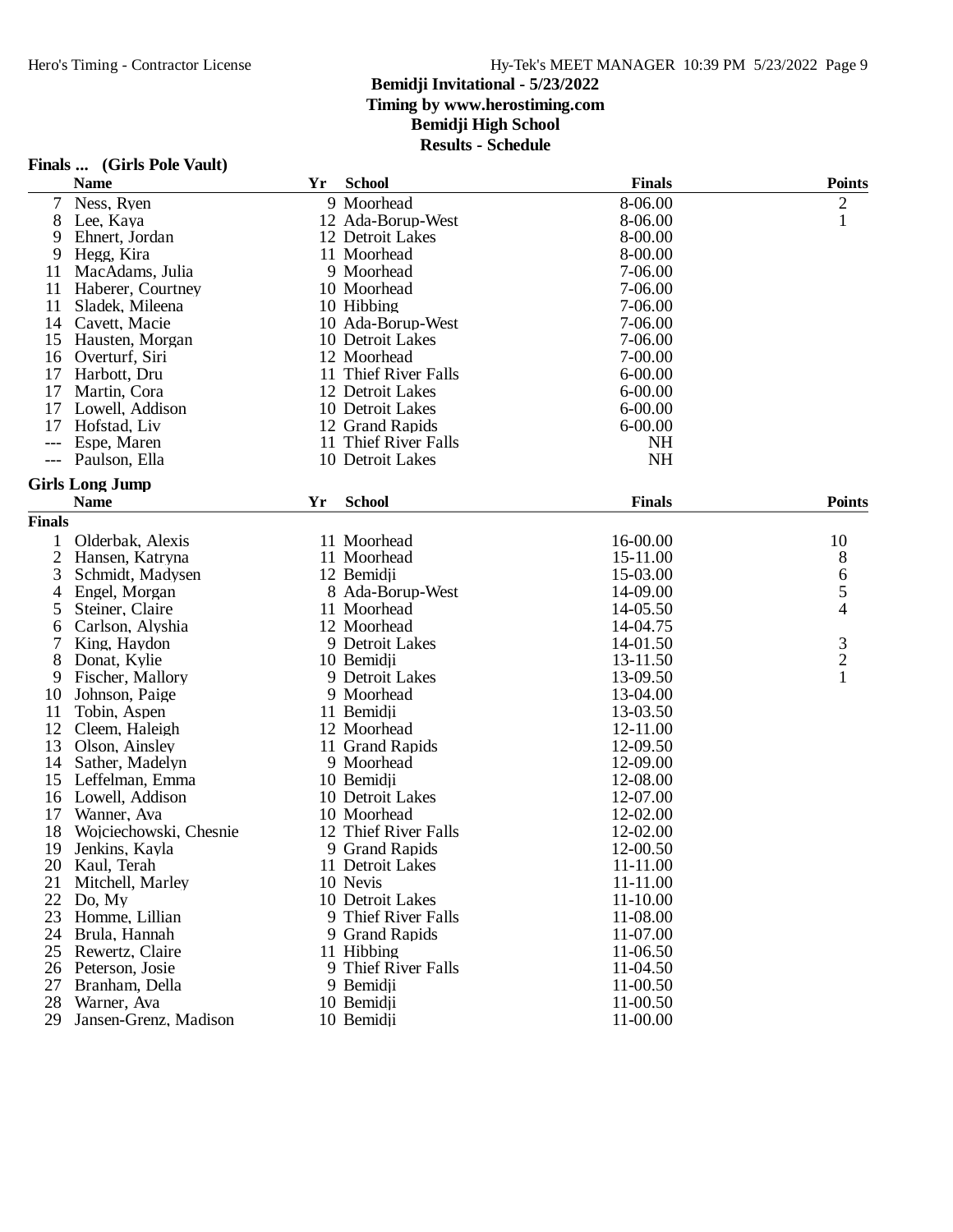|               | Finals  (Girls Long Jump) |    |                       |               |                          |                |
|---------------|---------------------------|----|-----------------------|---------------|--------------------------|----------------|
|               | <b>Name</b>               | Yr | <b>School</b>         | <b>Finals</b> |                          | <b>Points</b>  |
| 30            | Babich, Brielle           |    | 10 Hibbing            | 10-11.50      |                          |                |
| 31            | Tuyishimire, Rosine       |    | 10 Moorhead           | 10-05.00      |                          |                |
| 32            | Zimmer, Kelsie            |    | 9 Grand Rapids        | 9-11.50       |                          |                |
| 33            | Peters, Cailtyn           |    | 11 Bemidji            | 7-07.00       |                          |                |
| ---           | Zuo, Ariel                |    | 9 Moorhead            | <b>FOUL</b>   |                          |                |
|               | Stellrecht, Brynn         |    | 10 Moorhead           | <b>FOUL</b>   |                          |                |
|               | <b>Girls Triple Jump</b>  |    |                       |               |                          |                |
|               | <b>Name</b>               | Yr | <b>School</b>         | <b>Finals</b> |                          | <b>Points</b>  |
| <b>Finals</b> |                           |    |                       |               |                          |                |
|               | Anderson, Lily            |    | 10 Detroit Lakes      | 33-05.00      |                          | 10             |
| 2             | Hansen, Katryna           |    | 11 Moorhead           | 32-11.00      |                          | 8              |
| 3             | Steiner, Claire           |    | 11 Moorhead           | 32-07.50      |                          |                |
| 4             | Olderbak, Alexis          |    | 11 Moorhead           | 32-03.50      |                          | $rac{6}{5}$    |
| 5             | Engel, Morgan             |    | 8 Ada-Borup-West      | 32-01.00      |                          |                |
| 6             | LaVine, Allison           |    | 9 Clearbrook-Gonvick  | 31-03.00      |                          | $\overline{3}$ |
| 7             | Sather, Madelyn           |    | 9 Moorhead            | 30-10.00      |                          |                |
| 8             | Carlson, Alyshia          |    | 12 Moorhead           | 30-00.00      |                          |                |
| 9             | Olson, Jeanne             |    | 12 Thief River Falls  | 29-10.00      |                          | $\overline{c}$ |
| 10            | McNamee, Grace            |    | 9 Nevis               | 29-10.00      |                          | $\mathbf{1}$   |
| 11            | DeWulf, Liddy             |    | 11 Nevis              | 29-05.50      |                          |                |
| 12            | Johnson, Paige            |    | 9 Moorhead            | 29-00.00      |                          |                |
| 13            | Giffen, Kyra              |    | 11 Grand Rapids       | 28-03.00      |                          |                |
| 14            | Wojciechowski, Chesnie    |    | 12 Thief River Falls  | 27-09.50      |                          |                |
| 15            | Waldal, Avah              |    | 9 Thief River Falls   | 27-09.50      |                          |                |
| 16            | Voge, Hannah              |    | 10 Bemidji            | 27-08.00      |                          |                |
| 17            | Seely, Marima             |    | 11 Bemidji            | 26-10.00      |                          |                |
| 18            | DeBay, Kylie              |    | 8 Grand Rapids        | 26-03.50      |                          |                |
| 19            | Matetich, Molly           |    | 10 Bemidji            | 26-03.00      |                          |                |
| 20            | Hertling, Tara            |    | 9 Hibbing             | 24-07.00      |                          |                |
|               | <b>Girls Shot Put</b>     |    |                       |               |                          |                |
|               | <b>Name</b>               | Yr | <b>School</b>         | <b>Finals</b> | H#                       | <b>Points</b>  |
| <b>Finals</b> |                           |    |                       |               |                          |                |
| 1             | Engen, Ella               |    | 12 Clearbrook-Gonvick | 35-07.00      | 4                        | 10             |
| 2             | Hauser, Jacee             |    | 11 Detroit Lakes      | 34-11.00      | 4                        | 8              |
| 3             | Smith, Kennedy            |    | 12 Bemidji            | 34-09.00      | 4                        | 6              |
| 4             | DeWulf, Liddy             |    | 11 Nevis              | 33-08.00      | 4                        | 5              |
| 5             | Anderson, Rosie           |    | 12 Moorhead           | 33-01.00      | 4                        | 4              |
| 6             | Enz, Mirabelle            |    | 10 Moorhead           | 32-11.00      | 4                        | 3              |
| 7             | Triggs, Taliah            |    | 10 Moorhead           | 31-04.50      | 4                        | $\overline{c}$ |
| 8             | Skadsem, Brenna           |    | 11 Detroit Lakes      | 31-02.00      | 4                        | 1              |
| 9             | Lowell, Fallon            |    | 10 Detroit Lakes      | 29-06.00      | 3                        |                |
| 10            | Brula, Emily              |    | 10 Grand Rapids       | 29-05.50      | 3                        |                |
| 11            | Carsrud, Justine          |    | 12 Grand Rapids       | 29-04.50      | 4                        |                |
| 12            | Isaacson, Ava             |    | 12 Nevis              | 28-10.50      | 4                        |                |
| 13            | Walto, Isabelle           |    | 9 Hibbing             | 28-04.00      | $\overline{\mathcal{L}}$ |                |
| 14            | Gerdes, Madison           |    | 12 Detroit Lakes      | 28-03.00      | 3                        |                |
| 15            | Bettcher, Elle            |    | 10 Detroit Lakes      | 28-01.00      | $\overline{3}$           |                |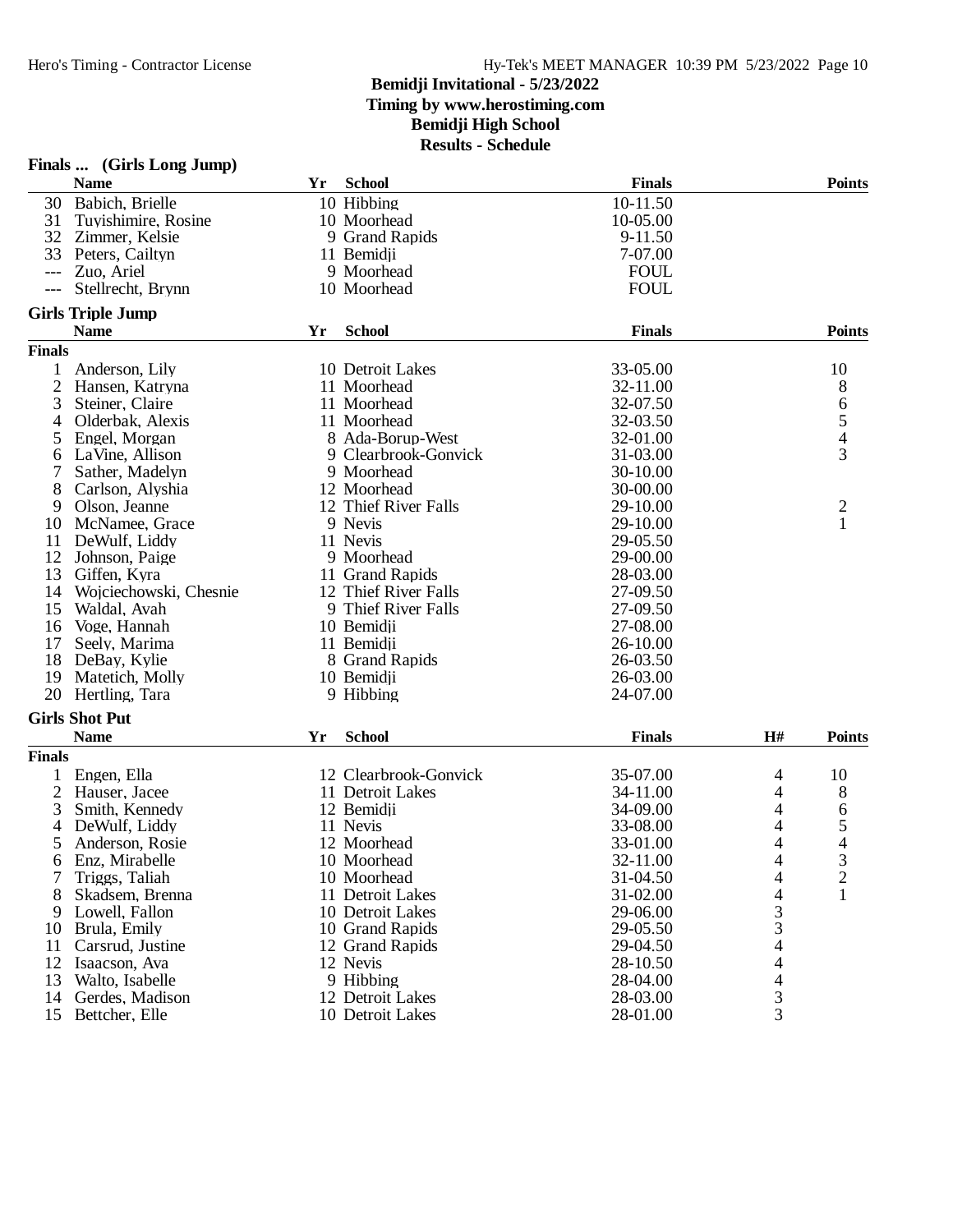### **Bemidji Invitational - 5/23/2022**

**Timing by www.herostiming.com**

**Bemidji High School**

|                | Finals  (Girls Shot Put)  |    |                       |               |                          |                |
|----------------|---------------------------|----|-----------------------|---------------|--------------------------|----------------|
|                | <b>Name</b>               | Yr | <b>School</b>         | <b>Finals</b> | H#                       | <b>Points</b>  |
| 16             | Krueger -barth, Rowan     |    | 12 Grand Rapids       | 28-00.50      | 4                        |                |
| 17             | Engst, Marissa            |    | 12 Nevis              | 27-06.00      | 3                        |                |
| 18             | Gerdes, Alexis            |    | 12 Detroit Lakes      | 27-04.50      | 3                        |                |
| 19             | Ballard, Skylar           |    | 10 Clearbrook-Gonvick | 27-04.50      | 3                        |                |
| 20             | Willison, Kaylin          |    | 12 Ada-Borup-West     | 27-01.00      | $\overline{\mathcal{L}}$ |                |
| 21             | Berg, Calie               |    | 11 Moorhead           | 27-01.00      | 3                        |                |
| 22             | Mendonsa, Bethany         |    | 11 Grand Rapids       | 27-00.50      | 3                        |                |
| 23             | MacFarland, Cameron       |    | 12 Moorhead           | 26-11.00      | $\overline{4}$           |                |
| 24             | Westrum, Kaylee           |    | 12 Clearbrook-Gonvick | 26-03.50      |                          |                |
| 25             | Thomsen, Emma             |    | 10 Grand Rapids       | 25-09.50      | $\frac{3}{3}$            |                |
| 26             | Johnson, Abigail          |    | 10 Bemidii            | 25-08.75      |                          |                |
| 27             | Houglum, Annabelle        |    | 11 Detroit Lakes      | 25-05.00      |                          |                |
| 28             | Anderson, Andrina         |    | 10 Moorhead           | 25-00.75      |                          |                |
| 29             | Ehnert, Jordan            |    | 12 Detroit Lakes      | 24-10.50      |                          |                |
| 30             | Canty, Ellah              |    | 10 Bemidji            | 24-08.00      |                          |                |
| 31             | LaVallie, Stacia          |    | 12 Moorhead           | 24-03.75      |                          |                |
| 32             | Youso, Elizabeth          |    | 9 Bemidii             | 23-07.50      |                          |                |
| 33             | Miller, Dyllan            |    | 11 Ada-Borup-West     | 23-03.00      |                          |                |
| 34             | Berg, Brianna             |    | 10 Thief River Falls  | 23-00.50      |                          |                |
| 35             | Lemke, Sophia             |    | 11 Bemidii            | 23-00.00      |                          |                |
| 36             | Wojciehowski, Chloe       |    | 11 Hibbing            | 22-10.00      |                          |                |
| 37             | Wyland, Liv               |    | 12 Grand Rapids       | 22-08.00      |                          |                |
| 38             | Aune, Reese               |    | 11 Hibbing            | 22-07.00      |                          |                |
| 39             | Huwe, Jenna               |    | 11 Detroit Lakes      | 22-05.00      | 23232322222221           |                |
| 40             | John, Carla               |    | 10 TrekNorth          | 21-06.75      |                          |                |
| 41             | Petroskey, Mya            |    | 9 Hibbing             | 21-06.00      | $\overline{c}$           |                |
| 42             | Sikich, Leah              |    | 8 Hibbing             | 20-09.00      | $\overline{c}$           |                |
| 43             | Fletcher, Molly           |    | 10 Detroit Lakes      | 20-04.00      | $\mathbf{1}$             |                |
| 44             | Simpson, Kiaja            |    | 8 Hibbing             | 19-09.00      | 1                        |                |
| 45             | McLaughlin, Madi          |    | 9 Detroit Lakes       | 19-05.50      |                          |                |
| 46             | Ledermann, Sylvie         |    | 9 Grand Rapids        | 19-00.50      |                          |                |
| 47             | Berzinski, Bella          |    | 12 Thief River Falls  | 18-11.50      | 1                        |                |
| 48             | Zurn, Caroline            |    | 9 Detroit Lakes       | 18-10.00      | $\mathbf{1}$             |                |
| 49             | Johnson, Brooklyn         |    | 11 Moorhead           | 17-11.00      | $\overline{c}$           |                |
| 50             | Lindberg, Paige           |    | 9 Detroit Lakes       | 17-03.00      | $\mathbf{1}$             |                |
| 51             | Zoller, Samantha          |    | 9 Thief River Falls   | 15-11.75      | 1                        |                |
| 52             | May, Addison              |    | 9 TrekNorth           | 15-05.00      | $\mathbf{1}$             |                |
| 53             | Marweg, Osaze             |    | 11 TrekNorth          | 14-06.00      | $\mathbf{1}$             |                |
|                | <b>Girls Discus Throw</b> |    |                       |               |                          |                |
|                | <b>Name</b>               | Yr | <b>School</b>         | <b>Finals</b> | H#                       | <b>Points</b>  |
| <b>Finals</b>  |                           |    |                       |               |                          |                |
| 1              | Anderson, Rosie           |    | 12 Moorhead           | 113-06        | 4                        | 10             |
| $\overline{2}$ | Engen, Ella               |    | 12 Clearbrook-Gonvick | $105 - 10$    | 4                        | 8              |
| 3              | Carsrud, Justine          |    | 12 Grand Rapids       | 99-03         | 4                        | 6              |
| 4              | Krueger -barth, Rowan     |    | 12 Grand Rapids       | 99-00         | 4                        |                |
| 5              | Isaacson, Ava             |    | 12 Nevis              | 96-11         | 4                        |                |
| 6              | Bettcher, Elle            |    | 10 Detroit Lakes      | $95 - 11$     | 4                        | 5<br>4<br>3    |
| 7              | Westrum, Kaylee           |    | 12 Clearbrook-Gonvick | 94-00         | 4                        | $\overline{2}$ |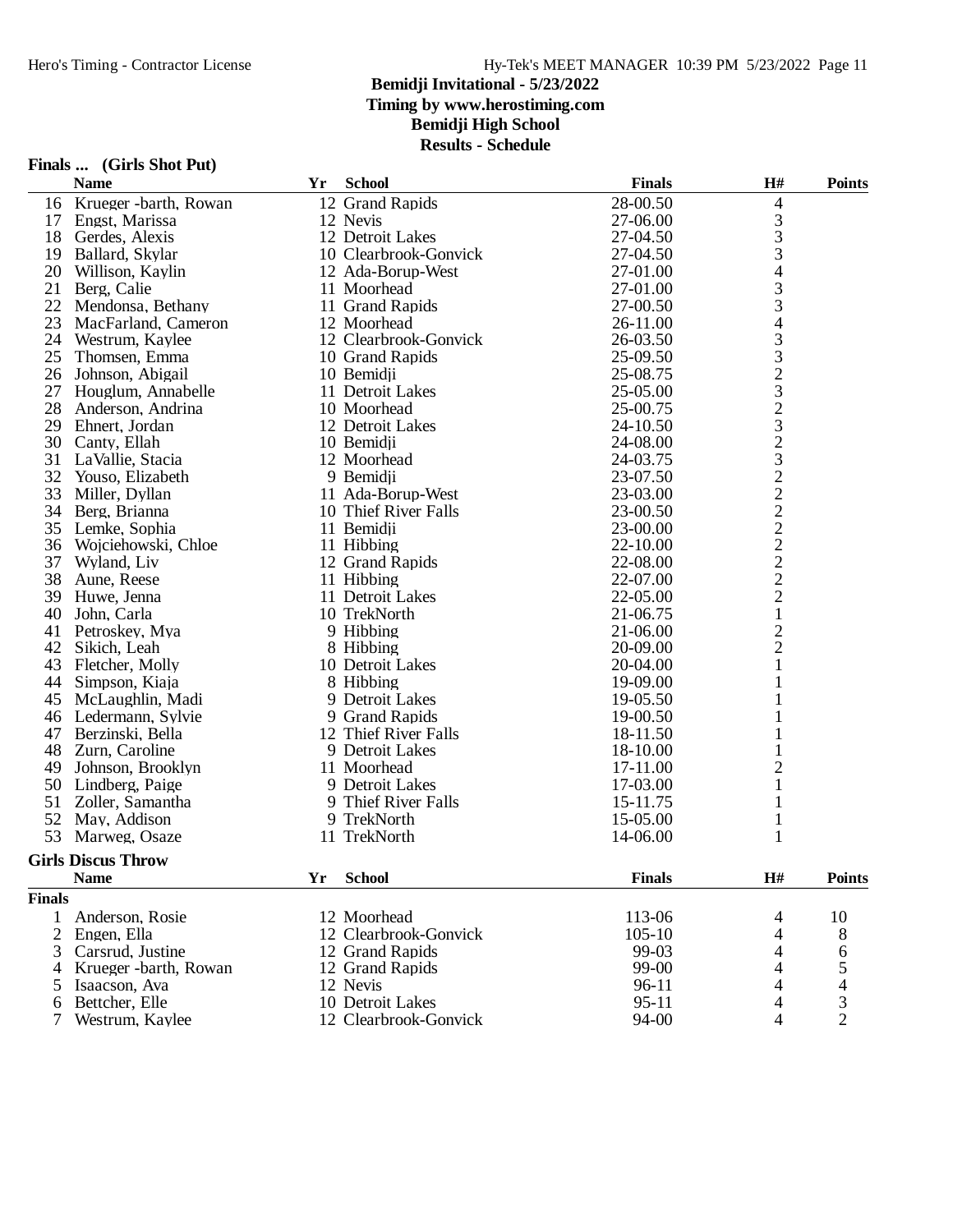**Bemidji Invitational - 5/23/2022**

**Timing by www.herostiming.com**

**Bemidji High School**

|     | Finals  (Girls Discus Throw) |    |                       |               |                |               |
|-----|------------------------------|----|-----------------------|---------------|----------------|---------------|
|     | <b>Name</b>                  | Yr | <b>School</b>         | <b>Finals</b> | H#             | <b>Points</b> |
| 8   | Feeney, Ellie                |    | 11 Moorhead           | 94-00         | $\overline{4}$ | 1             |
| 9   | MacFarland, Cameron          |    | 12 Moorhead           | $92 - 10$     | 4              |               |
| 10  | Smith, Kennedy               |    | 12 Bemidji            | 87-07         | 4              |               |
| 11  | Skadsem, Brenna              |    | 11 Detroit Lakes      | 85-07         | 4              |               |
| 12  | Engst, Marissa               |    | 12 Nevis              | 78-09         | 3              |               |
| 13  | Anderson, Andrina            |    | 10 Moorhead           | $77-05$       | $\frac{2}{3}$  |               |
| 14  | Triggs, Taliah               |    | 10 Moorhead           | 76-10         |                |               |
| 15  | DeWulf, Liddy                |    | 11 Nevis              | 75-09         | 3              |               |
| 16  | Gerdes, Madison              |    | 12 Detroit Lakes      | 75-06         | 3              |               |
| 17  | LaVallie, Stacia             |    | 12 Moorhead           | 73-06         | 4              |               |
| 18  | Johnson, Brooklyn            |    | 11 Moorhead           | 72-06         | $\mathfrak{Z}$ |               |
| 19  | Lowell, Fallon               |    | 10 Detroit Lakes      | $71 - 11$     | 4              |               |
| 20  | Youso, Elizabeth             |    | 9 Bemidji             | $71-05$       | $\overline{c}$ |               |
| 21  | Thomsen, Emma                |    | 10 Grand Rapids       | $71-05$       | 3              |               |
| 22  | Berg, Brianna                |    | 10 Thief River Falls  | 71-01         | 3              |               |
| 23  | Ledermann, Sylvie            |    | 9 Grand Rapids        | 70-06         | $\overline{c}$ |               |
| 24  | Wyland, Liv                  |    | 12 Grand Rapids       | 69-11         |                |               |
| 25  | Johnson, Abigail             |    | 10 Bemidji            | 69-07         | $\frac{2}{3}$  |               |
| 26  | Visser, Grace                |    | 10 Ada-Borup-West     | 69-03         |                |               |
| 27  | Gerdes, Alexis               |    | 12 Detroit Lakes      | 69-02         | 3              |               |
| 28  | Ballard, Skylar              |    | 10 Clearbrook-Gonvick | 67-08         | 4              |               |
| 29  | Enz, Mirabelle               |    | 10 Moorhead           | 67-03         | 3              |               |
| 30  | Brula, Emily                 |    | 10 Grand Rapids       | 67-01         | $\overline{c}$ |               |
| 31  | Huwe, Jenna                  |    | 11 Detroit Lakes      | $65-05$       | 3              |               |
| 32  | Miller, Dyllan               |    | 11 Ada-Borup-West     | 63-06         | $\overline{c}$ |               |
| 33  | Houglum, Annabelle           |    | 11 Detroit Lakes      | $61-10$       | $\frac{2}{3}$  |               |
| 34  | Berg, Calie                  |    | 11 Moorhead           | 61-02         |                |               |
| 35  | Wojciehowski, Chloe          |    | 11 Hibbing            | 61-00         | $\overline{c}$ |               |
| 36  | Canty, Ellah                 |    | 10 Bemidji            | 60-08         | $\frac{2}{2}$  |               |
| 37  | Walto, Isabelle              |    | 9 Hibbing             | 59-10         |                |               |
| 38  | Fletcher, Molly              |    | 10 Detroit Lakes      | 59-06         | $\overline{c}$ |               |
| 39  | Petroskey, Mya               |    | 9 Hibbing             | 59-05         | $\overline{c}$ |               |
| 40  | Hamre, Belle                 |    | 11 Thief River Falls  | 59-00         | $\overline{2}$ |               |
| 41  | Ehnert, Jordan               |    | 12 Detroit Lakes      | 54-07         | 3              |               |
| 42  | Zurn, Caroline               |    | 9 Detroit Lakes       | 53-04         | $\mathbf{1}$   |               |
| 43  | Aune, Reese                  |    | 11 Hibbing            | 49-08         |                |               |
| 44  | Simpson, Kiaja               |    | 8 Hibbing             | 48-06         | 1              |               |
| 45  | John, Carla                  |    | 10 TrekNorth          | 44-03         | 1              |               |
| 46  | McLaughlin, Madi             |    | 9 Detroit Lakes       | 43-08         | $\mathbf{1}$   |               |
| 47  | Mendonsa, Bethany            |    | 11 Grand Rapids       | 43-01         | 3              |               |
| 48  | Berzinski, Bella             |    | 12 Thief River Falls  | $41 - 03$     |                |               |
| 49  | May, Addison                 |    | 9 TrekNorth           | $40 - 10$     |                |               |
| 50  | Maxwell, Matia               |    | 9 TrekNorth           | 38-06         |                |               |
| 51  | Lindberg, Paige              |    | 9 Detroit Lakes       | 36-06         |                |               |
| 52  | Marweg, Osaze                |    | 11 TrekNorth          | $34 - 10$     | 1              |               |
| --- | Sgro, Brailee                |    | 12 Detroit Lakes      | ND            | 1              |               |
| --- | Greer, Onika                 |    | <b>Detroit Lakes</b>  | ND            | 1              |               |
|     | Stattelman, Haley            |    | 10 Detroit Lakes      | ND            | 2              |               |
|     | Zimmerman, Sidney            |    | 10 Moorhead           | ND            | $\overline{3}$ |               |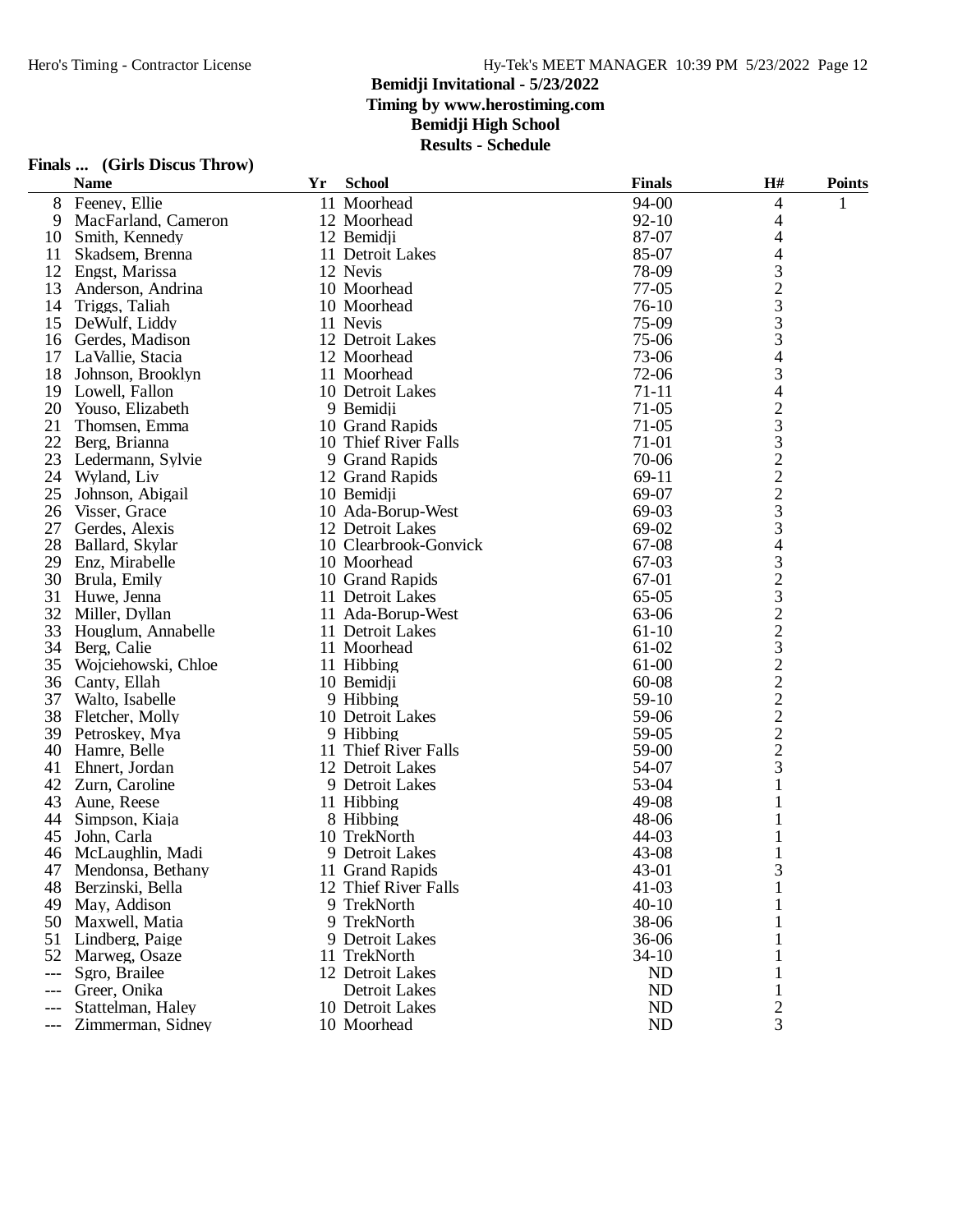### **Bemidji Invitational - 5/23/2022 Timing by www.herostiming.com Bemidji High School Results - Schedule**

|               | Finals  (Girls Discus Throw) |    | - ochcam             |               |                         |                          |
|---------------|------------------------------|----|----------------------|---------------|-------------------------|--------------------------|
|               | <b>Name</b>                  | Yr | <b>School</b>        | <b>Finals</b> | H#                      | <b>Points</b>            |
| $---$         | Cummings, Abby               |    | 9 Detroit Lakes      | ND            | $\mathbf{1}$            |                          |
| $---$         | Foltz, Maria                 |    | 11 Detroit Lakes     | <b>FOUL</b>   | $\mathbf{1}$            |                          |
| $---$         | Hauser, Jacee                |    | 11 Detroit Lakes     | <b>FOUL</b>   | 4                       |                          |
|               | <b>Boys 100 Meter Dash</b>   |    |                      |               |                         |                          |
|               | <b>Name</b>                  | Yr | <b>School</b>        | <b>Finals</b> | H#                      | <b>Points</b>            |
| <b>Finals</b> |                              |    |                      |               |                         |                          |
| 1             | Haugo, Michael               |    | 11 Moorhead          | 11.37         | 11                      | 10                       |
| 2             | Carrier, Ethan               |    | 11 Detroit Lakes     | 11.52         | 11                      | 8                        |
| 3             | Wendt, Karson                |    | 11 Moorhead          | 11.62         | 11                      | 6                        |
| 4             | Ogundeji, Ayo                |    | 9 Nevis              | 11.74         | 11                      | 5                        |
| 5             | Hanson, Austin               |    | 12 Grand Rapids      | 11.82         | 2                       | $\overline{\mathcal{L}}$ |
| 6             | Karfear, Abel                |    | 11 Moorhead          | 11.86         | 10                      | 3                        |
|               | Borgman, Risto               |    | 12 Grand Rapids      | 12.01         | 10                      | $\overline{2}$           |
| 8             | Kasim, Samyan                |    | 10 Moorhead          | 12.06         | 11                      |                          |
| 9             | Stenehiem, Maxwell           |    | 11 Moorhead          | 12.09         | 6                       |                          |
| 10            | Karfeer, Isaiah              |    | 9 Moorhead           | 12.10         | 11                      |                          |
| 11            | Zempel, Hunter               |    | 12 Detroit Lakes     | 12.11         | 10                      | $\mathbf{1}$             |
| 12            | Fletcher, Alexander          |    | 11 Detroit Lakes     | 12.12         | $\overline{\mathbf{c}}$ |                          |
| 13            | Hawkinson, Cole              |    | 11 Grand Rapids      | 12.14         | 1                       |                          |
| 14            | Marxen, Cameron              |    | 10 Detroit Lakes     | 12.17         | 11                      |                          |
| 15            | Marsh, Brandton              |    | 10 Detroit Lakes     | 12.17         | 8                       |                          |
|               | 16 Strand, Caden             |    | 9 Detroit Lakes      | 12.27         | 10                      |                          |
| 17            | Prebeck, Austin              |    | 9 Grand Rapids       | 12.30         | 9                       |                          |
| 18            | Salman, Avann                |    | 10 Moorhead          | 12.32         | 10                      |                          |
| 19            | Hagen, Thomas                |    | 11 Hibbing           | 12.41         | 7                       |                          |
| 20            | Paye, Rufus                  |    | 11 Moorhead          | 12.41         | 1                       |                          |
| 21            | VonBrethorst, Trevor         |    | 11 Hibbing           | 12.47         | 9                       |                          |
| 22            | Tate-Beaulieu, Ontario       |    | 10 Bemidji           | 12.51         | 10                      |                          |
| 23            | Weickert, Evan               |    | 11 Moorhead          | 12.51         | 10                      |                          |
| 24            | Hagenbeck, Clayton           |    | 12 Moorhead          | 12.53         | 9                       |                          |
| 25            | Kalina, Charles              |    | 11 Detroit Lakes     | 12.55         | 9                       |                          |
| 26            | Froehlich, Jamin             |    | 10 Grand Rapids      | 12.58         | $\mathbf{1}$            |                          |
| 27            | Allawi, Osama                |    | 11 Moorhead          | 12.61         | 9                       |                          |
| 28            | Carlson, Vincent             |    | 12 Hibbing           | 12.62         | $\sqrt{ }$              |                          |
| 29            | Klein, Ian                   |    | 12 Moorhead          | 12.65         | 9                       |                          |
| 30            | Fredriksen-Holm, Trenten     |    | 9 Bemidji            | 12.68         | 8                       |                          |
| 31            | Walz, Jamus                  |    | 11 Detroit Lakes     | 12.69         | 6                       |                          |
|               | 32 Kurschner, Alex           |    | 10 Bemidji           | 12.69         | 8                       |                          |
| 33            | Rasmussen, Rafe              |    | 12 Moorhead          | 12.83         | 9                       |                          |
| 34            | Allmendinger, Cade           |    | 9 Moorhead           | 12.85         | 8                       |                          |
| 35            | Lees, Andrew                 |    | 11 Hibbing           | 12.89         | $\boldsymbol{7}$        |                          |
| 36            | Card, Curtis                 |    | 12 Grand Rapids      | 12.91         | $\frac{2}{2}$           |                          |
| 37            | Rolle, Enricco               |    | 11 Grand Rapids      | 12.97         |                         |                          |
| 38            | Nelson, Alex                 |    | 10 Bemidji           | 12.99         | 8                       |                          |
| 39            | Fiet, Hunter                 |    | 12 Grand Rapids      | 12.99         | $\mathbf{1}$            |                          |
| 40            | Wilebski, Eli                |    | 9 Thief River Falls  | 13.00         | 5                       |                          |
| 41            | Engebretson, Taylor          |    | 12 Thief River Falls | 13.05         | 7                       |                          |
| 42            | Sovada, Mason                |    | 11 Grand Rapids      | 13.05         |                         |                          |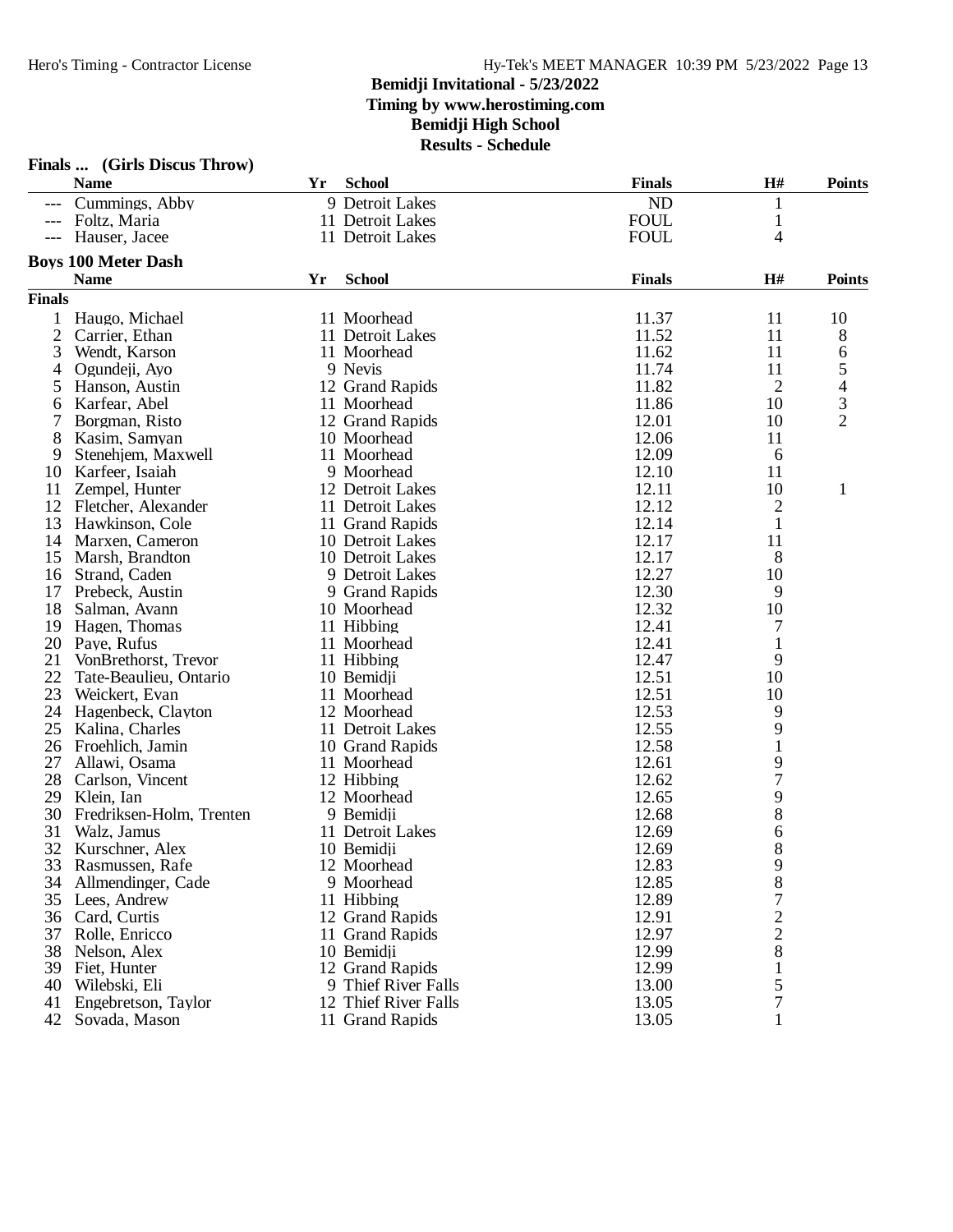#### **Bemidji Invitational - 5/23/2022**

**Timing by www.herostiming.com**

### **Bemidji High School**

**Results - Schedule**

|               | <b>Name</b>                | Yr | <b>School</b>       | <b>Finals</b> | H#               | <b>Points</b>            |
|---------------|----------------------------|----|---------------------|---------------|------------------|--------------------------|
| 43            | Huseby, Jeron              |    | 8 Bemidji           | 13.06         | $\boldsymbol{7}$ |                          |
| 44            | Melbye, Eli                |    | 9 Moorhead          | 13.07         | 3                |                          |
| 45            | Yliniemi, Lane             |    | 10 Detroit Lakes    | 13.07         | $\mathbf{1}$     |                          |
| 45            | Funk, Elliot               |    | 12 Moorhead         | 13.07         | 5                |                          |
| 47            | Ward, Kevin                |    | 11 Bemidji          | 13.09         | $\overline{c}$   |                          |
| 48            | Kiyee, Eric                |    | 9 Moorhead          | 13.10         | 6                |                          |
| 49            | Puschinsky, Brandon        |    | 11 Bemidji          | 13.10         | 8                |                          |
| 49            | Hatch, Gage                |    | 9 Detroit Lakes     | 13.10         | 8                |                          |
| 51            | Grabowska, Tyler           |    | 12 Moorhead         | 13.14         | 6                |                          |
| 52            | Wielenberg, Matt           |    | 10 TrekNorth        | 13.16         | 5                |                          |
| 53            | Larson, Noah               |    | 10 Detroit Lakes    | 13.19         | $\overline{4}$   |                          |
| 54            | Deogratias, Assani         |    | 12 Moorhead         | 13.25         |                  |                          |
| 55            | Lundberg, Ethan            |    | 11 Detroit Lakes    | 13.35         |                  |                          |
| 56            | Tanner, Jaxson             |    | 9 Thief River Falls | 13.37         |                  |                          |
| 57            | Toward, Al                 |    | 9 Bemidji           | 13.39         |                  |                          |
| 58            | Woods, Chris               |    | 11 Hibbing          | 13.44         | $555$<br>$55$    |                          |
| 59            | Engeldinger, Jake          |    | 9 Grand Rapids      | 13.47         | $\overline{4}$   |                          |
| 60            | Simoneau, Malakia          |    | 9 Thief River Falls | 13.50         | 3                |                          |
| 61            | Menara, Kalin              |    | 12 Hibbing          | 13.55         | 6                |                          |
| 62            | Adler, Mason               |    | 9 Grand Rapids      | 13.55         |                  |                          |
| 63            | Johnson, Brennan           |    | 9 Thief River Falls | 13.62         | $\frac{3}{3}$    |                          |
| 64            | Larson, Trevor             |    | 8 Bemidji           | 13.69         | 4                |                          |
| 65            | Kline, Mason               |    | 11 Moorhead         | 13.69         | 11               |                          |
| 66            | Thompson, Billy            |    | 9 Detroit Lakes     | 13.79         | 7                |                          |
| 67            | Anderson, Elias            |    | 8 Bemidji           | 13.93         | 4                |                          |
| 68            | Buroker, Zander            |    | 10 Hibbing          | 14.07         |                  |                          |
| 69            | Huderle, David             |    | 11 TrekNorth        | 14.39         | $\frac{3}{2}$    |                          |
| 70            | Erickson, Ryan             |    | 10 Detroit Lakes    | 14.48         | $\mathbf{1}$     |                          |
| 71            | Jensen, Carson             |    | 9 Detroit Lakes     | 15.39         | 3                |                          |
| 72            | Carlson, Peter             |    | 8 TrekNorth         | 17.23         | $\mathbf{1}$     |                          |
|               |                            |    |                     |               |                  |                          |
|               | <b>Boys 200 Meter Dash</b> |    |                     |               |                  |                          |
|               | <b>Name</b>                | Yr | <b>School</b>       | <b>Finals</b> | H#               | <b>Points</b>            |
| <b>Finals</b> |                            |    |                     |               |                  |                          |
| 1             | Haugo, Michael             |    | 11 Moorhead         | 22.94         | 10               | 10                       |
| 2             | Hanson, Austin             |    | 12 Grand Rapids     | 23.18         | 10               | 8                        |
| 3             | Kline, Mason               |    | 11 Moorhead         | 23.22         | 10               | 6                        |
| 4             | Borgman, Risto             |    | 12 Grand Rapids     | 23.94         | 10               | 5                        |
| 5             | Ogundeji, Ayo              |    | 9 Nevis             | 24.00         | 10               | $\overline{\mathcal{L}}$ |
| 6             | Manning, Amari             |    | 12 Hibbing          | 24.33         | 10               | 3                        |
| 7             | Colborn, Ben               |    | 12 Moorhead         | 24.39         | 9                | $\overline{2}$           |
| 8             | Stenehjem, Maxwell         |    | 11 Moorhead         | 24.54         | 9                |                          |
| 9             | Drews, Logan               |    | 11 Hibbing          | 24.62         | 9                | 1                        |
| 10            | Karfear, Abel              |    | 11 Moorhead         | 24.65         | 10               |                          |
| 11            | Gifford, Sam               |    | 11 Bemidji          | 24.76         | 9                |                          |
| 12            | Salman, Avann              |    | 10 Moorhead         | 24.98         | 9                |                          |
| 13            | Weickert, Evan             |    | 11 Moorhead         | 25.03         | 8                |                          |
| 14            | Hagen, Thomas              |    | 11 Hibbing          | 25.07         | 9                |                          |
| 15            | Karfeer, Isaiah            |    | 9 Moorhead          | 25.22         | 8                |                          |

## **Finals ... (Boys 100 Meter Dash)**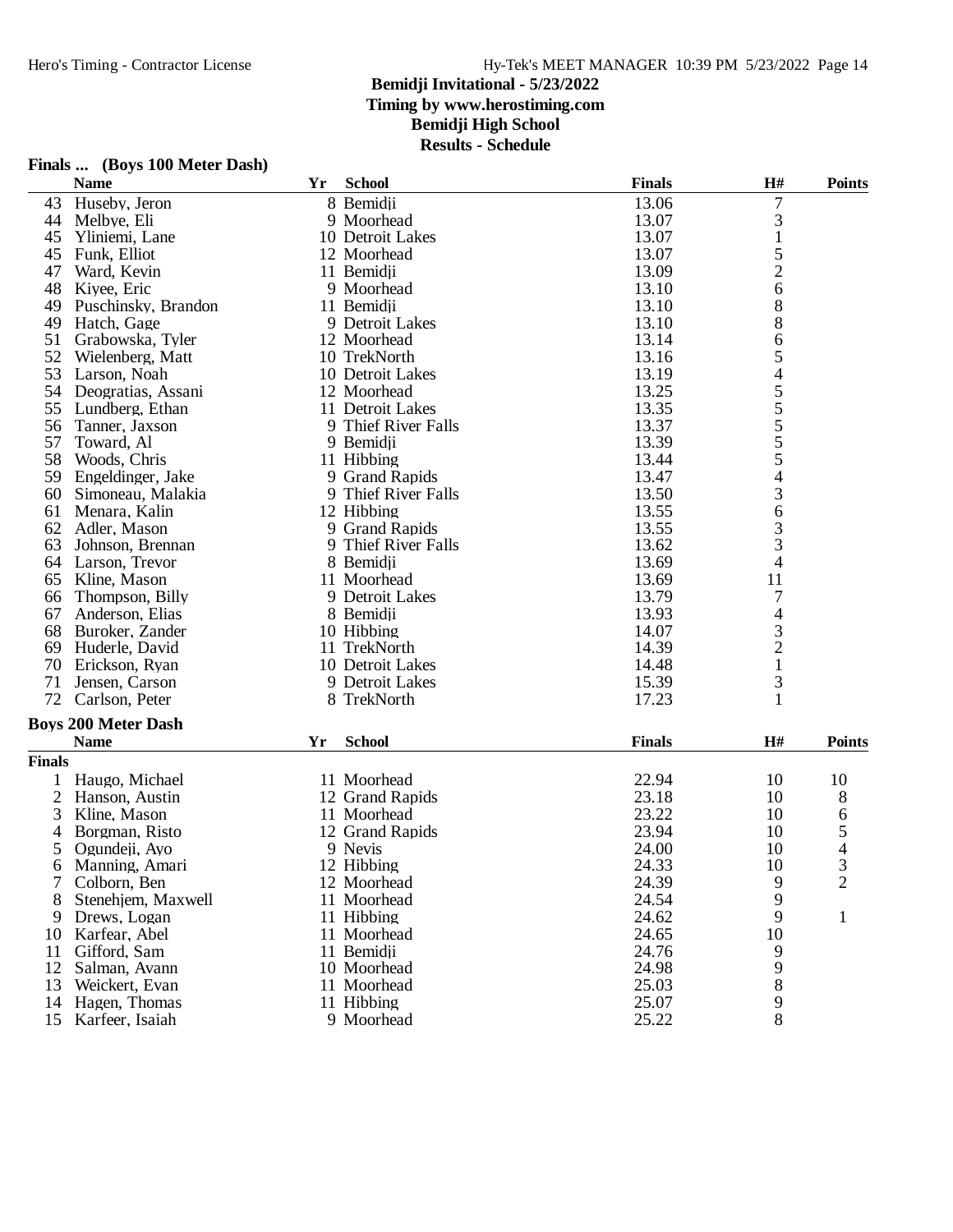### Hy-Tek's MEET MANAGER 10:39 PM 5/23/2022 Page 15

### **Bemidji Invitational - 5/23/2022**

**Timing by www.herostiming.com**

### **Bemidji High School**

**Results - Schedule**

|               | <b>Name</b>                | Yr | <b>School</b>        | <b>Finals</b> | H#             | <b>Points</b> |
|---------------|----------------------------|----|----------------------|---------------|----------------|---------------|
| 16            | Engebretson, Carter        |    | 11 Thief River Falls | 25.38         | 9              |               |
| 17            | Kurschner, Alex            |    | 10 Bemidji           | 25.40         | 7              |               |
| 18            | Paye, Rufus                |    | 11 Moorhead          | 25.45         | $\mathbf{1}$   |               |
| 19            | Andersen, Ian              |    | 11 Grand Rapids      | 25.49         | $\overline{c}$ |               |
| 20            | Smith, KaDan               |    | 10 Detroit Lakes     | 25.59         | 7              |               |
| 21            | Lighe, Caleb               |    | 11 Moorhead          | 25.60         | 8              |               |
| 22            | Ketola, Reid               |    | 9 Grand Rapids       | 25.75         | 1              |               |
| 23            | Johnson, Colton            |    | 10 Grand Rapids      | 25.97         | $\overline{2}$ |               |
| 24            | Manalo, Justine            |    | 9 Moorhead           | 26.01         | 6              |               |
| 25            | Wirtz, Brady               |    | 10 Detroit Lakes     | 26.04         | 8              |               |
| 26            | Allawi, Osama              |    | 11 Moorhead          | 26.11         | 8              |               |
| 27            | Hagenbeck, Clayton         |    | 12 Moorhead          | 26.13         | 7              |               |
| 28            | Tate-Beaulieu, Ontario     |    | 10 Bemidji           | 26.14         | 8              |               |
| 29            | Rolle, Enricco             |    | 11 Grand Rapids      | 26.20         | 1              |               |
| 30            | Rasmussen, Rafe            |    | 12 Moorhead          | 26.20         | 7              |               |
| 31            | Hatch, Gage                |    | 9 Detroit Lakes      | 26.33         | 8              |               |
| 32            | Klein, Ian                 |    | 12 Moorhead          | 26.46         | 7              |               |
| 33            | Langner, Elias             |    | 9 Hibbing            | 26.61         | 5              |               |
| 34            | Grabowska, Tyler           |    | 12 Moorhead          | 26.74         | 6              |               |
| 35            | Hiller, Casey              |    | 12 Bemidji           | 26.75         | 7              |               |
| 36            | Deogratias, Assani         |    | 12 Moorhead          | 26.88         | 4              |               |
| 37            | Puschinsky, Brandon        |    | 11 Bemidji           | 26.97         | 8              |               |
| 38            | Hoverson, Keaton           |    | 10 Thief River Falls | 27.12         | 6              |               |
| 39            | Wilebski, Eli              |    | 9 Thief River Falls  | 27.13         | 6              |               |
| 40            | Funk, Elliot               |    | 12 Moorhead          | 27.16         | 6              |               |
| 41            | Pocquette, Luke            |    | 10 Hibbing           | 27.22         | 5              |               |
| 42            | Valento, Austin            |    | 9 Hibbing            | 27.57         | 5              |               |
| 43            | Buroker, Zander            |    | 10 Hibbing           | 27.90         | 4              |               |
| 44            | Larson, Trevor             |    | 8 Bemidji            | 27.98         | 4              |               |
| 45            | Engeldinger, Jake          |    | 9 Grand Rapids       | 28.02         |                |               |
| 46            | Simoneau, Malakia          |    | 9 Thief River Falls  | 28.06         | 4              |               |
| 47            | Johnson, Brennan           |    | 9 Thief River Falls  | 28.07         | 5              |               |
| 48            | Aune, Ethan                |    | 10 Hibbing           | 28.56         | 4              |               |
| 49            | Wielenberg, Matt           |    | 10 TrekNorth         | 28.65         | 4              |               |
| 50            | Ward, Kevin                |    | 11 Bemidji           | 28.69         |                |               |
| 51            | Poenix, Zane               |    | 9 Grand Rapids       | 28.92         | $\frac{2}{3}$  |               |
| 52            | Huderle, David             |    | 11 TrekNorth         | 29.03         |                |               |
| 53            | Rautio, Matthew            |    | 8 Bemidji            | 29.64         | 3              |               |
| 54            | Haag, Deacon               |    | 9 Moorhead           | 29.68         | 3              |               |
|               | 55 Adler, Mason            |    | 9 Grand Rapids       | 29.78         | $\overline{c}$ |               |
| 56            | Varin, Christian           |    | 9 Grand Rapids       | 29.83         | $\mathbf{1}$   |               |
| 57            | Anderson, Joseph           |    | 10 Grand Rapids      | 30.91         | 3              |               |
| 58            | Spangler, Hank             |    | 9 TrekNorth          | 31.86         | 1              |               |
| 59            | Menara, Kalin              |    | 12 Hibbing           | 32.90         | 5              |               |
|               | <b>Boys 400 Meter Dash</b> |    |                      |               |                |               |
|               | <b>Name</b>                | Yr | <b>School</b>        | <b>Finals</b> | H#             | <b>Points</b> |
| <b>Finals</b> |                            |    |                      |               |                |               |
|               | 1 Hanson, Austin           |    | 12 Grand Rapids      | 51.76         | $\overline{4}$ | 10            |

# **Finals ... (Boys 200 Meter Dash)**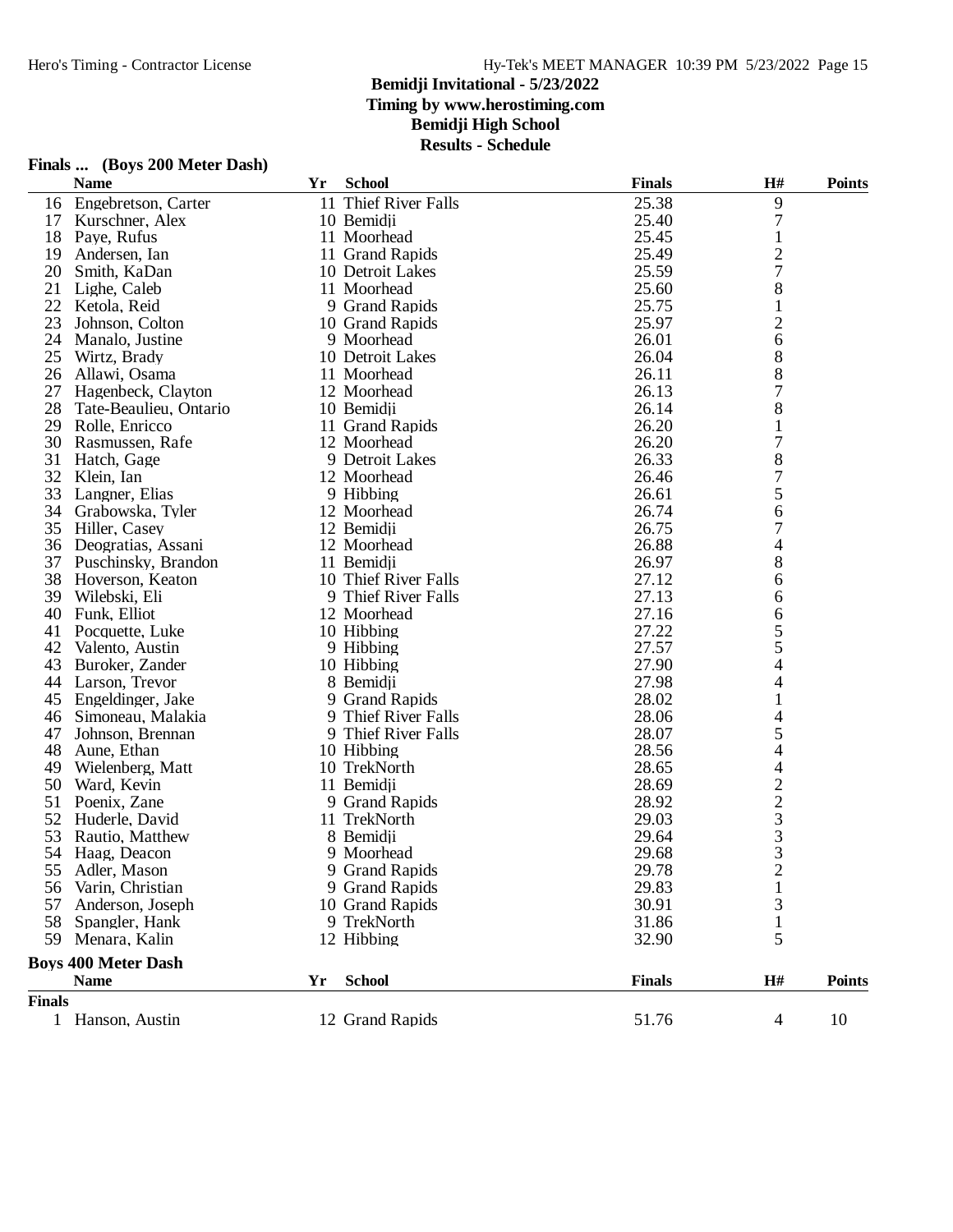### Hy-Tek's MEET MANAGER 10:39 PM 5/23/2022 Page 16

#### **Bemidji Invitational - 5/23/2022**

**Timing by www.herostiming.com**

### **Bemidji High School**

**Results - Schedule**

|                | <b>Name</b>               | Yr | <b>School</b>        | <b>Finals</b>      | $\mathbf{H}$ #                                                  | <b>Points</b>                                   |
|----------------|---------------------------|----|----------------------|--------------------|-----------------------------------------------------------------|-------------------------------------------------|
| $\overline{2}$ | Jenkins, John             |    | 12 Moorhead          | 54.08              | 4                                                               | 8                                               |
| 3              | Newby, Seth               |    | 11 Bemidji           | 54.68              | 4                                                               | 6                                               |
| 4              | Eskeli, Finn              |    | 9 Hibbing            | 55.75              | 4                                                               | 5                                               |
| 5              | Drews, Logan              |    | 11 Hibbing           | 55.83              | 4                                                               |                                                 |
| 6              | Andersen, Ian             |    | 11 Grand Rapids      | 56.16              | 4                                                               | $\begin{array}{c} 4 \\ 3 \\ 2 \\ 1 \end{array}$ |
| 7              | Stenehjem, Maxwell        |    | 11 Moorhead          | 56.29              | 4                                                               |                                                 |
| 8              | Langner, Elias            |    | 9 Hibbing            | 57.10              | 3                                                               |                                                 |
| 9              | Allery, Adam              |    | 10 Bemidji           | 57.30              |                                                                 |                                                 |
| 10             | Lundeen, Griffin          |    | 10 Thief River Falls | 1:00.03            | $\begin{array}{c} 3 \\ 3 \\ 2 \end{array}$                      |                                                 |
| 11             | Hanson, Hunter            |    | 11 Detroit Lakes     | 1:00.07            |                                                                 |                                                 |
| 12             | Lundberg, Ethan           |    | 11 Detroit Lakes     | 1:00.43            | $\,1$                                                           |                                                 |
| 13             | Simons, Glenn             |    | 11 Detroit Lakes     | 1:00.51            |                                                                 |                                                 |
| 14             | Larson, Gunner            |    | 9 Grand Rapids       | 1:00.87            | $\frac{3}{3}$                                                   |                                                 |
| 15             | VonBrethorst, Trevor      |    | 11 Hibbing           | 1:00.90            |                                                                 |                                                 |
| 16             | Helgeson, Nathan          |    | 12 Moorhead          | 1:01.29            |                                                                 |                                                 |
| 17             | Tanner, Jaxson            |    | 9 Thief River Falls  | 1:01.43            | 33222                                                           |                                                 |
| 18             | Curnow, Larson            |    | 9 Grand Rapids       | 1:01.57            |                                                                 |                                                 |
| 19             | Yliniemi, Lane            |    | 10 Detroit Lakes     | 1:01.99            |                                                                 |                                                 |
| 20             | Funk, Elliot              |    | 12 Moorhead          | 1:02.36            | $\,1$                                                           |                                                 |
| 21             | Engeldinger, Jake         |    | 9 Grand Rapids       | 1:02.60            |                                                                 |                                                 |
| 22             | Sneide, Rhys              |    | 8 Bemidji            | 1:05.00            |                                                                 |                                                 |
| 23             | Spangler, Hank            |    | 9 TrekNorth          | 1:10.29            |                                                                 |                                                 |
| 24             | Jensen, Carson            |    | 9 Detroit Lakes      | 1:20.14            | $\begin{array}{c} 2 \\ 2 \\ 2 \\ 1 \end{array}$                 |                                                 |
|                |                           |    |                      |                    |                                                                 |                                                 |
|                |                           |    |                      |                    |                                                                 |                                                 |
|                | <b>Boys 800 Meter Run</b> |    |                      |                    |                                                                 |                                                 |
|                | <b>Name</b>               | Yr | <b>School</b>        | <b>Finals</b>      | H#                                                              | <b>Points</b>                                   |
| <b>Finals</b>  |                           |    |                      |                    |                                                                 |                                                 |
| 1              | Martel, Isaac             |    | 12 Moorhead          | 2:04.72            | 3                                                               | 10                                              |
| $\overline{2}$ | Niemi, Ashton             |    | 11 Bemidji           | 2:04.97            | 3                                                               | 8                                               |
| 3              | Louvar, Paul              |    | 12 Bemidji           | 2:07.18            | 3                                                               | 6                                               |
| 4              | Rogers, Maxwell           |    | 12 Moorhead          | 2:09.81            | 3                                                               |                                                 |
| 5              | Copeland, Ethan           |    | 10 Moorhead          | 2:12.29            | 3                                                               |                                                 |
| 6              | Godding, Trey             |    | 11 TrekNorth         | 2:14.20            | 3                                                               |                                                 |
| 7              | Jensen, Connor            |    | 10 Detroit Lakes     | 2:14.92            | 3                                                               | 5<br>4<br>3<br>2                                |
| 8              | Kupitz, Jack              |    | 9 Moorhead           | 2:16.07            |                                                                 |                                                 |
| 9              | Walker, Justin            |    | 10 Hibbing           | 2:16.64            |                                                                 | $\mathbf{1}$                                    |
| 10             | Doucette, Kolton          |    | 12 Moorhead          | 2:17.25            |                                                                 |                                                 |
| 11             | Brandt, Hudson            |    | 9 Moorhead           | 2:17.27            |                                                                 |                                                 |
| 12             | Langner, Silas            |    | 9 Hibbing            | 2:18.14            | $\frac{3}{2}$ $\frac{2}{3}$                                     |                                                 |
| 13             | Rux, Trygve               |    | 12 Moorhead          | 2:18.20            | $\overline{3}$                                                  |                                                 |
| 14             | Shirley, Nick             |    | 9 Moorhead           | 2:21.84            |                                                                 |                                                 |
| 15             | Lundeen, Griffin          |    | 10 Thief River Falls |                    |                                                                 |                                                 |
| 16             | Murray, Jeremy            |    | 12 Moorhead          | 2:22.06<br>2:23.63 |                                                                 |                                                 |
| 17             | Keeping, Keaton           |    | 12 Moorhead          | 2:24.74            |                                                                 |                                                 |
| 18             | Barton, Seth              |    | 10 Grand Rapids      | 2:25.21            | $\begin{array}{c} 2 \\ 3 \\ 2 \\ 2 \end{array}$<br>$\mathbf{1}$ |                                                 |
| 19             | Leiser, Hayden            |    | 9 Moorhead           | 2:25.33            |                                                                 |                                                 |
| 20             | Murden, Taite             |    | 10 Hibbing           | 2:26.48            |                                                                 |                                                 |
| 21             | Anderson, Mitchell        |    | 11 Hibbing           | 2:26.77            | $\frac{2}{2}$                                                   |                                                 |

# **Finals ... (Boys 400 Meter Dash)**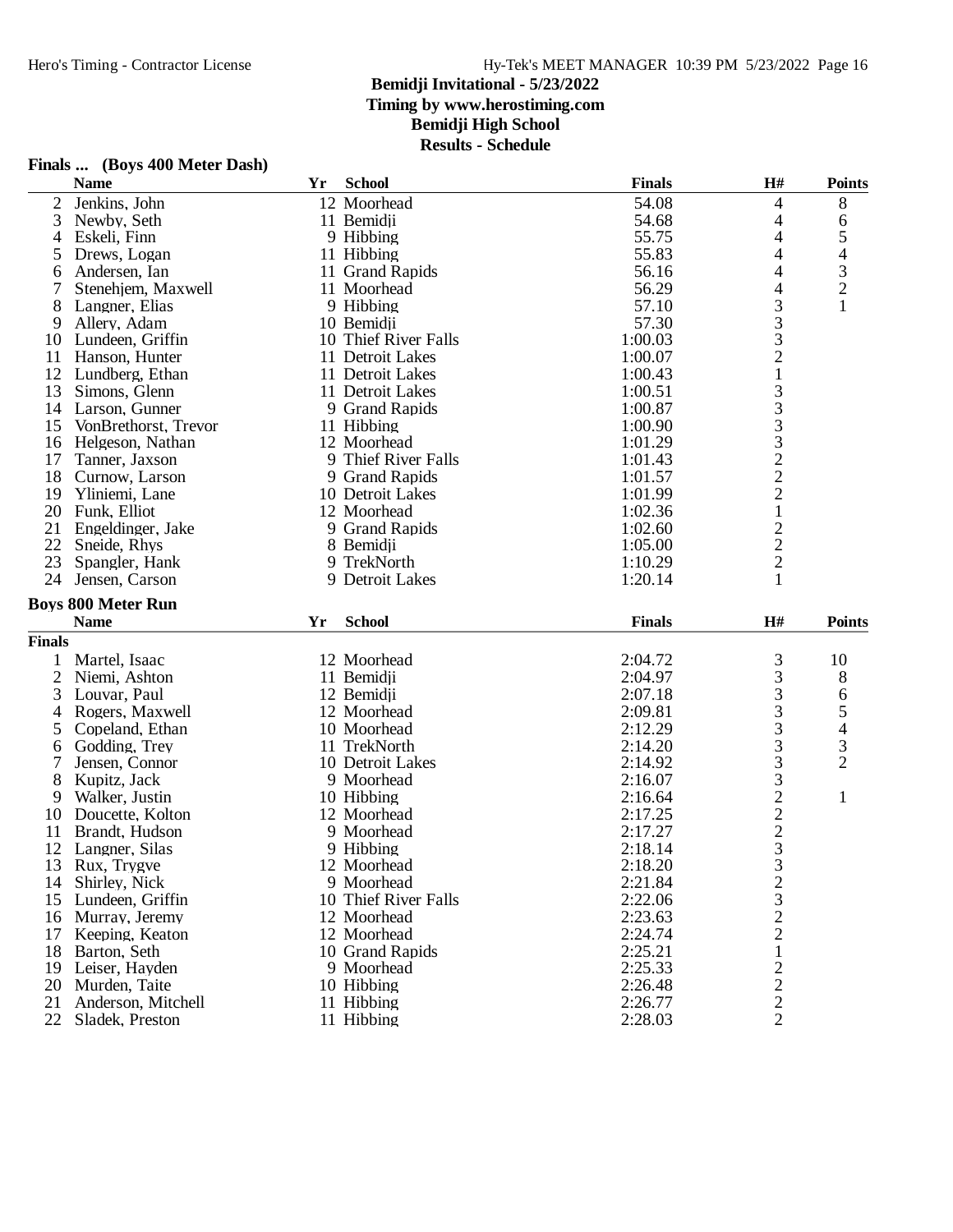## **Bemidji Invitational - 5/23/2022**

**Timing by www.herostiming.com**

## **Bemidji High School**

**Results - Schedule**

|                | <b>Name</b>                | Yr | <b>School</b>        | <b>Finals</b> | H#                                         | <b>Points</b>  |
|----------------|----------------------------|----|----------------------|---------------|--------------------------------------------|----------------|
| 23             | Larson, Gunner             |    | 9 Grand Rapids       | 2:28.94       | 1                                          |                |
| 24             | Long, Lewis                |    | 11 Moorhead          | 2:29.44       |                                            |                |
| 25             | Simons, Glenn              |    | 11 Detroit Lakes     | 2:29.55       | $\begin{smallmatrix}2\\1\end{smallmatrix}$ |                |
| 26             | Noyes, Brock               |    | 10 Moorhead          | 2:29.63       |                                            |                |
| 27             | Krogstad, Jonathan         |    | 9 Moorhead           | 2:30.56       | $\begin{array}{c} 3 \\ 2 \\ 2 \end{array}$ |                |
| 28             | Stevens, Oliver            |    | 10 Hibbing           | 2:33.22       |                                            |                |
| 29             | Derby, Mason               |    | 11 TrekNorth         | 2:35.92       |                                            |                |
| 30             | Heim, Austin               |    | 8 Bemidji            | 2:37.32       | $\mathbf{1}$                               |                |
| 31             | Bessie, Alex               |    | 11 Moorhead          | 2:48.03       | $\mathbf{1}$                               |                |
| 32             | Derby, Carter              |    | 9 TrekNorth          | 2:51.40       |                                            |                |
| 33             | Sundby, Ben                |    | 10 Detroit Lakes     | 2:53.80       |                                            |                |
| 34             | Davis, Lincoln             |    | 7 Thief River Falls  | 2:58.94       |                                            |                |
| 35             | Landey, Dayton             |    | 10 Grand Rapids      | 3:01.61       | 1                                          |                |
| 36             | Olson, Killian             |    | 11 Moorhead          | 3:06.73       | 1                                          |                |
|                |                            |    |                      |               |                                            |                |
|                | <b>Boys 1600 Meter Run</b> |    |                      |               |                                            |                |
|                | <b>Name</b>                | Yr | <b>School</b>        | <b>Finals</b> | H#                                         | <b>Points</b>  |
| <b>Finals</b>  |                            |    |                      |               |                                            |                |
| 1              | Martel, Isaac              |    | 12 Moorhead          | 4:36.75       | $\overline{c}$                             | 10             |
| $\overline{c}$ | Kupitz, Jack               |    | 9 Moorhead           | 4:46.38       | $\overline{c}$                             | 8              |
| 3              | Kondos, Bryce              |    | 12 Bemidji           | 4:46.54       | $\overline{c}$                             | 6              |
| 4              | Colborn, Ben               |    | 12 Moorhead          | 4:49.58       | $\overline{c}$                             | 5              |
| 5              | Liebl, Austin              |    | 10 Moorhead          | 4:49.76       | $\overline{c}$                             |                |
| 6              | Copeland, Ethan            |    | 10 Moorhead          | 4:52.73       | $\overline{c}$                             |                |
| 7              | Godding, Trey              |    | 11 TrekNorth         | 4:53.81       | $\frac{2}{2}$                              | 4              |
| 8              | Matetich, Brooks           |    | 12 Bemidji           | 4:59.13       |                                            | 3              |
| 9              | Francis, Brayden           |    | 10 Detroit Lakes     | 5:00.39       |                                            | $\overline{2}$ |
| 10             | Noves, Brock               |    | 10 Moorhead          | 5:03.71       |                                            |                |
| 11             | Barton, Seth               |    | 10 Grand Rapids      | 5:03.99       | $\frac{2}{2}$ $\frac{2}{2}$ $\frac{2}{2}$  | 1              |
| 12             | Leiser, Hayden             |    | 9 Moorhead           | 5:05.43       |                                            |                |
| 13             | Murden, Taite              |    | 10 Hibbing           | 5:09.71       |                                            |                |
| 14             | Adler, Mason               |    | 9 Grand Rapids       | 5:09.73       |                                            |                |
| 15             | Massich, Christian         |    | 10 Hibbing           | 5:11.97       |                                            |                |
| 16             | Bottoms, Jack              |    | 7 Hibbing            | 5:14.47       | $\mathbf{1}$                               |                |
| 17             | Hanson-Kaasa, Adrian       |    | 11 Grand Rapids      | 5:15.74       | $\mathbf{1}$                               |                |
| 18             | Sovada, Mason              |    | 11 Grand Rapids      | 5:17.03       |                                            |                |
| 19             | Krogstad, Jonathan         |    | 9 Moorhead           | 5:18.36       | $\begin{array}{c} 2 \\ 2 \\ 2 \end{array}$ |                |
| 20             | Murray, Jeremy             |    | 12 Moorhead          | 5:18.64       |                                            |                |
| 21             | Poenix, Zane               |    | 9 Grand Rapids       | 5:20.08       |                                            |                |
| 22             | Jessen, Xander             |    | 10 Detroit Lakes     | 5:28.67       | $\mathbf{1}$                               |                |
| 23             | Barberg, Micah             |    | 10 Detroit Lakes     | 5:30.03       | $\mathbf{1}$                               |                |
| 24             | Aune, Ethan                |    | 10 Hibbing           | 5:31.03       | 1                                          |                |
| 25             | Stevens, Oliver            |    | 10 Hibbing           | 5:31.13       | 1                                          |                |
| 26             | Barton, Sam                |    | 10 Grand Rapids      | 5:33.47       |                                            |                |
| 27             | Wikert, Zach               |    | 12 Thief River Falls | 5:40.00       | $\overline{c}$                             |                |
| 28             | Erickson, Ryan             |    | 10 Detroit Lakes     | 5:40.55       | 1                                          |                |
| 29             | Olson, Hunter              |    | 9 Detroit Lakes      | 5:40.81       |                                            |                |
| 30             | Fredriksen-Holm, Trenten   |    | 9 Bemidji            | 5:54.43       | 1                                          |                |
|                | 31 Sundby, Ben             |    | 10 Detroit Lakes     | 5:55.28       |                                            |                |
|                |                            |    |                      |               |                                            |                |

# **Finals ... (Boys 800 Meter Run)**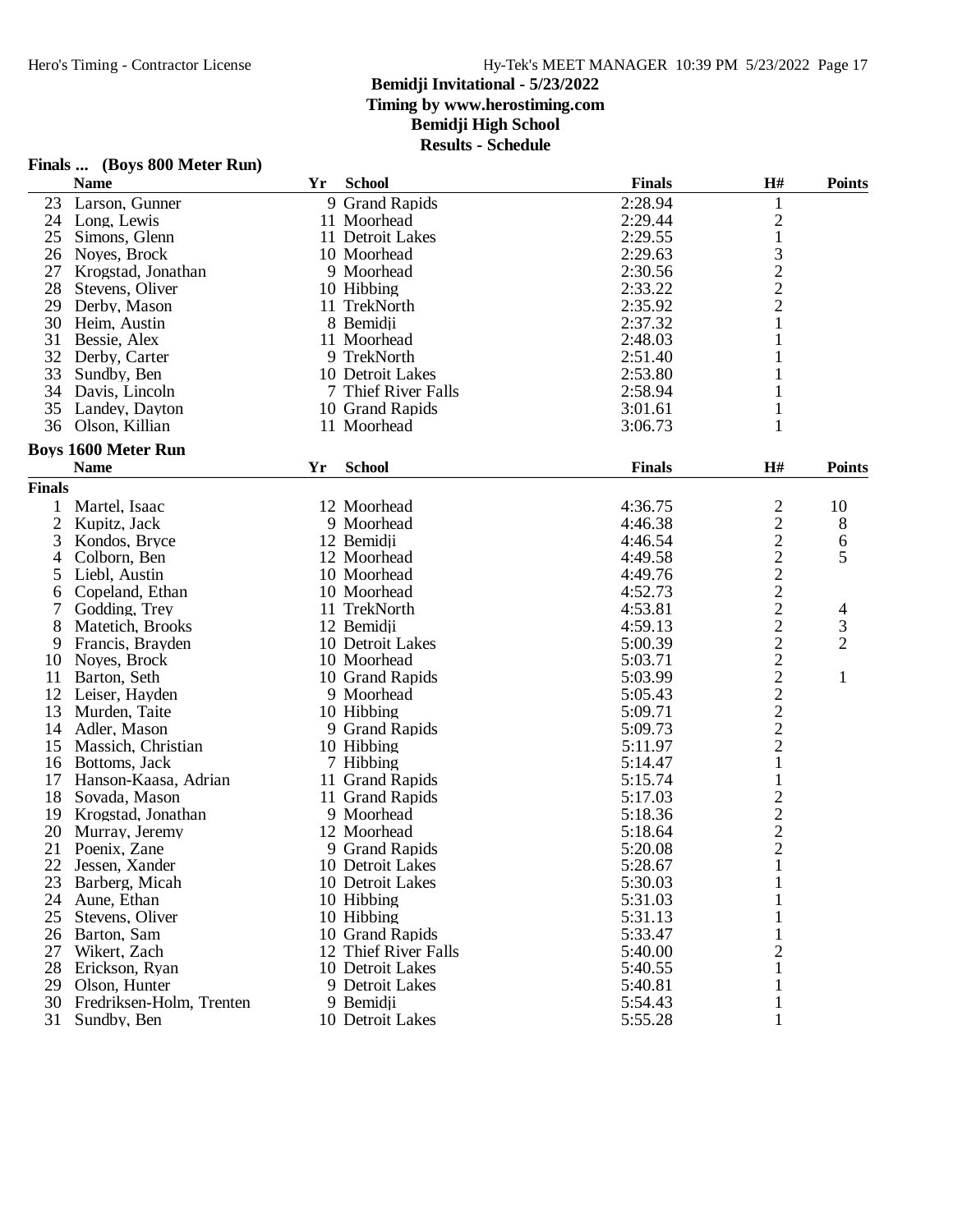|                | Finals  (Boys 1600 Meter Run) |    |                      |               |                                |                                            |
|----------------|-------------------------------|----|----------------------|---------------|--------------------------------|--------------------------------------------|
|                | <b>Name</b>                   | Yr | <b>School</b>        | <b>Finals</b> | H#                             | <b>Points</b>                              |
| 32             | Anderson, Joseph              |    | 10 Grand Rapids      | 5:59.54       | 1                              |                                            |
| 33             | Derby, Mason                  |    | 11 TrekNorth         | 5:59.98       | $\mathbf{1}$                   |                                            |
| 34             | Landey, Dayton                |    | 10 Grand Rapids      | 6:11.39       | 1                              |                                            |
| 35             | Langlois, Nathan              |    | 10 Grand Rapids      | 6:11.57       | 1                              |                                            |
| 36             | Browen, Avery                 |    | 10 Detroit Lakes     | 6:15.46       | 1                              |                                            |
| 37             | Derby, Carter                 |    | 9 TrekNorth          | 6:19.43       | $\mathbf{1}$                   |                                            |
| 38             | Davis, Lincoln                |    | 7 Thief River Falls  | 6:23.01       | $\overline{2}$                 |                                            |
|                | <b>Boys 3200 Meter Run</b>    |    |                      |               |                                |                                            |
|                | <b>Name</b>                   | Yr | <b>School</b>        | <b>Finals</b> |                                | <b>Points</b>                              |
| <b>Finals</b>  |                               |    |                      |               |                                |                                            |
|                | Maish, Carson                 |    | 11 Bemidji           | 10:21.98      |                                | 10                                         |
| 2              | Termont, Will                 |    | 10 Bemidji           | 10:43.81      |                                | 8                                          |
| 3              | Kurschner, Brett              |    | 11 Bemidji           | 10:43.84      |                                | 6                                          |
| 4              | Francis, Brayden              |    | 10 Detroit Lakes     | 10:53.66      |                                | 5                                          |
| 5              | Hanson-Kaasa, Adrian          |    | 11 Grand Rapids      | 11:18.36      |                                |                                            |
| 6              | Darling, Cole                 |    | 11 Moorhead          | 11:36.75      |                                | $\begin{array}{c} 4 \\ 3 \\ 2 \end{array}$ |
|                | Barton, Sam                   |    | 10 Grand Rapids      | 11:37.32      |                                |                                            |
| 8              | Barberg, Micah                |    | 10 Detroit Lakes     | 11:46.80      |                                |                                            |
| 9              | Fairchild, Kale               |    | 8 Grand Rapids       | 11:48.12      |                                |                                            |
| 10             | Poenix, Zane                  |    | 9 Grand Rapids       | 11:51.61      |                                |                                            |
| 11             | Curnow, Larson                |    | 9 Grand Rapids       | 11:52.17      |                                |                                            |
| 12             | Jessen, Declan                |    | 9 Detroit Lakes      | 13:39.69      |                                |                                            |
|                | <b>Boys 110 Meter Hurdles</b> |    |                      |               |                                |                                            |
|                | <b>Name</b>                   | Yr | <b>School</b>        | <b>Finals</b> | H#                             | <b>Points</b>                              |
| <b>Finals</b>  |                               |    |                      |               |                                |                                            |
|                | Jenkins, John                 |    | 12 Moorhead          | 15.56         | 3                              | 10                                         |
| $\overline{2}$ | Fletcher, Alexander           |    | 11 Detroit Lakes     | 16.28         | 3                              | 8                                          |
| 3              | Evans, Cameron                |    | 12 Moorhead          | 16.36         |                                | 6                                          |
| 4              | Christensen, Wyatt            |    | 11 Grand Rapids      | 16.52         |                                | 5                                          |
| 5              | Gerads, Dawson                |    | 11 Moorhead          | 16.67         |                                | $\overline{4}$                             |
| 6              | Swart, Dallas                 |    | 11 Hibbing           | 16.87         |                                |                                            |
| 7              | Olson, Zach                   |    | 12 Detroit Lakes     | 16.95         |                                |                                            |
| 8              | Christensen, Herschel         |    | 9 Grand Rapids       | 17.02         | 33332322                       | $\begin{array}{c} 3 \\ 2 \\ 1 \end{array}$ |
| 9              | Rice, Jon                     |    | 11 Nevis             | 17.39         |                                |                                            |
| 10             | Lubarski, Nolan               |    | 12 Thief River Falls | 18.94         |                                |                                            |
| 11             | Mongeau, Bridger              |    | 10 Moorhead          | 19.51         |                                |                                            |
| 12             | Olstad, Jack                  |    | 9 Moorhead           | 19.63         | $\mathbf{1}$                   |                                            |
| 13             | Wirtz, Brady                  |    | 10 Detroit Lakes     | 20.05         |                                |                                            |
| 14             | Greene, Lawson                |    | 10 Detroit Lakes     | 20.92         |                                |                                            |
| 15             | Spears, Brayden               |    | 10 Thief River Falls | 21.18         | $\frac{2}{2}$                  |                                            |
|                | 16 Woods, Chris               |    | 11 Hibbing           | 21.43         | $\mathbf{1}$                   |                                            |
|                | Vorbeck, Devon                |    | 9 Grand Rapids       | 21.83         |                                |                                            |
| 17<br>18       |                               |    |                      | 21.99         | $\mathbf{1}$                   |                                            |
|                | Hughes, Cole                  |    | 11 Hibbing           |               | $\overline{c}$<br>$\mathbf{1}$ |                                            |
| 19             | Ostilie, Tyler                |    | 10 Detroit Lakes     | 22.02         |                                |                                            |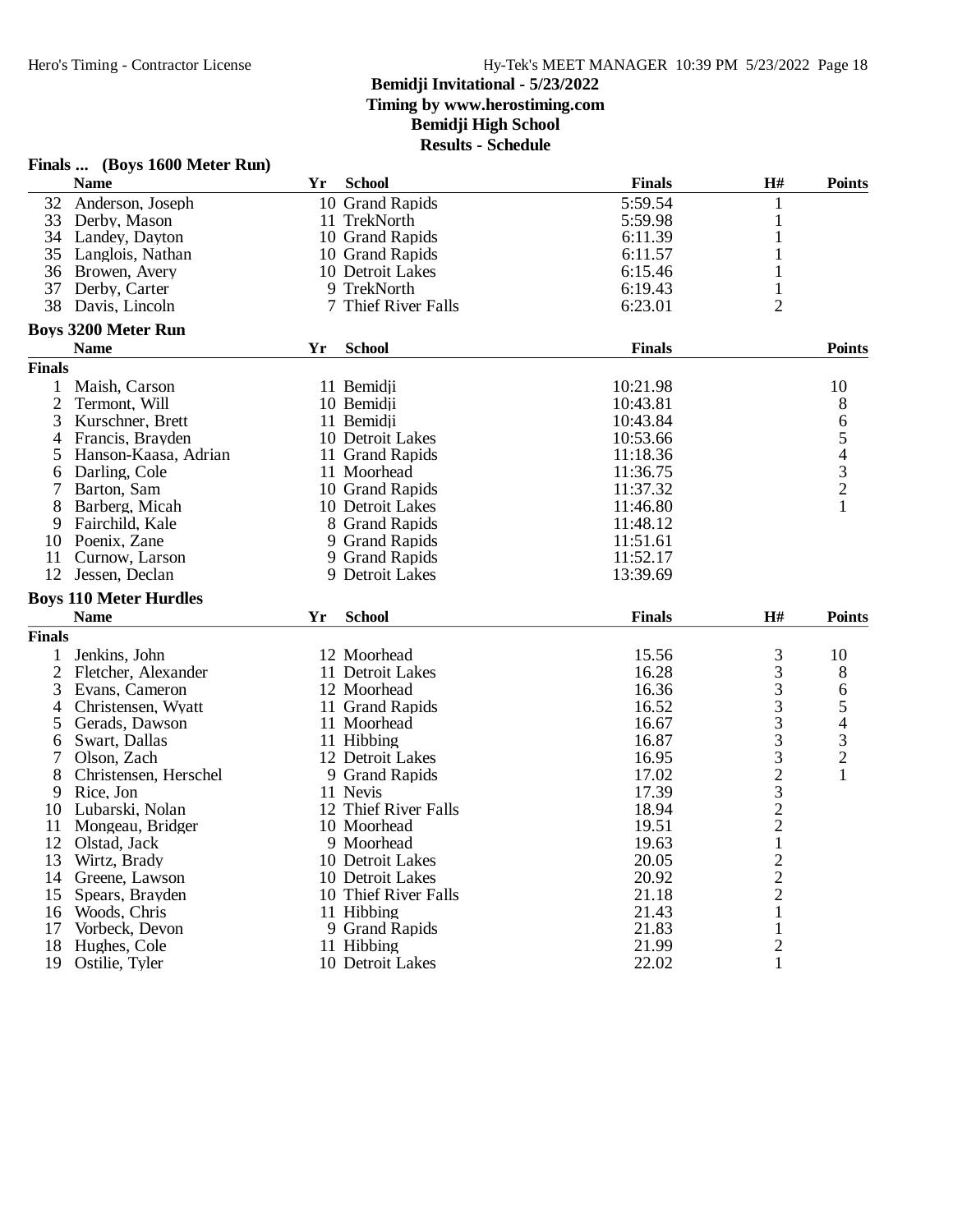**Boys 300 Meter Hurdles**

### Hero's Timing - Contractor License Hy-Tek's MEET MANAGER 10:39 PM 5/23/2022 Page 19

### **Bemidji Invitational - 5/23/2022 Timing by www.herostiming.com**

**Bemidji High School**

|                | <b>Name</b>                   | Yr | <b>School</b>        | <b>Finals</b> | H#                                                | <b>Points</b> |
|----------------|-------------------------------|----|----------------------|---------------|---------------------------------------------------|---------------|
| <b>Finals</b>  |                               |    |                      |               |                                                   |               |
| $\mathbf{1}$   | Rice, Jon                     |    | 11 Nevis             | 44.76         | 3                                                 | 10            |
| $\overline{2}$ | Swart, Dallas                 |    | 11 Hibbing           | 44.94         | 3                                                 | 8             |
| 3              | Gifford, Sam                  |    | 11 Bemidji           | 45.05         | 3                                                 |               |
| 4              | Gerads, Dawson                |    | 11 Moorhead          | 45.52         | 3                                                 | 654321        |
| 5              | Evans, Cameron                |    | 12 Moorhead          | 45.81         | 3                                                 |               |
| 6              | Strand, Caden                 |    | 9 Detroit Lakes      | 46.36         | $\mathbf{1}$                                      |               |
| 7              | Lubarski, Nolan               |    | 12 Thief River Falls | 47.25         |                                                   |               |
| 8              | Fiet, Hunter                  |    | 12 Grand Rapids      | 47.78         | $\frac{2}{3}$                                     |               |
| 9              | Nelson, Alex                  |    | 10 Bemidji           | 47.96         | $\mathbf{1}$                                      |               |
| 10             | Mongeau, Bridger              |    | 10 Moorhead          | 48.23         | $\overline{c}$                                    |               |
| 11             | Taylor, Andrew                |    | 12 Moorhead          | 50.04         | $\,1$                                             |               |
| 12             | Olstad, Jack                  |    | 9 Moorhead           | 50.17         |                                                   |               |
|                |                               |    |                      |               | $\begin{array}{c}\n2 \\ 2 \\ 2 \\ 1\n\end{array}$ |               |
| 13             | Hiller, Zane                  |    | 12 Bemidii           | 50.23         |                                                   |               |
| 14             | Spears, Brayden               |    | 10 Thief River Falls | 50.24         |                                                   |               |
|                | 15 Kingbird-Haugen, Sidney    |    | 10 Bemidji           | 51.13         |                                                   |               |
| 16             | Vorbeck, Devon                |    | 9 Grand Rapids       | 53.38         |                                                   |               |
| 17             | Hughes, Cole                  |    | 11 Hibbing           | 53.47         | 1                                                 |               |
| 18             | Wikert, Zach                  |    | 12 Thief River Falls | 53.70         | $\mathbf{1}$                                      |               |
| 19             | Varin, Christian              |    | 9 Grand Rapids       | 55.99         | $\mathbf{1}$                                      |               |
|                | 20 Christensen, Herschel      |    | 9 Grand Rapids       | 56.30         | $\overline{\mathbf{c}}$                           |               |
| 21             | Meyer, Kolton                 |    | 9 Bemidji            | 58.65         | $\mathbf{1}$                                      |               |
|                | <b>Boys 4x100 Meter Relay</b> |    |                      |               |                                                   |               |
|                | <b>Team</b>                   |    | <b>Relay</b>         | <b>Finals</b> |                                                   | <b>Points</b> |
| <b>Finals</b>  |                               |    |                      |               |                                                   |               |
|                |                               |    |                      |               |                                                   |               |
| 1              | Moorhead                      |    |                      | 45.35         |                                                   | 10            |
| $\overline{c}$ | <b>Detroit Lakes</b>          |    |                      | 45.48         |                                                   | 8             |
| 3              | Moorhead                      |    | $\bf{B}$             | 47.73         |                                                   |               |
| 4              | Bemidji                       |    |                      | 49.75         |                                                   | 6             |
|                | <b>Boys 4x200 Meter Relay</b> |    |                      |               |                                                   |               |
|                | <b>Team</b>                   |    | <b>Relay</b>         | <b>Finals</b> |                                                   | <b>Points</b> |
| <b>Finals</b>  |                               |    |                      |               |                                                   |               |
| 1              | Hibbing                       |    |                      | 1:35.62       |                                                   | 10            |
| $\mathbf{2}$   | Detroit Lakes                 |    |                      | 1:37.38       |                                                   | 8             |
| 3              | Moorhead                      |    |                      | 1:39.42       |                                                   | 6             |
|                | Thief River Falls             |    |                      | 1:41.90       |                                                   | 5             |
| 4<br>5         |                               |    | $\, {\bf B}$         |               |                                                   |               |
|                | Detroit Lakes                 |    |                      | 1:42.23       |                                                   |               |
|                | <b>Boys 4x400 Meter Relay</b> |    |                      |               |                                                   |               |
|                | <b>Team</b>                   |    | <b>Relay</b>         | <b>Finals</b> |                                                   | <b>Points</b> |
| <b>Finals</b>  |                               |    |                      |               |                                                   |               |
| $\mathbf{1}$   | Bemidji                       |    |                      | 3:31.73       |                                                   | 10            |
| $\overline{c}$ | Bemidji                       |    | $\, {\bf B}$         | 3:52.47       |                                                   |               |
| 3              | <b>Detroit Lakes</b>          |    |                      | 3:52.81       |                                                   | 8             |
| 4              | Moorhead                      |    |                      | 4:05.37       |                                                   | 6             |
| 5              | Bemidji                       |    |                      | 4:05.48       |                                                   |               |
| 6              | Moorhead                      |    | $\frac{C}{C}$        | 4:19.77       |                                                   |               |
|                |                               |    |                      |               |                                                   |               |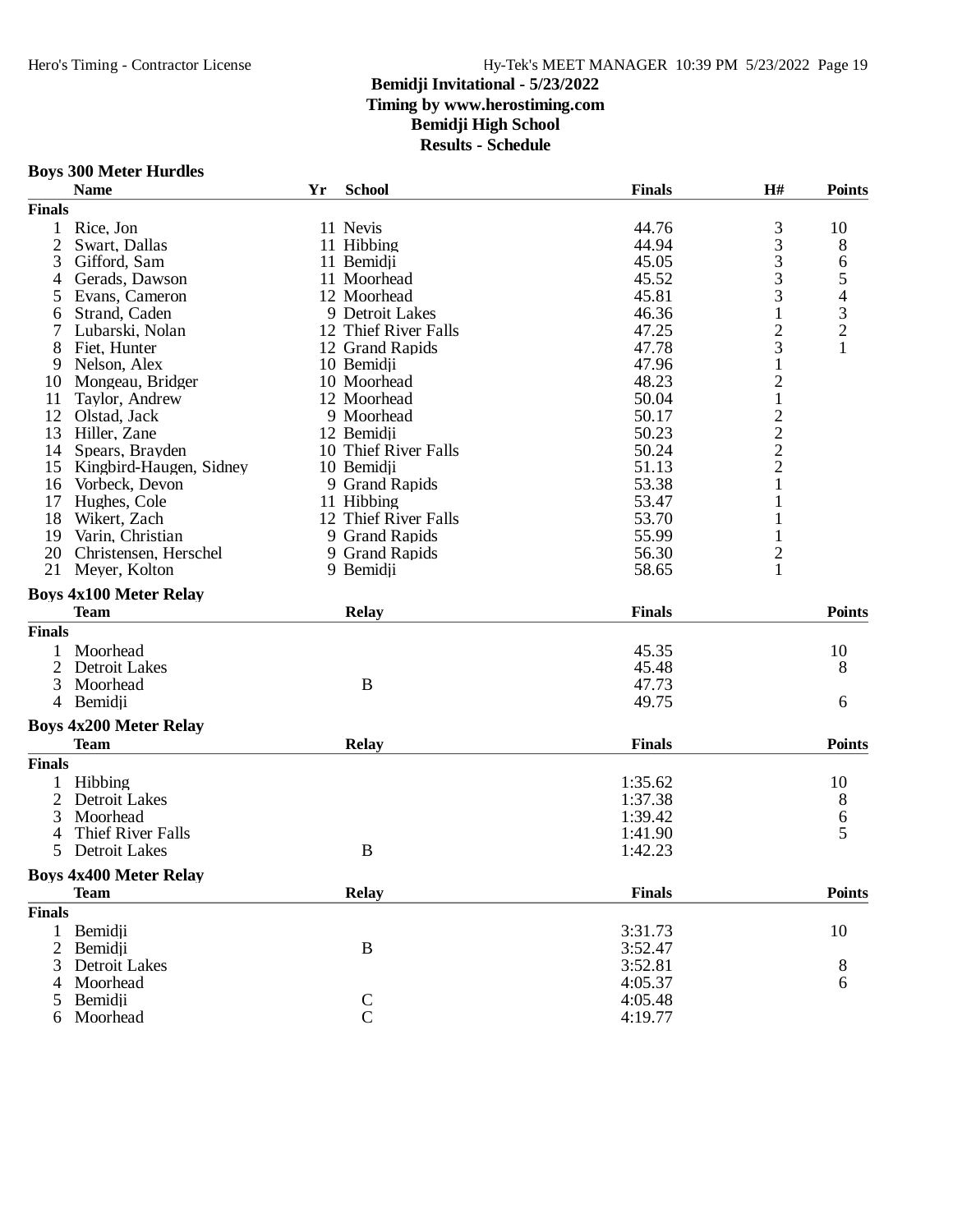### **Bemidji Invitational - 5/23/2022 Timing by www.herostiming.com**

## **Bemidji High School**

| <b>Finals</b><br><b>Points</b><br><b>Team</b><br><b>Relay</b><br>Moorhead<br>4:24.43<br>B<br>7<br><b>Boys 4x800 Meter Relay</b><br><b>Finals</b><br><b>Points</b><br><b>Team</b><br><b>Relay</b><br><b>Finals</b><br>8:23.04<br>10<br>1<br>Bemidji<br>$\overline{2}$<br>B<br>8:52.44<br>Bemidji<br>3<br>9:19.86<br>Hibbing<br>8<br>9:20.73<br>6<br>Moorhead<br>4<br>5<br>Detroit Lakes<br>10:15.82<br>5<br><b>Boys High Jump</b><br><b>School</b><br><b>Finals</b><br><b>Points</b><br><b>Name</b><br>Yr<br><b>Finals</b><br>$5 - 10.00$<br>Card, Curtis<br>12 Grand Rapids<br>10<br>1<br>2<br>5-08.00<br>8<br>Fletcher, Alexander<br>11 Detroit Lakes<br>654222<br>5-08.00<br>3<br>Griffin, Jaden<br>11 Moorhead<br>Lavine, Avery<br>11 Clearbrook-Gonvick<br>5-08.00<br>4<br>Jensrud, Jacob<br>12 Hibbing<br>5-06.00<br>5<br>11 Hibbing<br>VonBrethorst, Trevor<br>5-04.00<br>6<br>Thomas, Evan<br>11 Detroit Lakes<br>5-04.00<br>6<br>12 Hibbing<br>5-04.00<br>Carlson, Vincent<br>6<br>10 Bemidji<br>5-04.00<br>Nelson, Alex<br>9<br>10 Bemidji<br>5-04.00<br>Kingbird-Haugen, Sidney<br>10<br>5-02.00<br>11<br>Strand, Caden<br>9 Detroit Lakes<br>11<br>5-02.00<br>Newby, Seth<br>11 Bemidji<br>13<br>8 Bemidji<br>5-02.00<br>Huseby, Jeron<br>13<br>5-02.00<br>Battle, Reign<br>9 Moorhead<br>15<br>$5 - 00.00$<br>Manalo, Justine<br>9 Moorhead<br>15<br>Greene, Lawson<br>10 Detroit Lakes<br>$5 - 00.00$<br>15<br>Lighe, Caleb<br>11 Moorhead<br>5-00.00<br>18<br>Olson, Zach<br>12 Detroit Lakes<br>5-00.00<br>19<br>Wirtz, Brady<br>10 Detroit Lakes<br>5-00.00<br>10 Detroit Lakes<br>$5 - 00.00$<br>19<br>Larson, Noah<br>19<br>10 Detroit Lakes<br>$5 - 00.00$<br>Berg, Devon<br>22<br>9 Moorhead<br>Kiyee, Eric<br>$4 - 10.00$<br>22<br>Thompson, Billy<br>9 Detroit Lakes<br>$4 - 10.00$<br>22<br>Meyer, Kolton<br>9 Bemidji<br>$4 - 10.00$<br>25<br>10 Bemidji<br>$4 - 10.00$<br>Mostad, Reece<br>12 Thief River Falls<br>$4 - 10.00$<br>26 Wikert, Zach<br>10 Thief River Falls<br><b>NH</b><br>Hoverson, Keaton<br>9 Moorhead<br><b>NH</b><br>Haag, Deacon<br>$---$<br>10 Thief River Falls<br>NH<br>Spears, Brayden<br>$---$<br><b>Boys Pole Vault</b><br><b>School</b><br><b>Points</b><br><b>Name</b><br><b>Finals</b><br>Yr<br><b>Finals</b><br>12 Moorhead<br>12-00.00<br>1 Kostohryz, Carter<br>10<br>11 Grand Rapids<br>12-00.00<br>8<br>$\overline{2}$<br>Metzgar, Kaydin | Finals  (Boys 4x400 Meter Relay) |  |  |
|-------------------------------------------------------------------------------------------------------------------------------------------------------------------------------------------------------------------------------------------------------------------------------------------------------------------------------------------------------------------------------------------------------------------------------------------------------------------------------------------------------------------------------------------------------------------------------------------------------------------------------------------------------------------------------------------------------------------------------------------------------------------------------------------------------------------------------------------------------------------------------------------------------------------------------------------------------------------------------------------------------------------------------------------------------------------------------------------------------------------------------------------------------------------------------------------------------------------------------------------------------------------------------------------------------------------------------------------------------------------------------------------------------------------------------------------------------------------------------------------------------------------------------------------------------------------------------------------------------------------------------------------------------------------------------------------------------------------------------------------------------------------------------------------------------------------------------------------------------------------------------------------------------------------------------------------------------------------------------------------------------------------------------------------------------------------------------------------------------------------------------------------------------------------------------------------------------------------------------------------------------------------------------------------------------------------------------------------------------------------------------------------------------|----------------------------------|--|--|
|                                                                                                                                                                                                                                                                                                                                                                                                                                                                                                                                                                                                                                                                                                                                                                                                                                                                                                                                                                                                                                                                                                                                                                                                                                                                                                                                                                                                                                                                                                                                                                                                                                                                                                                                                                                                                                                                                                                                                                                                                                                                                                                                                                                                                                                                                                                                                                                                       |                                  |  |  |
|                                                                                                                                                                                                                                                                                                                                                                                                                                                                                                                                                                                                                                                                                                                                                                                                                                                                                                                                                                                                                                                                                                                                                                                                                                                                                                                                                                                                                                                                                                                                                                                                                                                                                                                                                                                                                                                                                                                                                                                                                                                                                                                                                                                                                                                                                                                                                                                                       |                                  |  |  |
|                                                                                                                                                                                                                                                                                                                                                                                                                                                                                                                                                                                                                                                                                                                                                                                                                                                                                                                                                                                                                                                                                                                                                                                                                                                                                                                                                                                                                                                                                                                                                                                                                                                                                                                                                                                                                                                                                                                                                                                                                                                                                                                                                                                                                                                                                                                                                                                                       |                                  |  |  |
|                                                                                                                                                                                                                                                                                                                                                                                                                                                                                                                                                                                                                                                                                                                                                                                                                                                                                                                                                                                                                                                                                                                                                                                                                                                                                                                                                                                                                                                                                                                                                                                                                                                                                                                                                                                                                                                                                                                                                                                                                                                                                                                                                                                                                                                                                                                                                                                                       |                                  |  |  |
|                                                                                                                                                                                                                                                                                                                                                                                                                                                                                                                                                                                                                                                                                                                                                                                                                                                                                                                                                                                                                                                                                                                                                                                                                                                                                                                                                                                                                                                                                                                                                                                                                                                                                                                                                                                                                                                                                                                                                                                                                                                                                                                                                                                                                                                                                                                                                                                                       |                                  |  |  |
|                                                                                                                                                                                                                                                                                                                                                                                                                                                                                                                                                                                                                                                                                                                                                                                                                                                                                                                                                                                                                                                                                                                                                                                                                                                                                                                                                                                                                                                                                                                                                                                                                                                                                                                                                                                                                                                                                                                                                                                                                                                                                                                                                                                                                                                                                                                                                                                                       |                                  |  |  |
|                                                                                                                                                                                                                                                                                                                                                                                                                                                                                                                                                                                                                                                                                                                                                                                                                                                                                                                                                                                                                                                                                                                                                                                                                                                                                                                                                                                                                                                                                                                                                                                                                                                                                                                                                                                                                                                                                                                                                                                                                                                                                                                                                                                                                                                                                                                                                                                                       |                                  |  |  |
|                                                                                                                                                                                                                                                                                                                                                                                                                                                                                                                                                                                                                                                                                                                                                                                                                                                                                                                                                                                                                                                                                                                                                                                                                                                                                                                                                                                                                                                                                                                                                                                                                                                                                                                                                                                                                                                                                                                                                                                                                                                                                                                                                                                                                                                                                                                                                                                                       |                                  |  |  |
|                                                                                                                                                                                                                                                                                                                                                                                                                                                                                                                                                                                                                                                                                                                                                                                                                                                                                                                                                                                                                                                                                                                                                                                                                                                                                                                                                                                                                                                                                                                                                                                                                                                                                                                                                                                                                                                                                                                                                                                                                                                                                                                                                                                                                                                                                                                                                                                                       |                                  |  |  |
|                                                                                                                                                                                                                                                                                                                                                                                                                                                                                                                                                                                                                                                                                                                                                                                                                                                                                                                                                                                                                                                                                                                                                                                                                                                                                                                                                                                                                                                                                                                                                                                                                                                                                                                                                                                                                                                                                                                                                                                                                                                                                                                                                                                                                                                                                                                                                                                                       |                                  |  |  |
|                                                                                                                                                                                                                                                                                                                                                                                                                                                                                                                                                                                                                                                                                                                                                                                                                                                                                                                                                                                                                                                                                                                                                                                                                                                                                                                                                                                                                                                                                                                                                                                                                                                                                                                                                                                                                                                                                                                                                                                                                                                                                                                                                                                                                                                                                                                                                                                                       |                                  |  |  |
|                                                                                                                                                                                                                                                                                                                                                                                                                                                                                                                                                                                                                                                                                                                                                                                                                                                                                                                                                                                                                                                                                                                                                                                                                                                                                                                                                                                                                                                                                                                                                                                                                                                                                                                                                                                                                                                                                                                                                                                                                                                                                                                                                                                                                                                                                                                                                                                                       |                                  |  |  |
|                                                                                                                                                                                                                                                                                                                                                                                                                                                                                                                                                                                                                                                                                                                                                                                                                                                                                                                                                                                                                                                                                                                                                                                                                                                                                                                                                                                                                                                                                                                                                                                                                                                                                                                                                                                                                                                                                                                                                                                                                                                                                                                                                                                                                                                                                                                                                                                                       |                                  |  |  |
|                                                                                                                                                                                                                                                                                                                                                                                                                                                                                                                                                                                                                                                                                                                                                                                                                                                                                                                                                                                                                                                                                                                                                                                                                                                                                                                                                                                                                                                                                                                                                                                                                                                                                                                                                                                                                                                                                                                                                                                                                                                                                                                                                                                                                                                                                                                                                                                                       |                                  |  |  |
|                                                                                                                                                                                                                                                                                                                                                                                                                                                                                                                                                                                                                                                                                                                                                                                                                                                                                                                                                                                                                                                                                                                                                                                                                                                                                                                                                                                                                                                                                                                                                                                                                                                                                                                                                                                                                                                                                                                                                                                                                                                                                                                                                                                                                                                                                                                                                                                                       |                                  |  |  |
|                                                                                                                                                                                                                                                                                                                                                                                                                                                                                                                                                                                                                                                                                                                                                                                                                                                                                                                                                                                                                                                                                                                                                                                                                                                                                                                                                                                                                                                                                                                                                                                                                                                                                                                                                                                                                                                                                                                                                                                                                                                                                                                                                                                                                                                                                                                                                                                                       |                                  |  |  |
|                                                                                                                                                                                                                                                                                                                                                                                                                                                                                                                                                                                                                                                                                                                                                                                                                                                                                                                                                                                                                                                                                                                                                                                                                                                                                                                                                                                                                                                                                                                                                                                                                                                                                                                                                                                                                                                                                                                                                                                                                                                                                                                                                                                                                                                                                                                                                                                                       |                                  |  |  |
|                                                                                                                                                                                                                                                                                                                                                                                                                                                                                                                                                                                                                                                                                                                                                                                                                                                                                                                                                                                                                                                                                                                                                                                                                                                                                                                                                                                                                                                                                                                                                                                                                                                                                                                                                                                                                                                                                                                                                                                                                                                                                                                                                                                                                                                                                                                                                                                                       |                                  |  |  |
|                                                                                                                                                                                                                                                                                                                                                                                                                                                                                                                                                                                                                                                                                                                                                                                                                                                                                                                                                                                                                                                                                                                                                                                                                                                                                                                                                                                                                                                                                                                                                                                                                                                                                                                                                                                                                                                                                                                                                                                                                                                                                                                                                                                                                                                                                                                                                                                                       |                                  |  |  |
|                                                                                                                                                                                                                                                                                                                                                                                                                                                                                                                                                                                                                                                                                                                                                                                                                                                                                                                                                                                                                                                                                                                                                                                                                                                                                                                                                                                                                                                                                                                                                                                                                                                                                                                                                                                                                                                                                                                                                                                                                                                                                                                                                                                                                                                                                                                                                                                                       |                                  |  |  |
|                                                                                                                                                                                                                                                                                                                                                                                                                                                                                                                                                                                                                                                                                                                                                                                                                                                                                                                                                                                                                                                                                                                                                                                                                                                                                                                                                                                                                                                                                                                                                                                                                                                                                                                                                                                                                                                                                                                                                                                                                                                                                                                                                                                                                                                                                                                                                                                                       |                                  |  |  |
|                                                                                                                                                                                                                                                                                                                                                                                                                                                                                                                                                                                                                                                                                                                                                                                                                                                                                                                                                                                                                                                                                                                                                                                                                                                                                                                                                                                                                                                                                                                                                                                                                                                                                                                                                                                                                                                                                                                                                                                                                                                                                                                                                                                                                                                                                                                                                                                                       |                                  |  |  |
|                                                                                                                                                                                                                                                                                                                                                                                                                                                                                                                                                                                                                                                                                                                                                                                                                                                                                                                                                                                                                                                                                                                                                                                                                                                                                                                                                                                                                                                                                                                                                                                                                                                                                                                                                                                                                                                                                                                                                                                                                                                                                                                                                                                                                                                                                                                                                                                                       |                                  |  |  |
|                                                                                                                                                                                                                                                                                                                                                                                                                                                                                                                                                                                                                                                                                                                                                                                                                                                                                                                                                                                                                                                                                                                                                                                                                                                                                                                                                                                                                                                                                                                                                                                                                                                                                                                                                                                                                                                                                                                                                                                                                                                                                                                                                                                                                                                                                                                                                                                                       |                                  |  |  |
|                                                                                                                                                                                                                                                                                                                                                                                                                                                                                                                                                                                                                                                                                                                                                                                                                                                                                                                                                                                                                                                                                                                                                                                                                                                                                                                                                                                                                                                                                                                                                                                                                                                                                                                                                                                                                                                                                                                                                                                                                                                                                                                                                                                                                                                                                                                                                                                                       |                                  |  |  |
|                                                                                                                                                                                                                                                                                                                                                                                                                                                                                                                                                                                                                                                                                                                                                                                                                                                                                                                                                                                                                                                                                                                                                                                                                                                                                                                                                                                                                                                                                                                                                                                                                                                                                                                                                                                                                                                                                                                                                                                                                                                                                                                                                                                                                                                                                                                                                                                                       |                                  |  |  |
|                                                                                                                                                                                                                                                                                                                                                                                                                                                                                                                                                                                                                                                                                                                                                                                                                                                                                                                                                                                                                                                                                                                                                                                                                                                                                                                                                                                                                                                                                                                                                                                                                                                                                                                                                                                                                                                                                                                                                                                                                                                                                                                                                                                                                                                                                                                                                                                                       |                                  |  |  |
|                                                                                                                                                                                                                                                                                                                                                                                                                                                                                                                                                                                                                                                                                                                                                                                                                                                                                                                                                                                                                                                                                                                                                                                                                                                                                                                                                                                                                                                                                                                                                                                                                                                                                                                                                                                                                                                                                                                                                                                                                                                                                                                                                                                                                                                                                                                                                                                                       |                                  |  |  |
|                                                                                                                                                                                                                                                                                                                                                                                                                                                                                                                                                                                                                                                                                                                                                                                                                                                                                                                                                                                                                                                                                                                                                                                                                                                                                                                                                                                                                                                                                                                                                                                                                                                                                                                                                                                                                                                                                                                                                                                                                                                                                                                                                                                                                                                                                                                                                                                                       |                                  |  |  |
|                                                                                                                                                                                                                                                                                                                                                                                                                                                                                                                                                                                                                                                                                                                                                                                                                                                                                                                                                                                                                                                                                                                                                                                                                                                                                                                                                                                                                                                                                                                                                                                                                                                                                                                                                                                                                                                                                                                                                                                                                                                                                                                                                                                                                                                                                                                                                                                                       |                                  |  |  |
|                                                                                                                                                                                                                                                                                                                                                                                                                                                                                                                                                                                                                                                                                                                                                                                                                                                                                                                                                                                                                                                                                                                                                                                                                                                                                                                                                                                                                                                                                                                                                                                                                                                                                                                                                                                                                                                                                                                                                                                                                                                                                                                                                                                                                                                                                                                                                                                                       |                                  |  |  |
|                                                                                                                                                                                                                                                                                                                                                                                                                                                                                                                                                                                                                                                                                                                                                                                                                                                                                                                                                                                                                                                                                                                                                                                                                                                                                                                                                                                                                                                                                                                                                                                                                                                                                                                                                                                                                                                                                                                                                                                                                                                                                                                                                                                                                                                                                                                                                                                                       |                                  |  |  |
|                                                                                                                                                                                                                                                                                                                                                                                                                                                                                                                                                                                                                                                                                                                                                                                                                                                                                                                                                                                                                                                                                                                                                                                                                                                                                                                                                                                                                                                                                                                                                                                                                                                                                                                                                                                                                                                                                                                                                                                                                                                                                                                                                                                                                                                                                                                                                                                                       |                                  |  |  |
|                                                                                                                                                                                                                                                                                                                                                                                                                                                                                                                                                                                                                                                                                                                                                                                                                                                                                                                                                                                                                                                                                                                                                                                                                                                                                                                                                                                                                                                                                                                                                                                                                                                                                                                                                                                                                                                                                                                                                                                                                                                                                                                                                                                                                                                                                                                                                                                                       |                                  |  |  |
|                                                                                                                                                                                                                                                                                                                                                                                                                                                                                                                                                                                                                                                                                                                                                                                                                                                                                                                                                                                                                                                                                                                                                                                                                                                                                                                                                                                                                                                                                                                                                                                                                                                                                                                                                                                                                                                                                                                                                                                                                                                                                                                                                                                                                                                                                                                                                                                                       |                                  |  |  |
|                                                                                                                                                                                                                                                                                                                                                                                                                                                                                                                                                                                                                                                                                                                                                                                                                                                                                                                                                                                                                                                                                                                                                                                                                                                                                                                                                                                                                                                                                                                                                                                                                                                                                                                                                                                                                                                                                                                                                                                                                                                                                                                                                                                                                                                                                                                                                                                                       |                                  |  |  |
|                                                                                                                                                                                                                                                                                                                                                                                                                                                                                                                                                                                                                                                                                                                                                                                                                                                                                                                                                                                                                                                                                                                                                                                                                                                                                                                                                                                                                                                                                                                                                                                                                                                                                                                                                                                                                                                                                                                                                                                                                                                                                                                                                                                                                                                                                                                                                                                                       |                                  |  |  |
|                                                                                                                                                                                                                                                                                                                                                                                                                                                                                                                                                                                                                                                                                                                                                                                                                                                                                                                                                                                                                                                                                                                                                                                                                                                                                                                                                                                                                                                                                                                                                                                                                                                                                                                                                                                                                                                                                                                                                                                                                                                                                                                                                                                                                                                                                                                                                                                                       |                                  |  |  |
|                                                                                                                                                                                                                                                                                                                                                                                                                                                                                                                                                                                                                                                                                                                                                                                                                                                                                                                                                                                                                                                                                                                                                                                                                                                                                                                                                                                                                                                                                                                                                                                                                                                                                                                                                                                                                                                                                                                                                                                                                                                                                                                                                                                                                                                                                                                                                                                                       |                                  |  |  |
|                                                                                                                                                                                                                                                                                                                                                                                                                                                                                                                                                                                                                                                                                                                                                                                                                                                                                                                                                                                                                                                                                                                                                                                                                                                                                                                                                                                                                                                                                                                                                                                                                                                                                                                                                                                                                                                                                                                                                                                                                                                                                                                                                                                                                                                                                                                                                                                                       |                                  |  |  |
|                                                                                                                                                                                                                                                                                                                                                                                                                                                                                                                                                                                                                                                                                                                                                                                                                                                                                                                                                                                                                                                                                                                                                                                                                                                                                                                                                                                                                                                                                                                                                                                                                                                                                                                                                                                                                                                                                                                                                                                                                                                                                                                                                                                                                                                                                                                                                                                                       |                                  |  |  |
|                                                                                                                                                                                                                                                                                                                                                                                                                                                                                                                                                                                                                                                                                                                                                                                                                                                                                                                                                                                                                                                                                                                                                                                                                                                                                                                                                                                                                                                                                                                                                                                                                                                                                                                                                                                                                                                                                                                                                                                                                                                                                                                                                                                                                                                                                                                                                                                                       |                                  |  |  |
|                                                                                                                                                                                                                                                                                                                                                                                                                                                                                                                                                                                                                                                                                                                                                                                                                                                                                                                                                                                                                                                                                                                                                                                                                                                                                                                                                                                                                                                                                                                                                                                                                                                                                                                                                                                                                                                                                                                                                                                                                                                                                                                                                                                                                                                                                                                                                                                                       |                                  |  |  |
|                                                                                                                                                                                                                                                                                                                                                                                                                                                                                                                                                                                                                                                                                                                                                                                                                                                                                                                                                                                                                                                                                                                                                                                                                                                                                                                                                                                                                                                                                                                                                                                                                                                                                                                                                                                                                                                                                                                                                                                                                                                                                                                                                                                                                                                                                                                                                                                                       |                                  |  |  |
|                                                                                                                                                                                                                                                                                                                                                                                                                                                                                                                                                                                                                                                                                                                                                                                                                                                                                                                                                                                                                                                                                                                                                                                                                                                                                                                                                                                                                                                                                                                                                                                                                                                                                                                                                                                                                                                                                                                                                                                                                                                                                                                                                                                                                                                                                                                                                                                                       |                                  |  |  |
|                                                                                                                                                                                                                                                                                                                                                                                                                                                                                                                                                                                                                                                                                                                                                                                                                                                                                                                                                                                                                                                                                                                                                                                                                                                                                                                                                                                                                                                                                                                                                                                                                                                                                                                                                                                                                                                                                                                                                                                                                                                                                                                                                                                                                                                                                                                                                                                                       |                                  |  |  |
|                                                                                                                                                                                                                                                                                                                                                                                                                                                                                                                                                                                                                                                                                                                                                                                                                                                                                                                                                                                                                                                                                                                                                                                                                                                                                                                                                                                                                                                                                                                                                                                                                                                                                                                                                                                                                                                                                                                                                                                                                                                                                                                                                                                                                                                                                                                                                                                                       |                                  |  |  |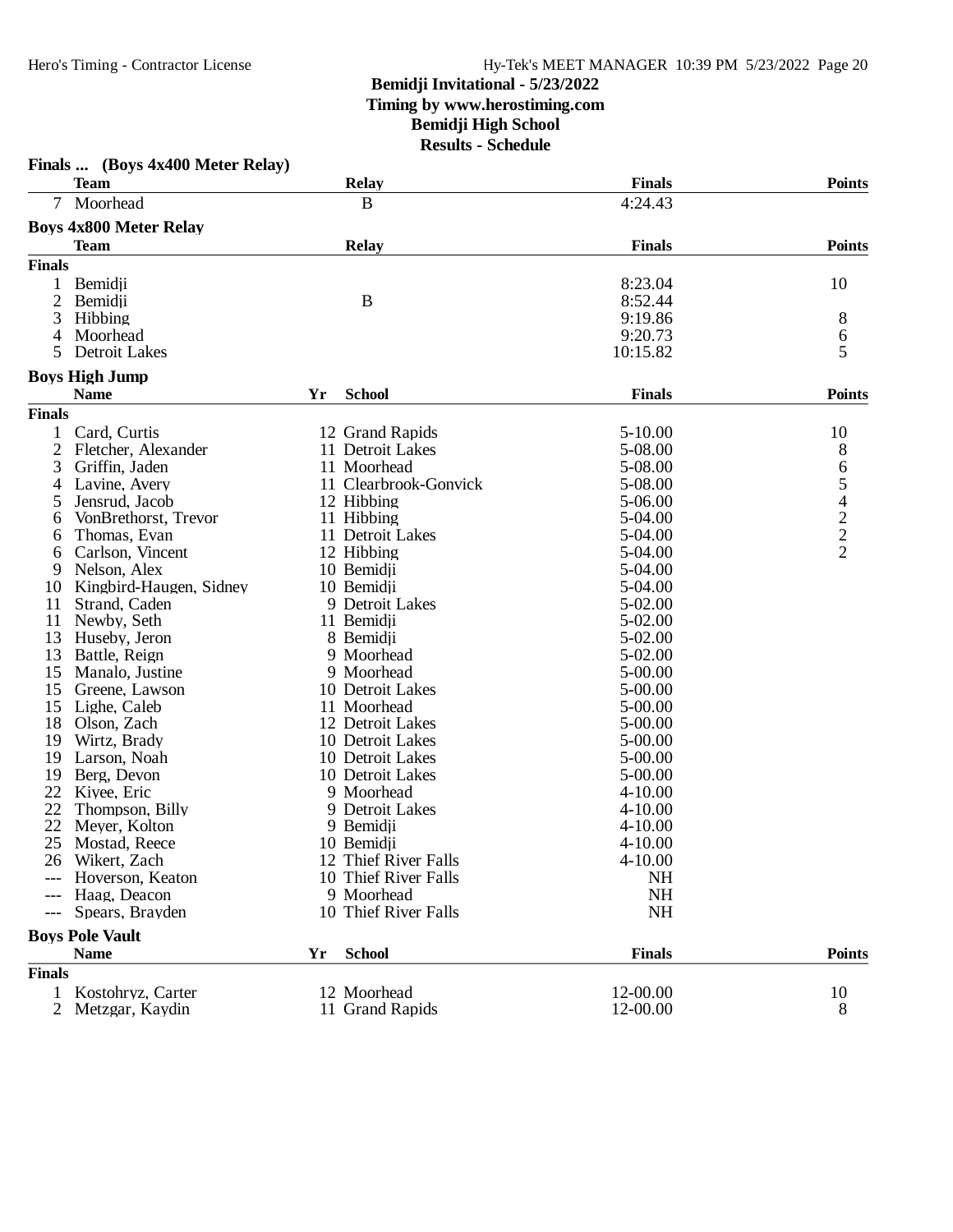|                | Finals  (Boys Pole Vault) |    |                       |               |                                            |
|----------------|---------------------------|----|-----------------------|---------------|--------------------------------------------|
|                | <b>Name</b>               | Yr | <b>School</b>         | <b>Finals</b> | <b>Points</b>                              |
| 3              | Pierce, Austin            |    | 11 Hibbing            | 11-06.00      | 6                                          |
| 4              | Roy, Ethan                |    | 12 Hibbing            | 11-00.00      | 5                                          |
| 5              | Fletcher, Alexander       |    | 11 Detroit Lakes      | 10-06.00      |                                            |
| 6              | Darling, Cole             |    | 11 Moorhead           | 10-00.00      | $\begin{array}{c} 4 \\ 3 \\ 2 \end{array}$ |
| 7              | Hawkinson, Cole           |    | 11 Grand Rapids       | 9-06.00       |                                            |
| 8              | Valento, Austin           |    | 9 Hibbing             | $9 - 00.00$   | 1                                          |
| 9              | Brandt, Hudson            |    | 9 Moorhead            | $9 - 00.00$   |                                            |
| 10             | Braten, Coye              |    | 8 Detroit Lakes       | $9 - 00.00$   |                                            |
| 11             | Lundeen, Griffin          |    | 10 Thief River Falls  | 8-00.00       |                                            |
| 12             | Wikert, Zach              |    | 12 Thief River Falls  | 8-00.00       |                                            |
|                | <b>Boys Long Jump</b>     |    |                       |               |                                            |
|                | <b>Name</b>               | Yr | <b>School</b>         | <b>Finals</b> | <b>Points</b>                              |
| <b>Finals</b>  |                           |    |                       |               |                                            |
| 1              | Haugo, Michael            |    | 11 Moorhead           | 21-01.50      | 10                                         |
| $\overline{2}$ | Wendt, Karson             |    | 11 Moorhead           | 19-08.50      | 8                                          |
| 3              | Marsh, Brandton           |    | 10 Detroit Lakes      | 19-08.50      | 6                                          |
| 4              | Manning, Amari            |    | 12 Hibbing            | 19-05.00      | $\mathfrak s$                              |
| 5              | Prebeck, Austin           |    | 9 Grand Rapids        | 18-06.00      |                                            |
| 6              | Kasim, Samyan             |    | 10 Moorhead           | 18-01.50      | $\begin{array}{c} 4 \\ 3 \\ 2 \end{array}$ |
|                | Johnson, Colton           |    | 10 Grand Rapids       | 18-00.00      |                                            |
| 8              | Lavine, Avery             |    | 11 Clearbrook-Gonvick | 17-03.00      | $\mathbf{1}$                               |
| 9              | Thomas, Evan              |    | 11 Detroit Lakes      | 17-02.50      |                                            |
| 10             | Larson, Noah              |    | 10 Detroit Lakes      | 17-02.50      |                                            |
| 11             | Hagen, Thomas             |    | 11 Hibbing            | 17-00.00      |                                            |
| 12             | Card, Curtis              |    | 12 Grand Rapids       | 17-00.00      |                                            |
| 13             | Berg, Devon               |    | 10 Detroit Lakes      | 16-10.00      |                                            |
| 14             | Hagenbeck, Clayton        |    | 12 Moorhead           | 16-09.00      |                                            |
| 15             | Walz, Jamus               |    | 11 Detroit Lakes      | 16-07.00      |                                            |
| 16             | Smith, KaDan              |    | 10 Detroit Lakes      | 16-04.00      |                                            |
| 17             | Rasmussen, Rafe           |    | 12 Moorhead           | 16-04.00      |                                            |
| 18             | Frazer, Garrett           |    | 11 Bemidji            | 16-03.00      |                                            |
| 19             | Young, Coleman            |    | 11 Bemidji            | 16-02.50      |                                            |
| 20             | Pyburn, Nathan            |    | 12 Nevis              | 16-02.00      |                                            |
| 21             | Wilebski, Eli             |    | 9 Thief River Falls   | 15-11.00      |                                            |
| 22             | Funk, Elliot              |    | 12 Moorhead           | 15-05.00      |                                            |
| 23             | Thompson, Billy           |    | 9 Detroit Lakes       | 15-05.00      |                                            |
| 24             | Deogratias, Assani        |    | 12 Moorhead           | 15-01.00      |                                            |
|                | 25 Hatch, Gage            |    | 9 Detroit Lakes       | 15-00.00      |                                            |
|                | 26 Wielenberg, Matt       |    | 10 TrekNorth          | 14-08.00      |                                            |
| 27             | Grabowska, Tyler          |    | 12 Moorhead           | 14-07.00      |                                            |
|                | 28 Froehlich, Jamin       |    | 10 Grand Rapids       | 14-06.00      |                                            |
|                | 29 Larson, Gunner         |    | 9 Grand Rapids        | 14-02.00      |                                            |
|                | 30 Billett, Brock         |    | 12 Detroit Lakes      | 13-09.50      |                                            |
| 31             | Buroker, Zander           |    | 10 Hibbing            | 13-09.00      |                                            |
| 32             | Donat, Koen               |    | 9 Bemidii             | 13-05.00      |                                            |
|                | 33 Spears, Brayden        |    | 10 Thief River Falls  | 13-04.00      |                                            |
|                | 34 Reed, Sean             |    | 8 Bemidji             | 13-03.50      |                                            |
|                | 35 Puschinsky, Brandon    |    | 11 Bemidji            | 12-11.00      |                                            |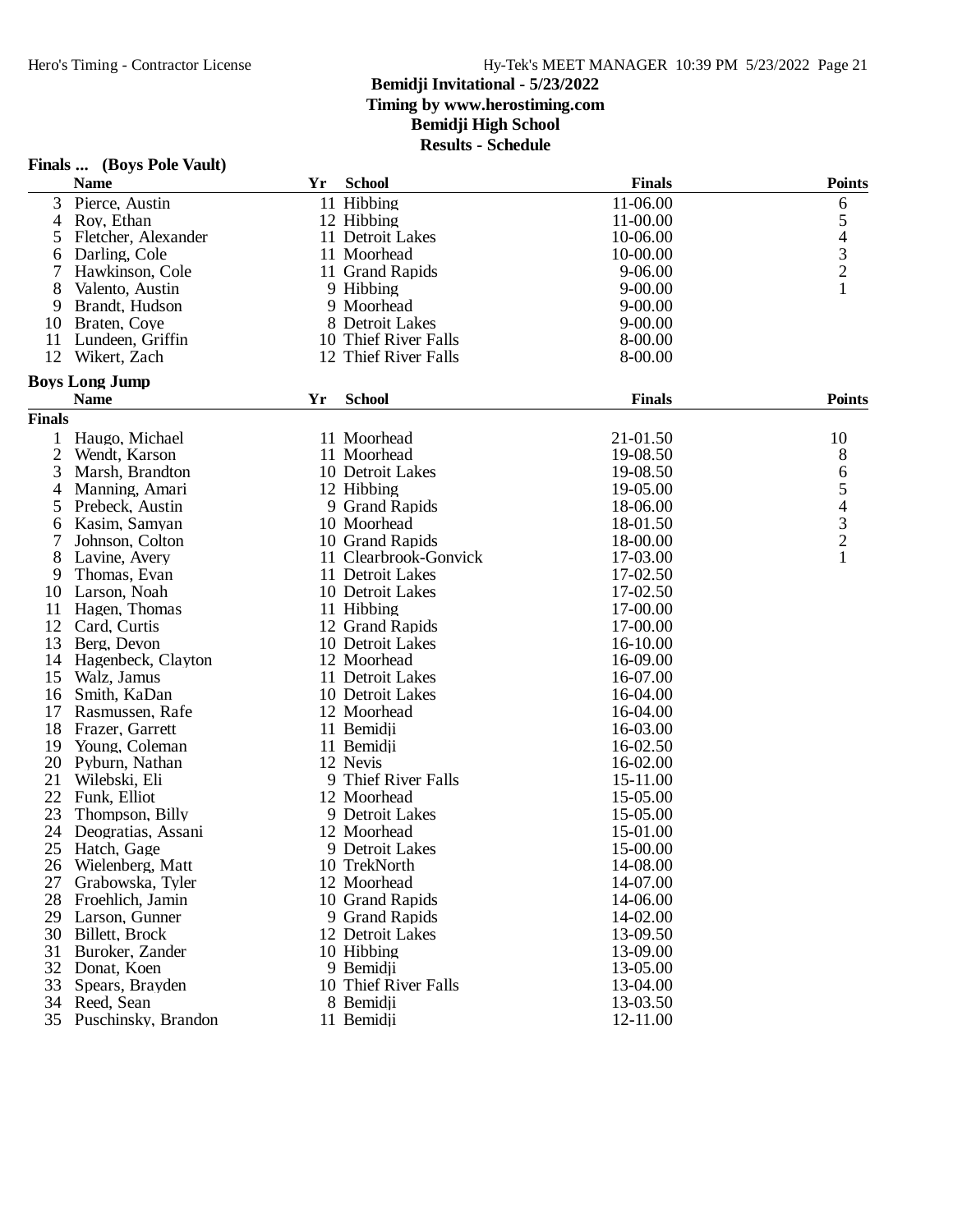## **Bemidji Invitational - 5/23/2022 Timing by www.herostiming.com**

**Bemidji High School**

| <b>School</b><br><b>Finals</b><br><b>Points</b><br><b>Name</b><br>Yr<br>12-10.50<br>36<br>Ehnert, Jacob<br>12 Detroit Lakes<br>12-09.00<br>37<br>Wielenberg, Sam<br>11 TrekNorth<br>38<br>12-03.00<br>Branson, Riley<br>10 Bemidji<br>39<br>12-02.00<br>11 Grand Rapids<br>McCartney, Conner<br>40<br>12-02.00<br>Jensen, Carson<br>9 Detroit Lakes<br>41<br>9 Moorhead<br>11-06.00<br>Haag, Deacon<br>9 Thief River Falls<br>42<br>11-06.00<br>Johnson, Brennan<br>43<br>9 Grand Rapids<br>11-04.00<br>Varin, Christian<br>$9 - 10.00$<br>44<br>8 TrekNorth<br>Carlson, Peter<br><b>FOUL</b><br>Kurschner, Alex<br>10 Bemidji<br>---<br><b>FOUL</b><br>Simons, Glenn<br>11 Detroit Lakes<br>---<br>Browen, Avery<br>10 Detroit Lakes<br><b>FOUL</b><br>$---$<br><b>Boys Triple Jump</b><br><b>School</b><br><b>Points</b><br>Yr<br><b>Finals</b><br><b>Name</b><br><b>Finals</b><br>39-06.00<br>10<br>1<br>Jensrud, Jacob<br>12 Hibbing<br>$\mathbf{2}$<br>8<br>12 Hibbing<br>38-11.00<br>Manning, Amari<br>65432<br>3<br>37-10.00<br>Battle, Reign<br>9 Moorhead<br>11 Thief River Falls<br>Engebretson, Carter<br>37-05.50<br>4<br>Hagenbeck, Clayton<br>12 Moorhead<br>35-09.00<br>5<br>35-00.00<br>Deogratias, Assani<br>12 Moorhead<br>6<br>34-10.00<br>7<br>Kingbird-Haugen, Sidney<br>10 Bemidji<br>$\mathbf{1}$<br>8<br>10 Bemidji<br>34-07.00<br>Nelson, Alex<br>34-03.00<br>9<br>Rasmussen, Rafe<br>12 Moorhead<br>33-06.00<br>Bottoms, Jack<br>7 Hibbing<br>10<br>11<br>Pyburn, Nathan<br>12 Nevis<br>32-11.00<br>12<br>8 Bemidii<br>30-07.00<br>Warren, Gabriel<br>13<br>12 Thief River Falls<br>30-03.00<br>Lubarski, Nolan<br>8 Detroit Lakes<br><b>FOUL</b><br>Braten, Coye<br>$---$<br><b>Boys Shot Put</b><br><b>School</b><br>H#<br><b>Points</b><br><b>Name</b><br>Yr<br><b>Finals</b><br><b>Finals</b><br>3<br>1<br>Davis, Elinneus<br>11 Moorhead<br>56-01.50<br>10<br>3<br>2<br>8<br>Weston, Jackson<br>12 Grand Rapids<br>56-01.00<br>42-02.00<br>$\mathbf{1}$<br>6<br>3<br>Schultz, Austin<br>11 Moorhead<br>5<br>3<br>12 Grand Rapids<br>40-11.00<br>4<br>Brainard, Connor<br>3<br>4<br>5<br>Harker, Benjamin<br>10 Grand Rapids<br>40-09.00<br>Andrade, Christopher<br>11 Moorhead<br>3<br>3<br>40-06.00<br>6<br>$\frac{3}{3}$<br>Carlson, Javid<br>10 Moorhead<br>40-05.00<br>Ehnert, Jacob<br>12 Detroit Lakes<br>8<br>39-08.00<br>$\overline{\mathbf{c}}$<br>3<br>Henderson, Alexander<br>39-04.50<br>1<br>10 Hibbing<br>9<br>$\begin{array}{c}\n3 \\ 3 \\ 3 \\ 3\n\end{array}$<br>12 Thief River Falls<br>39-02.50<br>Engebretson, Taylor<br>10<br>39-01.00<br>11<br>Shepherd, Aiden<br>10 Hibbing<br>12<br>Zok, Charlie<br>10 Detroit Lakes<br>37-11.50<br>35-10.00<br>13<br>Greene, Lawson<br>10 Detroit Lakes<br>Bekkarus, Dylan<br>9 Detroit Lakes<br>14<br>35-08.00<br>$\overline{2}$<br>15<br>Christensen, Wyatt<br>11 Grand Rapids<br>34-09.50 | Finals  (Boys Long Jump) |  |  |  |
|--------------------------------------------------------------------------------------------------------------------------------------------------------------------------------------------------------------------------------------------------------------------------------------------------------------------------------------------------------------------------------------------------------------------------------------------------------------------------------------------------------------------------------------------------------------------------------------------------------------------------------------------------------------------------------------------------------------------------------------------------------------------------------------------------------------------------------------------------------------------------------------------------------------------------------------------------------------------------------------------------------------------------------------------------------------------------------------------------------------------------------------------------------------------------------------------------------------------------------------------------------------------------------------------------------------------------------------------------------------------------------------------------------------------------------------------------------------------------------------------------------------------------------------------------------------------------------------------------------------------------------------------------------------------------------------------------------------------------------------------------------------------------------------------------------------------------------------------------------------------------------------------------------------------------------------------------------------------------------------------------------------------------------------------------------------------------------------------------------------------------------------------------------------------------------------------------------------------------------------------------------------------------------------------------------------------------------------------------------------------------------------------------------------------------------------------------------------------------------------------------------------------------------------------------------------------------------------------------------------------------------------------------------------------------------------------------------------------------------------------------------------------------------------------------------------------------------------------------------------------------------------|--------------------------|--|--|--|
|                                                                                                                                                                                                                                                                                                                                                                                                                                                                                                                                                                                                                                                                                                                                                                                                                                                                                                                                                                                                                                                                                                                                                                                                                                                                                                                                                                                                                                                                                                                                                                                                                                                                                                                                                                                                                                                                                                                                                                                                                                                                                                                                                                                                                                                                                                                                                                                                                                                                                                                                                                                                                                                                                                                                                                                                                                                                                      |                          |  |  |  |
|                                                                                                                                                                                                                                                                                                                                                                                                                                                                                                                                                                                                                                                                                                                                                                                                                                                                                                                                                                                                                                                                                                                                                                                                                                                                                                                                                                                                                                                                                                                                                                                                                                                                                                                                                                                                                                                                                                                                                                                                                                                                                                                                                                                                                                                                                                                                                                                                                                                                                                                                                                                                                                                                                                                                                                                                                                                                                      |                          |  |  |  |
|                                                                                                                                                                                                                                                                                                                                                                                                                                                                                                                                                                                                                                                                                                                                                                                                                                                                                                                                                                                                                                                                                                                                                                                                                                                                                                                                                                                                                                                                                                                                                                                                                                                                                                                                                                                                                                                                                                                                                                                                                                                                                                                                                                                                                                                                                                                                                                                                                                                                                                                                                                                                                                                                                                                                                                                                                                                                                      |                          |  |  |  |
|                                                                                                                                                                                                                                                                                                                                                                                                                                                                                                                                                                                                                                                                                                                                                                                                                                                                                                                                                                                                                                                                                                                                                                                                                                                                                                                                                                                                                                                                                                                                                                                                                                                                                                                                                                                                                                                                                                                                                                                                                                                                                                                                                                                                                                                                                                                                                                                                                                                                                                                                                                                                                                                                                                                                                                                                                                                                                      |                          |  |  |  |
|                                                                                                                                                                                                                                                                                                                                                                                                                                                                                                                                                                                                                                                                                                                                                                                                                                                                                                                                                                                                                                                                                                                                                                                                                                                                                                                                                                                                                                                                                                                                                                                                                                                                                                                                                                                                                                                                                                                                                                                                                                                                                                                                                                                                                                                                                                                                                                                                                                                                                                                                                                                                                                                                                                                                                                                                                                                                                      |                          |  |  |  |
|                                                                                                                                                                                                                                                                                                                                                                                                                                                                                                                                                                                                                                                                                                                                                                                                                                                                                                                                                                                                                                                                                                                                                                                                                                                                                                                                                                                                                                                                                                                                                                                                                                                                                                                                                                                                                                                                                                                                                                                                                                                                                                                                                                                                                                                                                                                                                                                                                                                                                                                                                                                                                                                                                                                                                                                                                                                                                      |                          |  |  |  |
|                                                                                                                                                                                                                                                                                                                                                                                                                                                                                                                                                                                                                                                                                                                                                                                                                                                                                                                                                                                                                                                                                                                                                                                                                                                                                                                                                                                                                                                                                                                                                                                                                                                                                                                                                                                                                                                                                                                                                                                                                                                                                                                                                                                                                                                                                                                                                                                                                                                                                                                                                                                                                                                                                                                                                                                                                                                                                      |                          |  |  |  |
|                                                                                                                                                                                                                                                                                                                                                                                                                                                                                                                                                                                                                                                                                                                                                                                                                                                                                                                                                                                                                                                                                                                                                                                                                                                                                                                                                                                                                                                                                                                                                                                                                                                                                                                                                                                                                                                                                                                                                                                                                                                                                                                                                                                                                                                                                                                                                                                                                                                                                                                                                                                                                                                                                                                                                                                                                                                                                      |                          |  |  |  |
|                                                                                                                                                                                                                                                                                                                                                                                                                                                                                                                                                                                                                                                                                                                                                                                                                                                                                                                                                                                                                                                                                                                                                                                                                                                                                                                                                                                                                                                                                                                                                                                                                                                                                                                                                                                                                                                                                                                                                                                                                                                                                                                                                                                                                                                                                                                                                                                                                                                                                                                                                                                                                                                                                                                                                                                                                                                                                      |                          |  |  |  |
|                                                                                                                                                                                                                                                                                                                                                                                                                                                                                                                                                                                                                                                                                                                                                                                                                                                                                                                                                                                                                                                                                                                                                                                                                                                                                                                                                                                                                                                                                                                                                                                                                                                                                                                                                                                                                                                                                                                                                                                                                                                                                                                                                                                                                                                                                                                                                                                                                                                                                                                                                                                                                                                                                                                                                                                                                                                                                      |                          |  |  |  |
|                                                                                                                                                                                                                                                                                                                                                                                                                                                                                                                                                                                                                                                                                                                                                                                                                                                                                                                                                                                                                                                                                                                                                                                                                                                                                                                                                                                                                                                                                                                                                                                                                                                                                                                                                                                                                                                                                                                                                                                                                                                                                                                                                                                                                                                                                                                                                                                                                                                                                                                                                                                                                                                                                                                                                                                                                                                                                      |                          |  |  |  |
|                                                                                                                                                                                                                                                                                                                                                                                                                                                                                                                                                                                                                                                                                                                                                                                                                                                                                                                                                                                                                                                                                                                                                                                                                                                                                                                                                                                                                                                                                                                                                                                                                                                                                                                                                                                                                                                                                                                                                                                                                                                                                                                                                                                                                                                                                                                                                                                                                                                                                                                                                                                                                                                                                                                                                                                                                                                                                      |                          |  |  |  |
|                                                                                                                                                                                                                                                                                                                                                                                                                                                                                                                                                                                                                                                                                                                                                                                                                                                                                                                                                                                                                                                                                                                                                                                                                                                                                                                                                                                                                                                                                                                                                                                                                                                                                                                                                                                                                                                                                                                                                                                                                                                                                                                                                                                                                                                                                                                                                                                                                                                                                                                                                                                                                                                                                                                                                                                                                                                                                      |                          |  |  |  |
|                                                                                                                                                                                                                                                                                                                                                                                                                                                                                                                                                                                                                                                                                                                                                                                                                                                                                                                                                                                                                                                                                                                                                                                                                                                                                                                                                                                                                                                                                                                                                                                                                                                                                                                                                                                                                                                                                                                                                                                                                                                                                                                                                                                                                                                                                                                                                                                                                                                                                                                                                                                                                                                                                                                                                                                                                                                                                      |                          |  |  |  |
|                                                                                                                                                                                                                                                                                                                                                                                                                                                                                                                                                                                                                                                                                                                                                                                                                                                                                                                                                                                                                                                                                                                                                                                                                                                                                                                                                                                                                                                                                                                                                                                                                                                                                                                                                                                                                                                                                                                                                                                                                                                                                                                                                                                                                                                                                                                                                                                                                                                                                                                                                                                                                                                                                                                                                                                                                                                                                      |                          |  |  |  |
|                                                                                                                                                                                                                                                                                                                                                                                                                                                                                                                                                                                                                                                                                                                                                                                                                                                                                                                                                                                                                                                                                                                                                                                                                                                                                                                                                                                                                                                                                                                                                                                                                                                                                                                                                                                                                                                                                                                                                                                                                                                                                                                                                                                                                                                                                                                                                                                                                                                                                                                                                                                                                                                                                                                                                                                                                                                                                      |                          |  |  |  |
|                                                                                                                                                                                                                                                                                                                                                                                                                                                                                                                                                                                                                                                                                                                                                                                                                                                                                                                                                                                                                                                                                                                                                                                                                                                                                                                                                                                                                                                                                                                                                                                                                                                                                                                                                                                                                                                                                                                                                                                                                                                                                                                                                                                                                                                                                                                                                                                                                                                                                                                                                                                                                                                                                                                                                                                                                                                                                      |                          |  |  |  |
|                                                                                                                                                                                                                                                                                                                                                                                                                                                                                                                                                                                                                                                                                                                                                                                                                                                                                                                                                                                                                                                                                                                                                                                                                                                                                                                                                                                                                                                                                                                                                                                                                                                                                                                                                                                                                                                                                                                                                                                                                                                                                                                                                                                                                                                                                                                                                                                                                                                                                                                                                                                                                                                                                                                                                                                                                                                                                      |                          |  |  |  |
|                                                                                                                                                                                                                                                                                                                                                                                                                                                                                                                                                                                                                                                                                                                                                                                                                                                                                                                                                                                                                                                                                                                                                                                                                                                                                                                                                                                                                                                                                                                                                                                                                                                                                                                                                                                                                                                                                                                                                                                                                                                                                                                                                                                                                                                                                                                                                                                                                                                                                                                                                                                                                                                                                                                                                                                                                                                                                      |                          |  |  |  |
|                                                                                                                                                                                                                                                                                                                                                                                                                                                                                                                                                                                                                                                                                                                                                                                                                                                                                                                                                                                                                                                                                                                                                                                                                                                                                                                                                                                                                                                                                                                                                                                                                                                                                                                                                                                                                                                                                                                                                                                                                                                                                                                                                                                                                                                                                                                                                                                                                                                                                                                                                                                                                                                                                                                                                                                                                                                                                      |                          |  |  |  |
|                                                                                                                                                                                                                                                                                                                                                                                                                                                                                                                                                                                                                                                                                                                                                                                                                                                                                                                                                                                                                                                                                                                                                                                                                                                                                                                                                                                                                                                                                                                                                                                                                                                                                                                                                                                                                                                                                                                                                                                                                                                                                                                                                                                                                                                                                                                                                                                                                                                                                                                                                                                                                                                                                                                                                                                                                                                                                      |                          |  |  |  |
|                                                                                                                                                                                                                                                                                                                                                                                                                                                                                                                                                                                                                                                                                                                                                                                                                                                                                                                                                                                                                                                                                                                                                                                                                                                                                                                                                                                                                                                                                                                                                                                                                                                                                                                                                                                                                                                                                                                                                                                                                                                                                                                                                                                                                                                                                                                                                                                                                                                                                                                                                                                                                                                                                                                                                                                                                                                                                      |                          |  |  |  |
|                                                                                                                                                                                                                                                                                                                                                                                                                                                                                                                                                                                                                                                                                                                                                                                                                                                                                                                                                                                                                                                                                                                                                                                                                                                                                                                                                                                                                                                                                                                                                                                                                                                                                                                                                                                                                                                                                                                                                                                                                                                                                                                                                                                                                                                                                                                                                                                                                                                                                                                                                                                                                                                                                                                                                                                                                                                                                      |                          |  |  |  |
|                                                                                                                                                                                                                                                                                                                                                                                                                                                                                                                                                                                                                                                                                                                                                                                                                                                                                                                                                                                                                                                                                                                                                                                                                                                                                                                                                                                                                                                                                                                                                                                                                                                                                                                                                                                                                                                                                                                                                                                                                                                                                                                                                                                                                                                                                                                                                                                                                                                                                                                                                                                                                                                                                                                                                                                                                                                                                      |                          |  |  |  |
|                                                                                                                                                                                                                                                                                                                                                                                                                                                                                                                                                                                                                                                                                                                                                                                                                                                                                                                                                                                                                                                                                                                                                                                                                                                                                                                                                                                                                                                                                                                                                                                                                                                                                                                                                                                                                                                                                                                                                                                                                                                                                                                                                                                                                                                                                                                                                                                                                                                                                                                                                                                                                                                                                                                                                                                                                                                                                      |                          |  |  |  |
|                                                                                                                                                                                                                                                                                                                                                                                                                                                                                                                                                                                                                                                                                                                                                                                                                                                                                                                                                                                                                                                                                                                                                                                                                                                                                                                                                                                                                                                                                                                                                                                                                                                                                                                                                                                                                                                                                                                                                                                                                                                                                                                                                                                                                                                                                                                                                                                                                                                                                                                                                                                                                                                                                                                                                                                                                                                                                      |                          |  |  |  |
|                                                                                                                                                                                                                                                                                                                                                                                                                                                                                                                                                                                                                                                                                                                                                                                                                                                                                                                                                                                                                                                                                                                                                                                                                                                                                                                                                                                                                                                                                                                                                                                                                                                                                                                                                                                                                                                                                                                                                                                                                                                                                                                                                                                                                                                                                                                                                                                                                                                                                                                                                                                                                                                                                                                                                                                                                                                                                      |                          |  |  |  |
|                                                                                                                                                                                                                                                                                                                                                                                                                                                                                                                                                                                                                                                                                                                                                                                                                                                                                                                                                                                                                                                                                                                                                                                                                                                                                                                                                                                                                                                                                                                                                                                                                                                                                                                                                                                                                                                                                                                                                                                                                                                                                                                                                                                                                                                                                                                                                                                                                                                                                                                                                                                                                                                                                                                                                                                                                                                                                      |                          |  |  |  |
|                                                                                                                                                                                                                                                                                                                                                                                                                                                                                                                                                                                                                                                                                                                                                                                                                                                                                                                                                                                                                                                                                                                                                                                                                                                                                                                                                                                                                                                                                                                                                                                                                                                                                                                                                                                                                                                                                                                                                                                                                                                                                                                                                                                                                                                                                                                                                                                                                                                                                                                                                                                                                                                                                                                                                                                                                                                                                      |                          |  |  |  |
|                                                                                                                                                                                                                                                                                                                                                                                                                                                                                                                                                                                                                                                                                                                                                                                                                                                                                                                                                                                                                                                                                                                                                                                                                                                                                                                                                                                                                                                                                                                                                                                                                                                                                                                                                                                                                                                                                                                                                                                                                                                                                                                                                                                                                                                                                                                                                                                                                                                                                                                                                                                                                                                                                                                                                                                                                                                                                      |                          |  |  |  |
|                                                                                                                                                                                                                                                                                                                                                                                                                                                                                                                                                                                                                                                                                                                                                                                                                                                                                                                                                                                                                                                                                                                                                                                                                                                                                                                                                                                                                                                                                                                                                                                                                                                                                                                                                                                                                                                                                                                                                                                                                                                                                                                                                                                                                                                                                                                                                                                                                                                                                                                                                                                                                                                                                                                                                                                                                                                                                      |                          |  |  |  |
|                                                                                                                                                                                                                                                                                                                                                                                                                                                                                                                                                                                                                                                                                                                                                                                                                                                                                                                                                                                                                                                                                                                                                                                                                                                                                                                                                                                                                                                                                                                                                                                                                                                                                                                                                                                                                                                                                                                                                                                                                                                                                                                                                                                                                                                                                                                                                                                                                                                                                                                                                                                                                                                                                                                                                                                                                                                                                      |                          |  |  |  |
|                                                                                                                                                                                                                                                                                                                                                                                                                                                                                                                                                                                                                                                                                                                                                                                                                                                                                                                                                                                                                                                                                                                                                                                                                                                                                                                                                                                                                                                                                                                                                                                                                                                                                                                                                                                                                                                                                                                                                                                                                                                                                                                                                                                                                                                                                                                                                                                                                                                                                                                                                                                                                                                                                                                                                                                                                                                                                      |                          |  |  |  |
|                                                                                                                                                                                                                                                                                                                                                                                                                                                                                                                                                                                                                                                                                                                                                                                                                                                                                                                                                                                                                                                                                                                                                                                                                                                                                                                                                                                                                                                                                                                                                                                                                                                                                                                                                                                                                                                                                                                                                                                                                                                                                                                                                                                                                                                                                                                                                                                                                                                                                                                                                                                                                                                                                                                                                                                                                                                                                      |                          |  |  |  |
|                                                                                                                                                                                                                                                                                                                                                                                                                                                                                                                                                                                                                                                                                                                                                                                                                                                                                                                                                                                                                                                                                                                                                                                                                                                                                                                                                                                                                                                                                                                                                                                                                                                                                                                                                                                                                                                                                                                                                                                                                                                                                                                                                                                                                                                                                                                                                                                                                                                                                                                                                                                                                                                                                                                                                                                                                                                                                      |                          |  |  |  |
|                                                                                                                                                                                                                                                                                                                                                                                                                                                                                                                                                                                                                                                                                                                                                                                                                                                                                                                                                                                                                                                                                                                                                                                                                                                                                                                                                                                                                                                                                                                                                                                                                                                                                                                                                                                                                                                                                                                                                                                                                                                                                                                                                                                                                                                                                                                                                                                                                                                                                                                                                                                                                                                                                                                                                                                                                                                                                      |                          |  |  |  |
|                                                                                                                                                                                                                                                                                                                                                                                                                                                                                                                                                                                                                                                                                                                                                                                                                                                                                                                                                                                                                                                                                                                                                                                                                                                                                                                                                                                                                                                                                                                                                                                                                                                                                                                                                                                                                                                                                                                                                                                                                                                                                                                                                                                                                                                                                                                                                                                                                                                                                                                                                                                                                                                                                                                                                                                                                                                                                      |                          |  |  |  |
|                                                                                                                                                                                                                                                                                                                                                                                                                                                                                                                                                                                                                                                                                                                                                                                                                                                                                                                                                                                                                                                                                                                                                                                                                                                                                                                                                                                                                                                                                                                                                                                                                                                                                                                                                                                                                                                                                                                                                                                                                                                                                                                                                                                                                                                                                                                                                                                                                                                                                                                                                                                                                                                                                                                                                                                                                                                                                      |                          |  |  |  |
|                                                                                                                                                                                                                                                                                                                                                                                                                                                                                                                                                                                                                                                                                                                                                                                                                                                                                                                                                                                                                                                                                                                                                                                                                                                                                                                                                                                                                                                                                                                                                                                                                                                                                                                                                                                                                                                                                                                                                                                                                                                                                                                                                                                                                                                                                                                                                                                                                                                                                                                                                                                                                                                                                                                                                                                                                                                                                      |                          |  |  |  |
|                                                                                                                                                                                                                                                                                                                                                                                                                                                                                                                                                                                                                                                                                                                                                                                                                                                                                                                                                                                                                                                                                                                                                                                                                                                                                                                                                                                                                                                                                                                                                                                                                                                                                                                                                                                                                                                                                                                                                                                                                                                                                                                                                                                                                                                                                                                                                                                                                                                                                                                                                                                                                                                                                                                                                                                                                                                                                      |                          |  |  |  |
|                                                                                                                                                                                                                                                                                                                                                                                                                                                                                                                                                                                                                                                                                                                                                                                                                                                                                                                                                                                                                                                                                                                                                                                                                                                                                                                                                                                                                                                                                                                                                                                                                                                                                                                                                                                                                                                                                                                                                                                                                                                                                                                                                                                                                                                                                                                                                                                                                                                                                                                                                                                                                                                                                                                                                                                                                                                                                      |                          |  |  |  |
|                                                                                                                                                                                                                                                                                                                                                                                                                                                                                                                                                                                                                                                                                                                                                                                                                                                                                                                                                                                                                                                                                                                                                                                                                                                                                                                                                                                                                                                                                                                                                                                                                                                                                                                                                                                                                                                                                                                                                                                                                                                                                                                                                                                                                                                                                                                                                                                                                                                                                                                                                                                                                                                                                                                                                                                                                                                                                      |                          |  |  |  |
|                                                                                                                                                                                                                                                                                                                                                                                                                                                                                                                                                                                                                                                                                                                                                                                                                                                                                                                                                                                                                                                                                                                                                                                                                                                                                                                                                                                                                                                                                                                                                                                                                                                                                                                                                                                                                                                                                                                                                                                                                                                                                                                                                                                                                                                                                                                                                                                                                                                                                                                                                                                                                                                                                                                                                                                                                                                                                      |                          |  |  |  |
|                                                                                                                                                                                                                                                                                                                                                                                                                                                                                                                                                                                                                                                                                                                                                                                                                                                                                                                                                                                                                                                                                                                                                                                                                                                                                                                                                                                                                                                                                                                                                                                                                                                                                                                                                                                                                                                                                                                                                                                                                                                                                                                                                                                                                                                                                                                                                                                                                                                                                                                                                                                                                                                                                                                                                                                                                                                                                      |                          |  |  |  |
|                                                                                                                                                                                                                                                                                                                                                                                                                                                                                                                                                                                                                                                                                                                                                                                                                                                                                                                                                                                                                                                                                                                                                                                                                                                                                                                                                                                                                                                                                                                                                                                                                                                                                                                                                                                                                                                                                                                                                                                                                                                                                                                                                                                                                                                                                                                                                                                                                                                                                                                                                                                                                                                                                                                                                                                                                                                                                      |                          |  |  |  |
|                                                                                                                                                                                                                                                                                                                                                                                                                                                                                                                                                                                                                                                                                                                                                                                                                                                                                                                                                                                                                                                                                                                                                                                                                                                                                                                                                                                                                                                                                                                                                                                                                                                                                                                                                                                                                                                                                                                                                                                                                                                                                                                                                                                                                                                                                                                                                                                                                                                                                                                                                                                                                                                                                                                                                                                                                                                                                      |                          |  |  |  |
|                                                                                                                                                                                                                                                                                                                                                                                                                                                                                                                                                                                                                                                                                                                                                                                                                                                                                                                                                                                                                                                                                                                                                                                                                                                                                                                                                                                                                                                                                                                                                                                                                                                                                                                                                                                                                                                                                                                                                                                                                                                                                                                                                                                                                                                                                                                                                                                                                                                                                                                                                                                                                                                                                                                                                                                                                                                                                      |                          |  |  |  |
|                                                                                                                                                                                                                                                                                                                                                                                                                                                                                                                                                                                                                                                                                                                                                                                                                                                                                                                                                                                                                                                                                                                                                                                                                                                                                                                                                                                                                                                                                                                                                                                                                                                                                                                                                                                                                                                                                                                                                                                                                                                                                                                                                                                                                                                                                                                                                                                                                                                                                                                                                                                                                                                                                                                                                                                                                                                                                      |                          |  |  |  |
|                                                                                                                                                                                                                                                                                                                                                                                                                                                                                                                                                                                                                                                                                                                                                                                                                                                                                                                                                                                                                                                                                                                                                                                                                                                                                                                                                                                                                                                                                                                                                                                                                                                                                                                                                                                                                                                                                                                                                                                                                                                                                                                                                                                                                                                                                                                                                                                                                                                                                                                                                                                                                                                                                                                                                                                                                                                                                      |                          |  |  |  |
|                                                                                                                                                                                                                                                                                                                                                                                                                                                                                                                                                                                                                                                                                                                                                                                                                                                                                                                                                                                                                                                                                                                                                                                                                                                                                                                                                                                                                                                                                                                                                                                                                                                                                                                                                                                                                                                                                                                                                                                                                                                                                                                                                                                                                                                                                                                                                                                                                                                                                                                                                                                                                                                                                                                                                                                                                                                                                      |                          |  |  |  |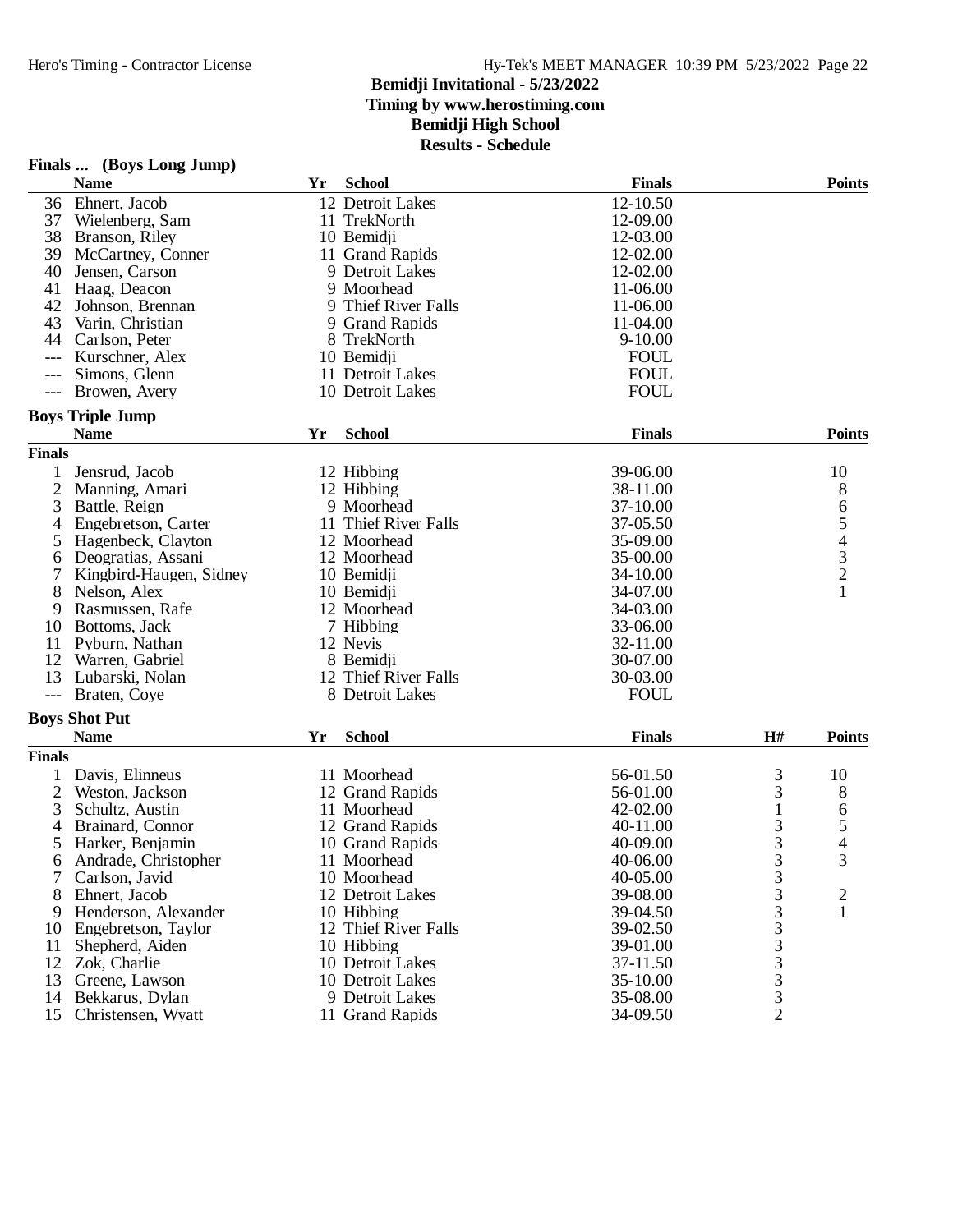### **Bemidji Invitational - 5/23/2022 Timing by www.herostiming.com Bemidji High School Results - Schedule**

|               | Finals  (Boys Shot Put)  |    |                      |               |                |                |
|---------------|--------------------------|----|----------------------|---------------|----------------|----------------|
|               | <b>Name</b>              | Yr | <b>School</b>        | <b>Finals</b> | H#             | <b>Points</b>  |
| 16            | Frazer, Garrett          |    | 11 Bemidii           | 34-06.50      | $\overline{2}$ |                |
| 17            | Lyle, Cody               |    | 12 Bemidji           | 34-06.00      | $\overline{c}$ |                |
| 18            | Petrescue, Trian         |    | 10 Thief River Falls | 34-01.00      | $\overline{c}$ |                |
| 19            | Rudolph, Jerry           |    | 10 Detroit Lakes     | 33-07.00      | $\overline{c}$ |                |
| 20            | Ward, Kevin              |    | 11 Bemidji           | 33-04.50      | $\overline{c}$ |                |
| 21            | Branson, Riley           |    | 10 Bemidji           | 33-03.50      | $\overline{c}$ |                |
| 22            | Billett, Brock           |    | 12 Detroit Lakes     | 33-03.00      | 3              |                |
| 23            | Lembke, Nathaniel        |    | 11 Detroit Lakes     | 32-07.00      | $\overline{c}$ |                |
| 24            | Erickson, Oliver         |    | 10 TrekNorth         | 32-02.00      | $\mathbf{1}$   |                |
| 25            | Hillman, Hudson          |    | 10 Grand Rapids      | 31-08.00      | $\overline{c}$ |                |
| 26            | Spicker, Ashton          |    | 9 Moorhead           | 31-02.00      | $\overline{c}$ |                |
| 27            | Linn, Tate               |    | 10 Moorhead          | 31-01.50      | $\mathbf{1}$   |                |
| 28            | Karsky, Cody             |    | 10 Moorhead          | 31-01.00      | $\overline{c}$ |                |
| 29            | Larson, Christian        |    | 11 Moorhead          | 29-07.50      | $\overline{c}$ |                |
| 30            | Lopac, Lucas             |    | 11 Hibbing           | 28-07.75      | $\mathbf{1}$   |                |
| 31            | Roff, Kasey              |    | 10 Bemidji           | 28-01.00      | $\mathbf{1}$   |                |
| 32            | Donat, Koen              |    | 9 Bemidji            | 27-04.00      | $\mathbf{1}$   |                |
| 33            | Scolley, Troy            |    | 10 Detroit Lakes     | 27-03.00      | 1              |                |
| 34            | Jacklovich, Colton       |    | 10 Moorhead          | 27-01.75      | $\overline{c}$ |                |
| 35            | Eidelbes, Ethan          |    | 9 Thief River Falls  | 26-08.00      | 1              |                |
| 36            | Dickerson, Khy           |    | 8 Bemidji            | 26-03.00      | $\mathbf{1}$   |                |
| 37            | Marchetti, Joseph        |    | 8 Hibbing            | 25-07.00      | 1              |                |
| 38            | Meyer, Kolton            |    | 9 Bemidji            | 23-08.00      |                |                |
| 39            | Hashir, Muhammad         |    | 11 Moorhead          | 23-07.00      |                |                |
| 40            | Urban Pullar, Dakota     |    | 10 TrekNorth         | 22-10.00      |                |                |
| 41            | Knowles, Kaber           |    | 9 Detroit Lakes      | 19-07.00      | 1              |                |
|               | Engebretson, Carter      |    | 11 Thief River Falls | <b>FOUL</b>   | 3              |                |
|               | <b>Boys Discus Throw</b> |    |                      |               |                |                |
|               | <b>Name</b>              | Yr | <b>School</b>        | <b>Finals</b> | H#             | <b>Points</b>  |
| <b>Finals</b> |                          |    |                      |               |                |                |
|               | Weston, Jackson          |    | 12 Grand Rapids      | 152-01        | 3              | 10             |
| 2             | Davis, Elinneus          |    | 11 Moorhead          | 145-11        | 3              | 8              |
| 3             | Petrescue, Trian         |    | 10 Thief River Falls | 127-02        | 3              | 6              |
| 4             | Zok, Charlie             |    | 10 Detroit Lakes     | 126-03        | 3              | 5              |
| 5             | Harker, Benjamin         |    | 10 Grand Rapids      | 119-09        | 3              | 4              |
| 6             | Greene, Lawson           |    | 10 Detroit Lakes     | 118-08        | 3              | 3              |
| 7             | Engebretson, Taylor      |    | 12 Thief River Falls | 115-01        | 3              | $\overline{c}$ |
|               | 8 Brainard, Connor       |    | 12 Grand Rapids      | 112-08        | 3              | 1              |
| 9             | Ehnert, Jacob            |    | 12 Detroit Lakes     | 112-02        | 3              |                |
| 10            | Linn, Tate               |    | 10 Moorhead          | 107-05        | $\overline{c}$ |                |
| 11            | Henderson, Alexander     |    | 10 Hibbing           | 102-02        | $\overline{c}$ |                |
| 12            | Andrade, Christopher     |    | 11 Moorhead          | 101-09        | 3              |                |
| 13            | Carlson, Javid           |    | 10 Moorhead          | 101-04        | 3              |                |
|               | 14 Shepherd, Aiden       |    | 10 Hibbing           | 99-05         | 3              |                |
| 15            | Christensen, Wyatt       |    | 11 Grand Rapids      | 98-10         |                |                |
| 16            | Jacklovich, Colton       |    | 10 Moorhead          | 94-01         | 2              |                |
| 17            | Hillman, Hudson          |    | 10 Grand Rapids      | 92-07         | 2              |                |
|               | 18 Billett, Brock        |    | 12 Detroit Lakes     | 91-11         | 2              |                |